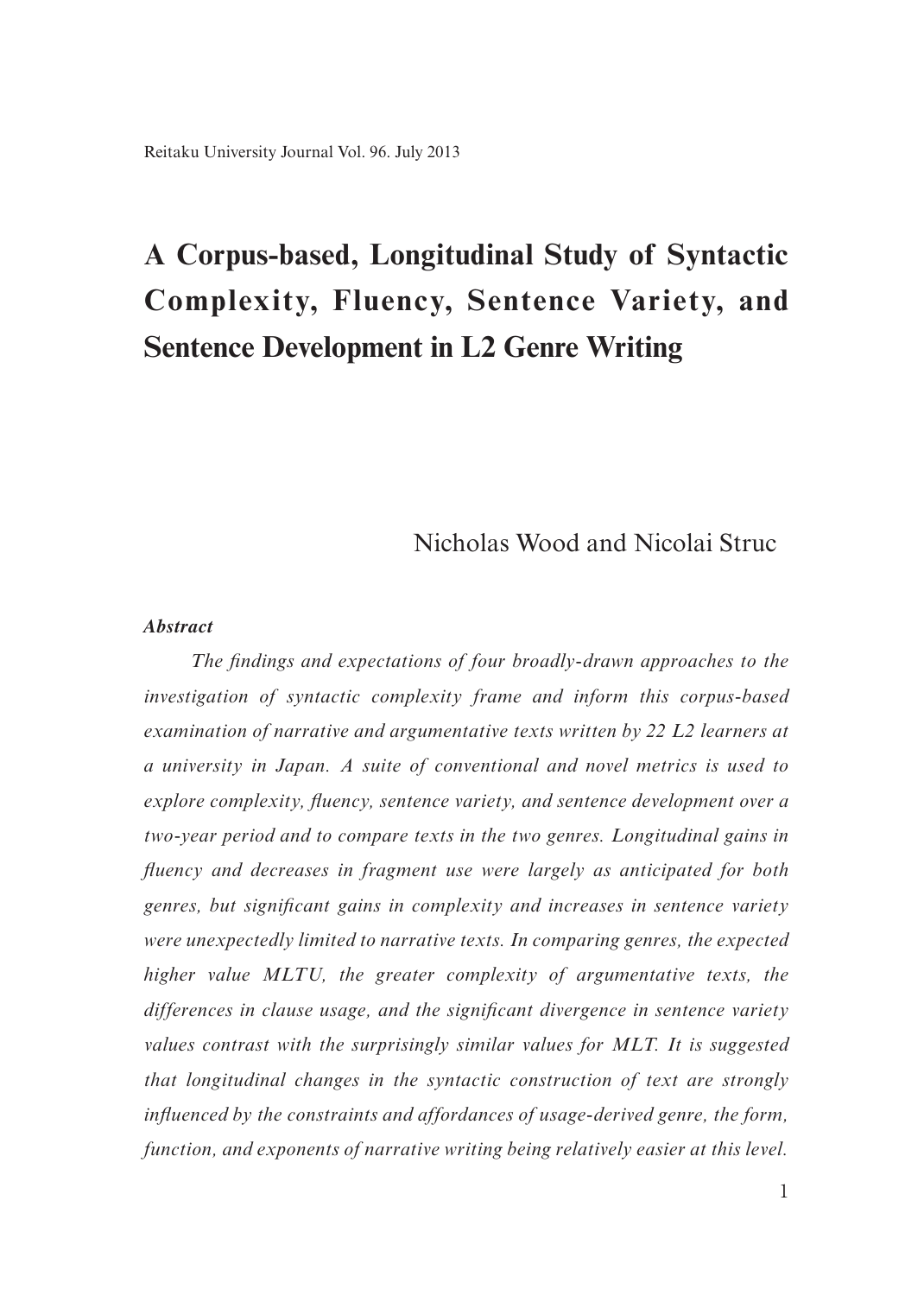*The difficulties posed by argumentation may be compensated for by the use of formulaic constructions and templates. We conclude that understandings of cognition, structure, function, and patterns of acquisition and usage need to be incorporated into a coherent paradigm in order to fully appreciate L2 writing and its development.*

*Keywords***:** corpus analysis, L2 writing, genre, syntactic complexity, fluency, sentence development

*Acknowledgement***:** This research was made possible through a research grant provided by Reitaku Linguistic Research Center (Reitaku University).

## **Introduction**

Syntactic (or grammatical) complexity has attracted considerable interest, not least because it has been seen as representative of both linguistic processing and product, or, to borrow Halliday's (1991) terms, of both "system" and "instance". In the field of second language (L2) studies, the development of syntactically complex writing has been viewed as a reflection of target language acquisition (Wolfe-Quintero, Inagaki, & Kim, 1998; Ortega, 2003; Lu, 2011), with complexity research utilized to explore the relationships between different production skills (Xinhua, 2008) and between planning, task and performance (Ishikawa, 1995; Foster & Skehan, 1996; Ellis, R., & Yuan, 2004; Deng, 2005; Kuiken, Mos & Vedder, 2005; Ishikawa, 2006), to examine age differences (Navés, Torras, & Celaya, 2003), accuracy differences (Bardovi-Harlig & Bofman, 1989), and sex differences in writing (Waskita, 2008), to assess pedagogic interventions, and to inform teaching methods and materials (see Polio, 2001).

The aim of this paper is to briefly present the key findings of four broadly-drawn approaches to the investigation of the phenomenon in order to contextualize and inform a corpus-based, longitudinal study of syntactic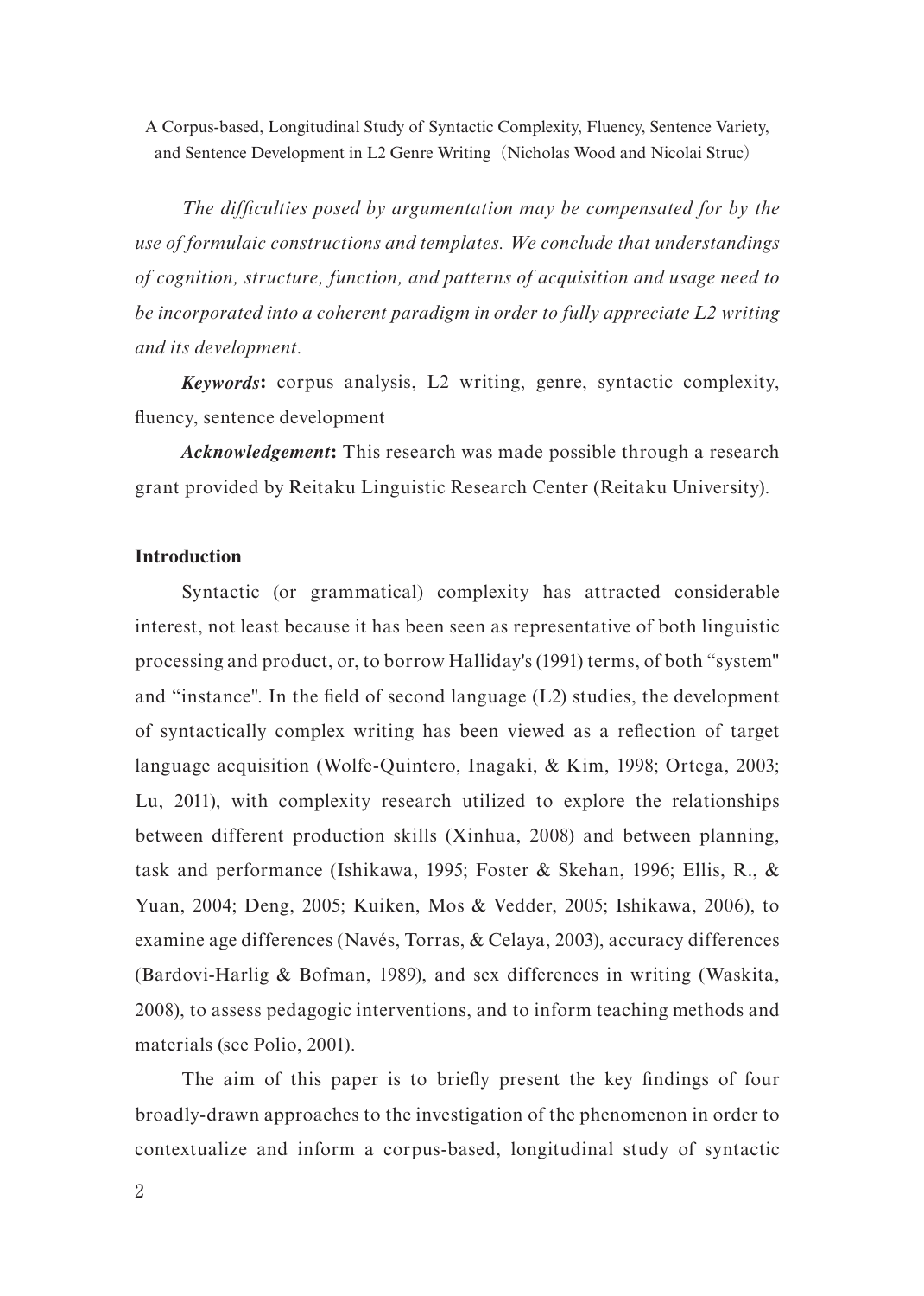complexity, fluency, sentence variety, and sentence development in L2 genre writing, a study that uses a suite of conventional and novel metrics that have previously revealed significant differences in the construction of genres by L2 writers (Struc & Wood, 2011).

#### **Formal linguistic and psycholinguistic approaches**

The two approaches share a broad concern for the "mental processes" (Chomsky, 1965) and "cerebral language-data processing mechanisms" (Lenneberg, 1967) that are responsible for the creation of syntactically complex language. Analyses of complexity have generally employed the units of generative grammar, with the degree of complexity determined either structurally or operationally: structurally, by, for example, the locality and depth of nesting or embedding in a text (Babyonyshev & Gibson, 1999; Warren & Gibson, 2002), the ratio of non-terminal to terminal nodes (Miller & Chomsky, 1963), node counts (Ferreira, 1991, Hawkins, 1994), relative length and structure of syntactic units (Hawkins, 1994, 2004, 2009; Jackendoff & Wittenberg, 2012), frequencies of embedded clauses (Bader & Haussler, 2012), or calculations based on a synthesis of grammatical units (see Cheung & Kemper, 1992; Szmrecsányi, 2004); operationally by processing demands indicated by phoneme monitoring and reading times (see Gibson, 1998), comprehension error rates, volume of neural tissue activated, and pupillary responses (Just, Carpenter, Keller, Eddy, & Thulborn, 1996), reaction times, and the location and extent of cortical hemodynamic responses (Friederici, Fiebach, Schlesewsky, Bornkessel, & von Cramon, 2006; Meltzer, McArdle, Schafer, & Braun, 2009; Newman, Hauser, Newport, & Bavelier, 2010).

The overall findings suggest that, on the one hand, syntactic complexity is measurable structurally, and on the other, increases in complexity increase the neural activity required for its computation (storage, integration, and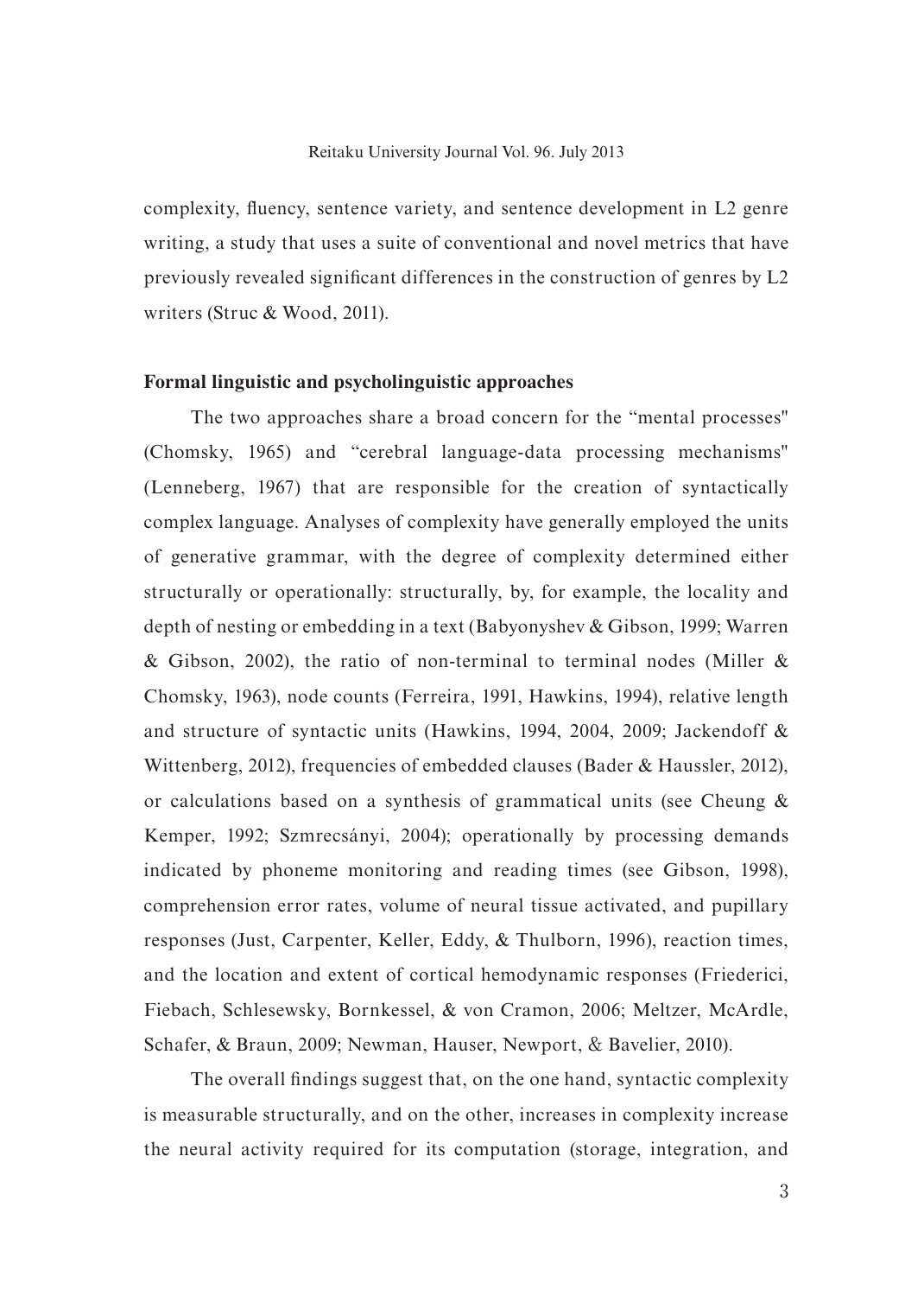processing). In short, greater complexity demands greater processing.

Due in part to the ubiquity of constructions such as idioms that defy generative analysis (Jackendoff & Pinker, 2005), formal linguists have considered other factors that might impact on the production of syntactic complexity. Hawkins (2004, 2009, 2012) suggests that communicative imperatives can result in the preferential use of conventionalized syntactic structures. Similarly, it has been suggested that both linguistic and nonlinguistic factors mediate the social interactions of individuals, affecting the complexity of constructions and the extent of their use within a population (Culicover and Nowak, 2003; Culicover, Nowak, & Borkowski, 2003).

### **Genre and functional approaches**

From these perspectives language is considered as primarily functional, its effectiveness dependent on "its appropriateness to the communicative context" (Faigley, 1980, p. 299). Appropriateness, in turn, is contingent on the writer's engagement with genre - the routinized, culturally formulated, socially recognized patterns of language use which reflect and respond to evolving social norms and expectations (Hanks, 1987; Hyland, 1990, 2003; Berkenkotter & Huckin, 1993; Ramanathan & Kaplan, 2000) and which provide the rhetorical and textual structures appropriate for subject, purpose, audience, and context (Faigley, 1980; Bazerman, 1988; Hyland, 1990; Swales, 1990; Bhatia, 1993; Guenther & Knoblauch, 1995). Consequently, as users actively (re)construct genre, it is the social, pragmatic function of text that drives the structuring of the written form (Waugh, 1995; Purcell-Gates, Duke, & Martineau, 2007). Argumentation, exposition, narration, and description represent specific forms of written genres, "modes of production" (Perron, 1976), or "modes of discourse" (Halliday & Hasan, 1985).

Analyses of syntactic complexity in written genres have used a range of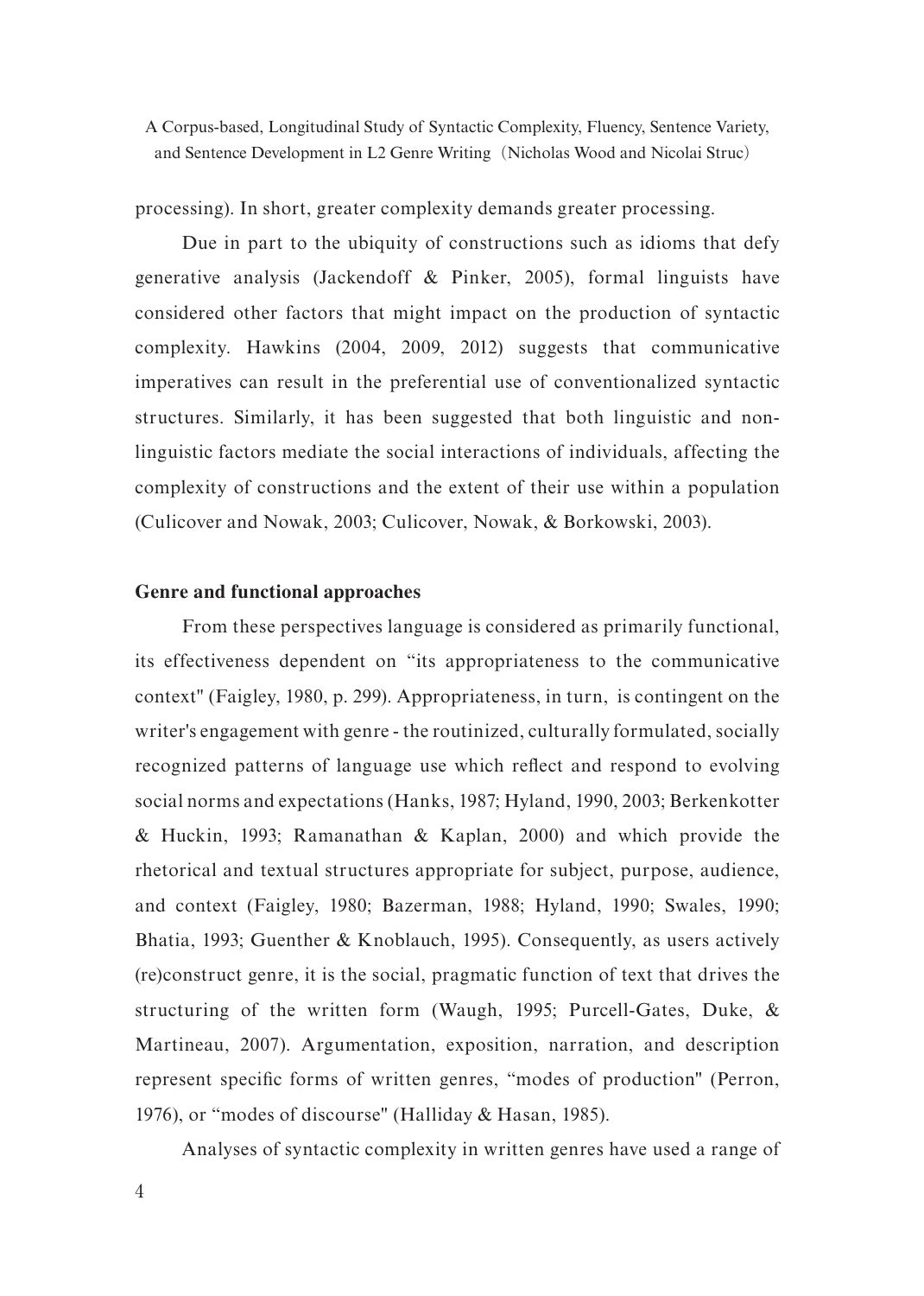#### Reitaku University Journal Vol. 96. July 2013

metrics that include unit frequencies and ratios, prominent among them the sentence, Hunt's T-unit (1965), the clause and clause types, and ratios based upon them, including mean length of sentence (MLS), mean length of T-unit (MLTU), mean length of clause (MLC), mean number of clauses per sentence (C/S), and clauses per T-unit (C/TU).

Research utilizing these metrics has revealed recurrent patterns in the construction of genre writing of relevance to the present work. Seegars' (1933) study of clause usage, for example, shows how the tasks of argumentative and expository writing produce more complex structures than narratives or descriptions. Subsequent L1 studies have consistently found that the syntactic complexity of text increases with grade level and that MLTU is significantly greater in argumentative writing than in narrative or descriptive texts (Perron, 1976, 1977; Crowhurst & Piche, 1979; Crowhurst, 1980; Stomberg & Kurth, 1982; Beers & Nagy, 2009). C/TU, as a measure of subordination, has been found to be significantly higher in argumentative texts than narratives (Perron, 1976; Beers & Nagy, 2009, 2010). Conversely, narrative and descriptive texts have been found to be significantly longer than argumentative texts (Stomberg & Kurth, 1982; Beers & Nagy, 2009), while Beers and Nagy (2010), contrary to Perron (1976), found that MLC, as an indication of denser syntax, was longer in descriptive than persuasive writing. In the field of L2, Yau and Belanger (1984) found learners produced longer narratives than expository texts, the latter significantly more complex as measured by MLC and MLTU, and approached significance for C/TU.

Overall, these findings suggest that the social, functional, and rhetorical imperatives of argumentation, exposition, and persuasion necessitate the more frequent elaboration of complex relationships between ideas (e.g., causality), the consequent employment of a higher proportion of subordinate clauses, and hence longer and more complex T-units. Conversely, the relatively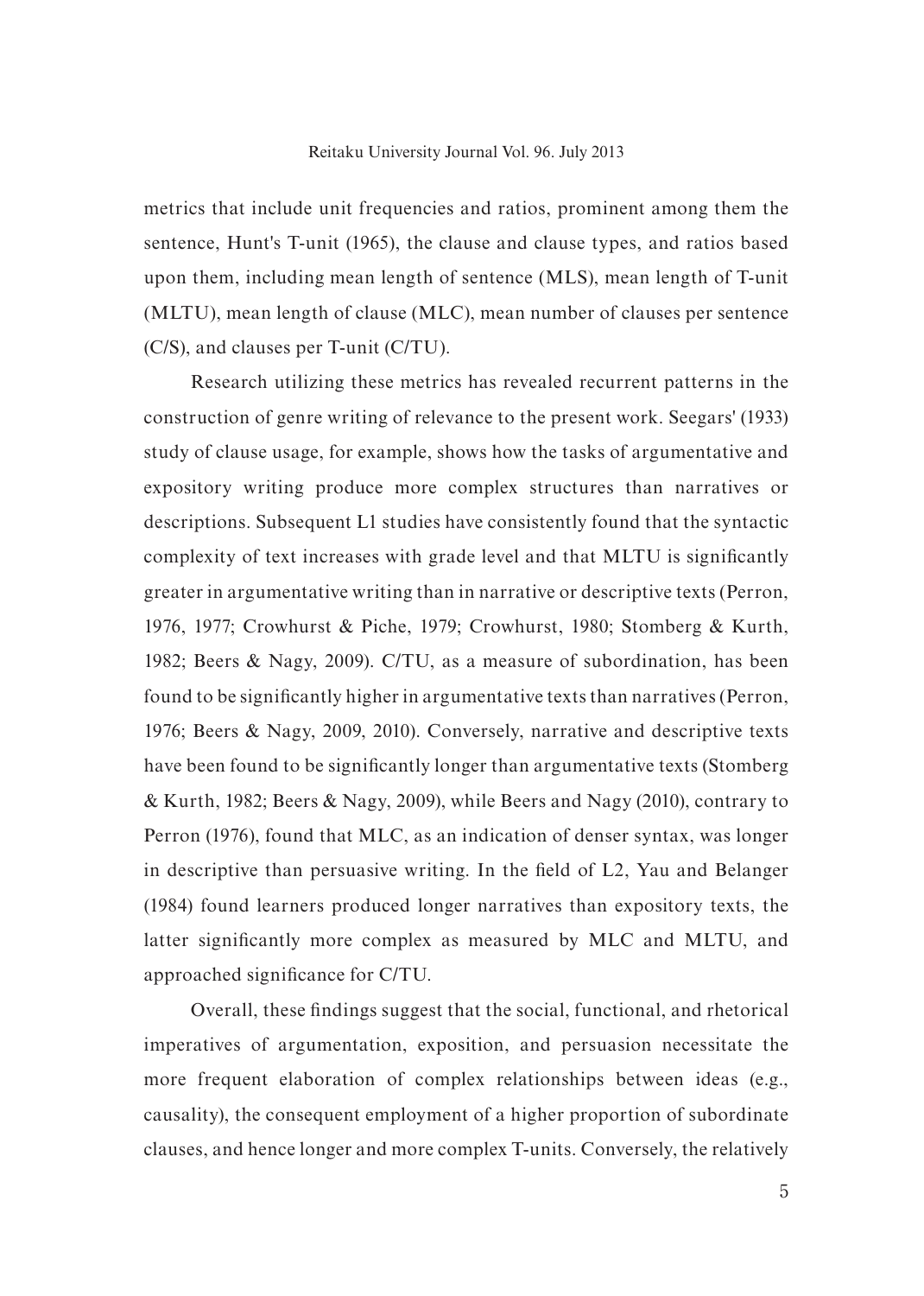less complex construction of narrative writing results in longer text lengths (Crowhurst, 1980; Stomberg & Kurth, 1982; Beers & Nagy, 2009).

## **Second language learning and developmental approaches**

As a feature of the textual development of L2 learners, syntactic complexity has been defined as "the range of forms that surface in language production and the degree of sophistication of such forms" (Ortega, 2003, p. 492), with increasingly elaborate language and a greater range of syntactic patterning used as learners extend their knowledge and experience of restructuring language (Foster & Skehan, 1996).

Using metrics that include those employed in genre studies (see Wolfe-Quintero, et al., 1998; Ortega, 2003), it has been found that L2 argumentative texts typically exhibit significantly greater complexity than narrative essays (Lu, 2011; Struc & Wood, 2011).

In terms of longitudinal change, a review by Wolfe-Quintero, et al. (1998) indicates that, overall, MLTU, MLC, mean length of error-free T-unit (MLEFTU), C/TU, dependent clauses per clause (DC/C), and dependent clauses per T-unit (DC/TU) "consistently increased in a linear relationship to proficiency level across studies" (p. 97). A review by Ortega (2003) suggests that that C/TU can differentiate between college-level L2 writing groups, but for substantial changes in the syntactic complexity of L2 writing as measured by MLTU to be observed, a period of roughly a year of instruction is required. Lu's (2011) study of texts written by L2 college writers at four proficiency (school) levels found seven measures (including MLC, MLS, and MLTU) showed a linear increase across the levels, and five measures (including MLC, MLS, and MLTU) discriminated between adjacent levels. Struc and Wood (2011) found significant gains in syntactic complexity and fluency were made after a year's tuition, but these gains are largely limited to narrative texts.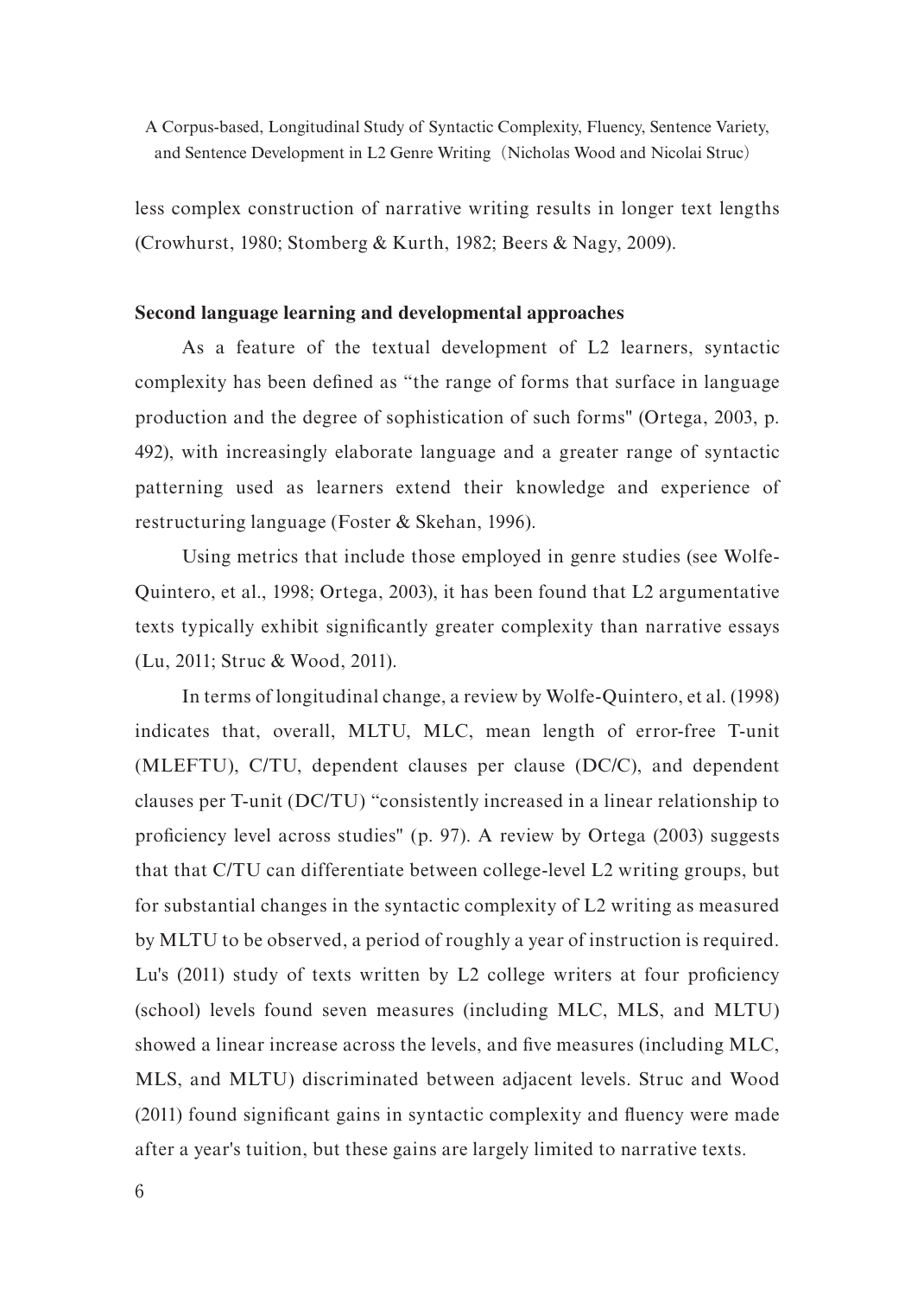#### Reitaku University Journal Vol. 96. July 2013

Finally, Wolfe-Quintero, et al. (1998) extrapolate from previous findings and tentatively suggest a six-stage model for the development of complexity indicated by the presence of specific syntactic structures: 1) fragments, 2) main clauses, 3) coordinate clauses, 4) adverbial/subordinate clauses, 5) adjective/relative and nominal/noun clauses, and 6) adjectival, adverbial and nominal verb phrases. These "stages" would overlap in any actual writing sample; the model only suggesting "the emergence of a certain type of structure at the expense of other structures at a certain stage of development" (p. 73).

## **Emergentist and usage-based approaches**

Emergentist and usage-based expectations have been informed by key concepts developed in the study of complex systems (Kauffman, 1991; Holland, 1992, 2006; Waldrop, 1992; Plsek and Greenhalgh, 2001; Miller & Page, 2007; Van Geert & Steenbeck, 2008; Verspoor, Lowie, & de Bot, 2009). Locating language use and learning by individuals and communities within interconnected complex and dynamical systems that evolve over time, emergentism has emphasised the ways in which the structures of language and cognitive organization emerge and develop through interactions with the sociolinguistic environment (Larsen-Freeman, 1997; MacWhinney, 1998, 2009; Lee & Schumann, 2005; Ellis & Larsen-Freeman, 2006; Larsen-Freeman, 2006; Ellis, 2008; Bybee, 2008; Lieven & Tomasello, 2008).

Two proposals from these perspectives are apposite to this study. First, the production of syntactically complex text by language learners (as individual agents) will not exhibit discrete, linear, stages of progression (Larsen-Freeman, 2006). Larsen-Freeman's study of texts written by five L2 learners used four conventional metrics (including MLTU, C/TU, and EFTU/ TU). The group made overall gains (though the statistical significance is not reported), but the disaggregated data revealed widely diverging patterns of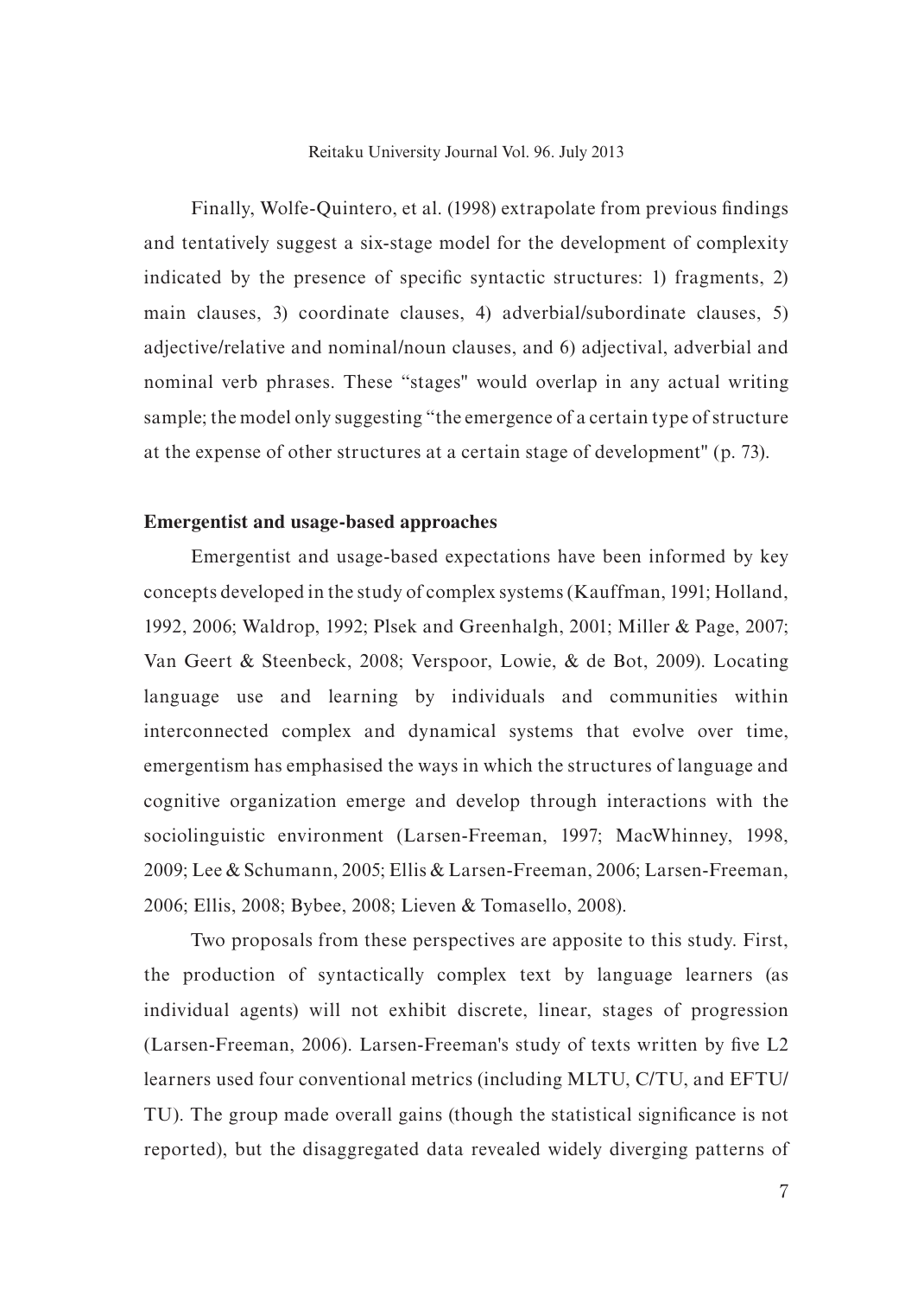development, confirming that descriptive group data (e.g. means) can obscure individual differences (Sidman, 1960) and that "individual developmental paths, each with all its variation, may be quite different from one another" (Larsen-Freeman, 2006, p. 594).

Second, the processes by which linguistic behaviour emerges suggest specific affordances for the syntactic construction of text and genres. Language acquisition is, Ellis (2002) suggests, "exemplar based" and "frequency-biased", with usage patterns abstracted from within the wider speech community (Goldberg, 1995; Langacker, 2008; Verspoor, et al., 2009) as "people construct relational and semantic categories in order to make sense of the world and in order to communicate with one another" (Abbot-Smith & Tomasello, 2006, p. 282). Acquisition is, therefore, inherently social, associative and probabilistic, involving a sequence from formula, through lowscope pattern, to construction (see Ellis, 2001, 2002). Frequency and repetition bring about form and the emergence of formulaic lexical constructions. Prior experience of these constructions can accelerate processing (Ellis, Simpson-Vlach, & Maynard, 2008), suggesting that their use could expedite production in limited timed conditions. Also instrumental in production may be usage-based argument structure constructions, "a subclass of constructions that provides the basic means of clausal expression in a language" (Goldberg, 1995, p. 3). These "skeletal syntactic constructions" may facilitate the logical construction of multi-clause sentences (e.g. X because Y) and provide a further link between syntactic structure, text construction, and the recreation of genres.

### **Summary**

Drawing firm conclusions from previous research is problematized by, for instance, the absence of a precise, agreed definition of syntactic complexity (Szmrecsányi, 2004; Sinnemäki, 2012), and considerable variation in

8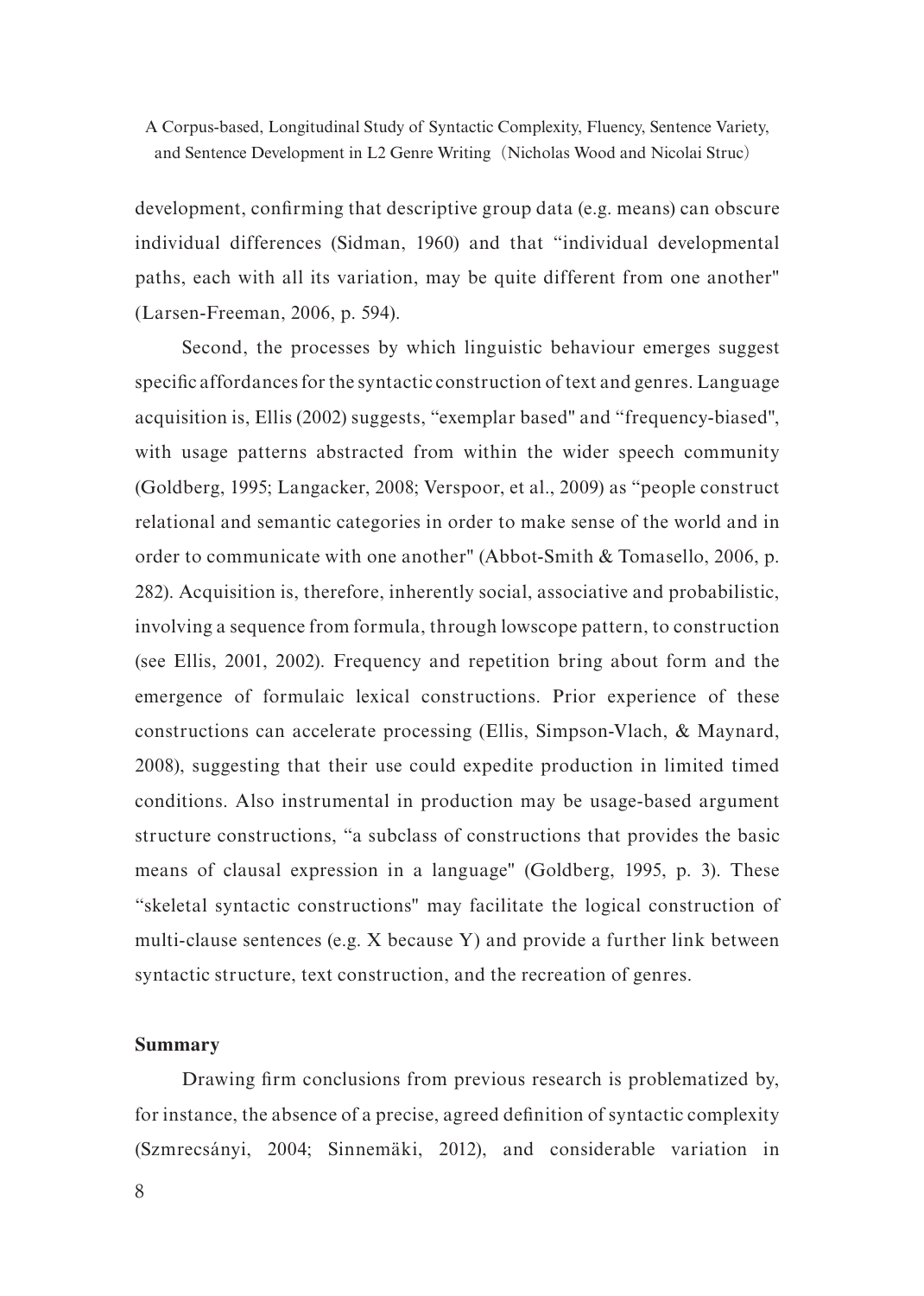#### Reitaku University Journal Vol. 96. July 2013

definitions of measures, units of production, calculations of complexity, task types, time constraints, sample sizes, and statistical treatments (Ishikawa, 1995; Polio, 1997; Wolfe-Quintero, et al., 1998; Lu, 2011). Nevertheless, the approaches reviewed above offer a cluster of relevant insights:

- Structurally, the degree of syntactic complexity appears related to the amount and type of embedding and to the relative length and structure of units. Greater complexity takes longer to compute, and this may restrict the length of texts produced in a limited time. However, the use of formulaic and skeletal constructions may counteract this constraint.
- The interpersonal and discourse functions of genre may be realized through clause options and the logical structuring of sentences, with different genres characterized by relatively higher frequencies of particular clause and sentence types.
- The generic and probabilistic features of argumentation are expressed in significantly greater MLTU and C/TU than in narrative writing. Conversely, narrative texts can be expected to be relatively longer, with potentially longer MLC.
- Syntactic complexity can be expected, overall, to increase with proficiency (or grade level), as indicated by increases in MLTU, MLS, MLC, C/TU, DC/C, and DC/TU.
- The development of syntactic complexity in L2 writing may proceed through "stages" though these would overlap in any actual writing sample.
- Regularized patterns of language usage within a group (or by one learner) may emerge as aggregate behaviour, but the development of individual learners is likely to be variable and non-linear.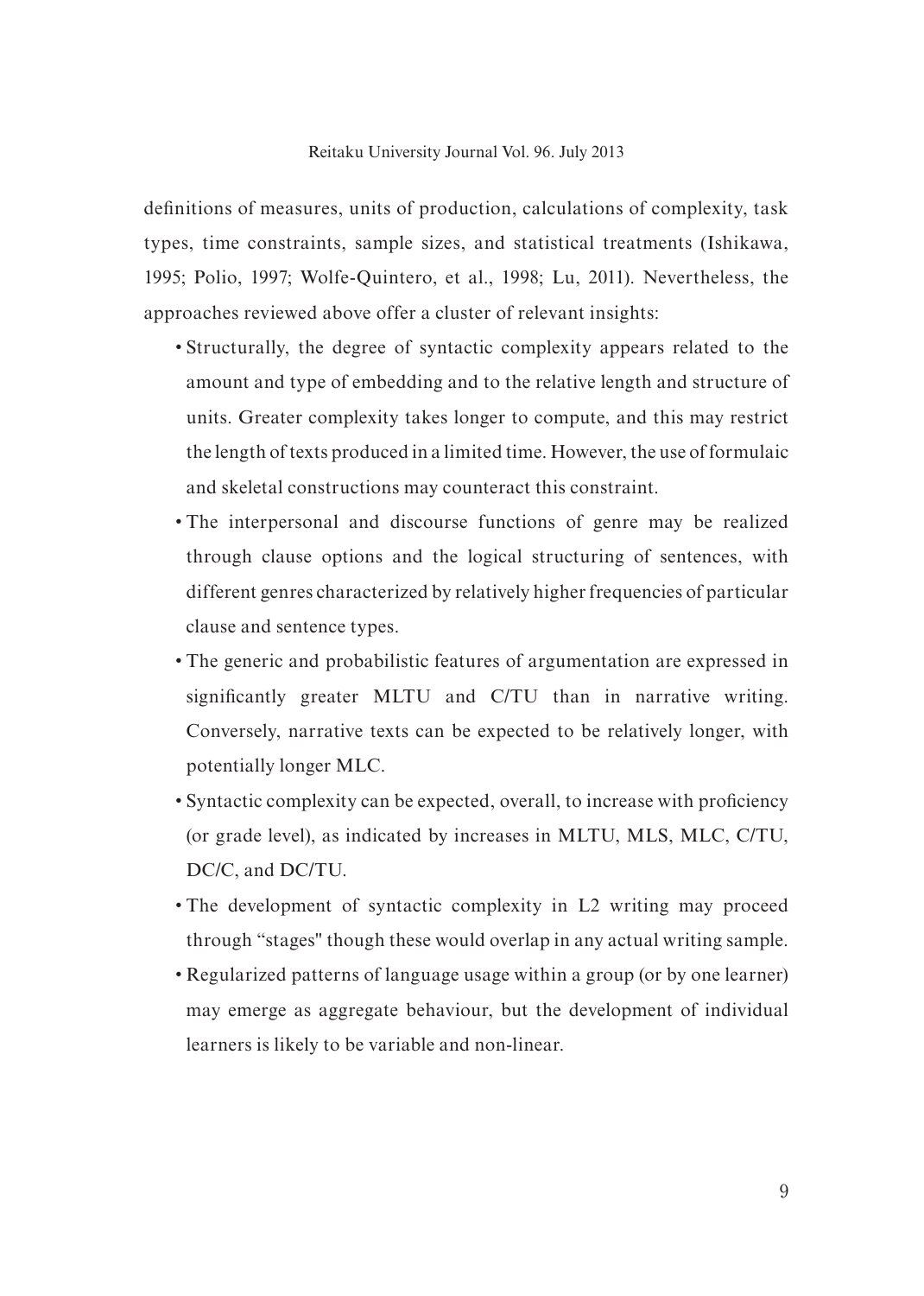## **Research Design**

## **Terminology**

**Syntactic complexity and fluency.** Although fluency has been considered a feature of syntactic complexity (Ortega, 2003), we take the two to be distinct but interrelated phenomenological dimensions of a lexicogrammatical system. Syntactic complexity, as an indicator of process, refers to the regularized patterns by which words are sequenced and structured to form conceptually complete units and the potential of such patternings to engender textual forms that range from the simple and singular to the complex and multi-componential. Fluency, as a measure of productive output, refers to the length of textual units (regardless of their complexity) and demonstrates "that more words and more structures are accessed in a limited time" (Wolfe-Quintero, et al., 1998, p. 25).

**Genre.** Operationally, we take genre to correspond to Perron's modes of production (1976), that is, argumentative writing uses language that argues a point of view, defends a position, expresses inclination, or tries to persuade; narrative writing uses language that tells a sequence of events, observances, or experiences.

**Orthographic and reconstructed sentences.** To investigate complexity and fluency within and across orthographic boundaries, two types of sentence structure are investigated: orthographic and reconstructed sentences (OS and RS). The OS respects the text of each writer as produced, being "a unit of writing that begins with a capital letter and ends with a full stop, question mark, or exclamation mark" (Nunberg, Briscoe, & Huddleston, 2002, p.1728). The RS is a unit that combines a preceding and/or a following OS that is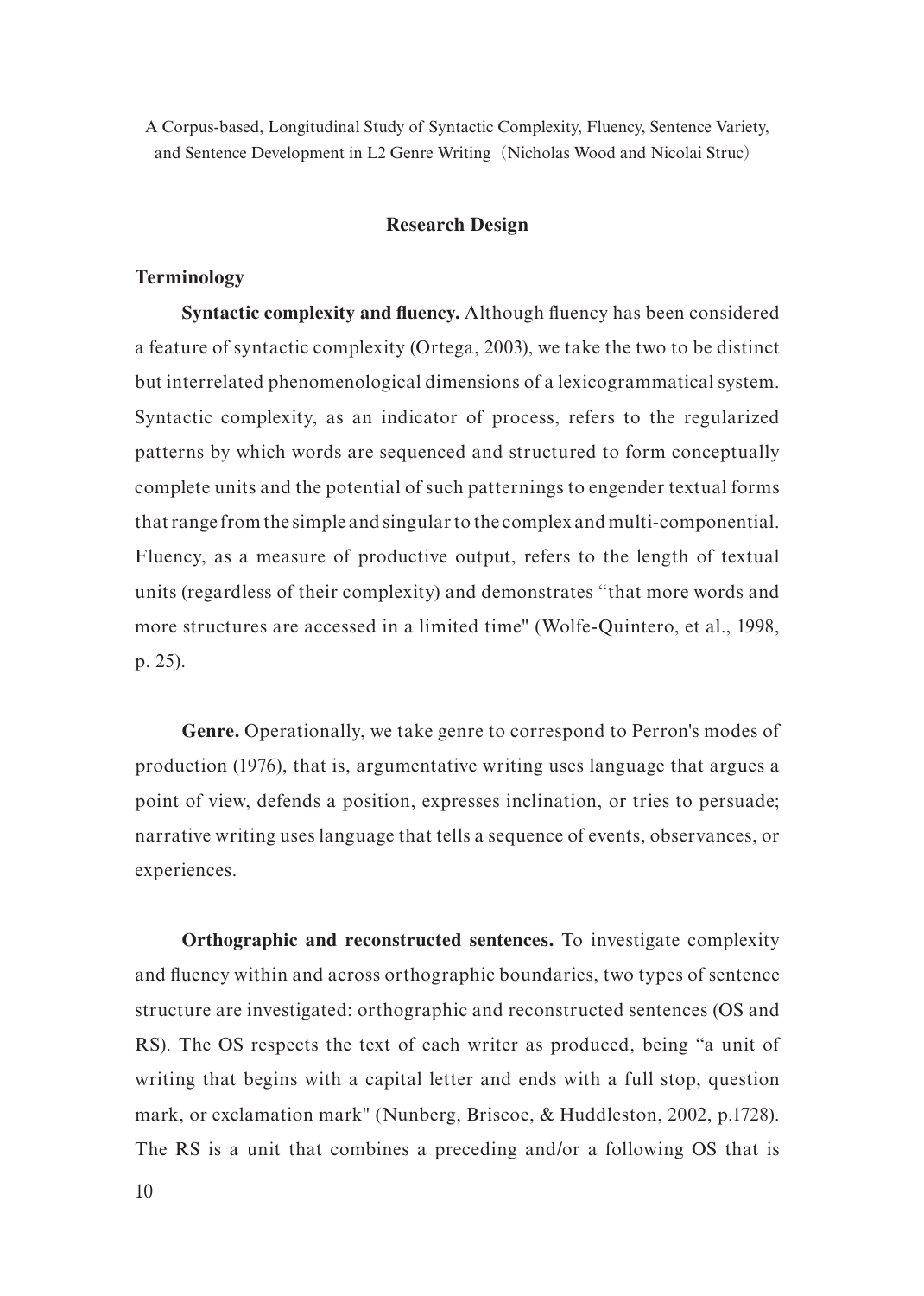#### Reitaku University Journal Vol. 96. July 2013

syntactically related to a main OS and is included in a T-unit that crosses OS boundaries, a T-unit being defined as consisting of "one main clause plus the subordinate clauses attached to or embedded within it" (Hunt, 1965, p. 49). For instance, [I can study other things too. For example, culture, food, music, sports, building and so on. is comprised of two OS, one T-unit, and one RS. The reconstruction of text into RS and the division into T-units provide a means by which learner text can be "objectively" demarcated within and across given orthographic boundaries (Struc & Wood, 2011) in order to investigate indicators of complexity "wherever they occur" (Voss, 2005).

**Sentence variety.** Based on the importance of sentence variety for readability (Beers & Nagy, 2009), Foster and Skehan's proposition (1996) that, as L2 learners develop, their texts will present "a greater variety of syntactic patterning", and Ortega's (2003) definition of syntactic complexity as "the range of forms that surface in language production", the term here is used specifically to describe the range and distribution of the four basic sentence types deployed by a writer within one text (Struc & Wood, 2011). A text that presents a limited range of or skewed distribution of types can be said to show less variety, while a text presenting a greater range and a more equal distribution of types can be said to show greater variety.

## **Aims**

The aims of this research are twofold: 1) to use a suite of 12 metrics to examine, describe and compare evidence of syntactic complexity, fluency, sentence variety, and sentence development in the texts of 22 university L2 learners written in two genres (argumentative and narrative) at the starts of their first, second, and third years, and 2) discuss the results within the context of the findings of previous studies.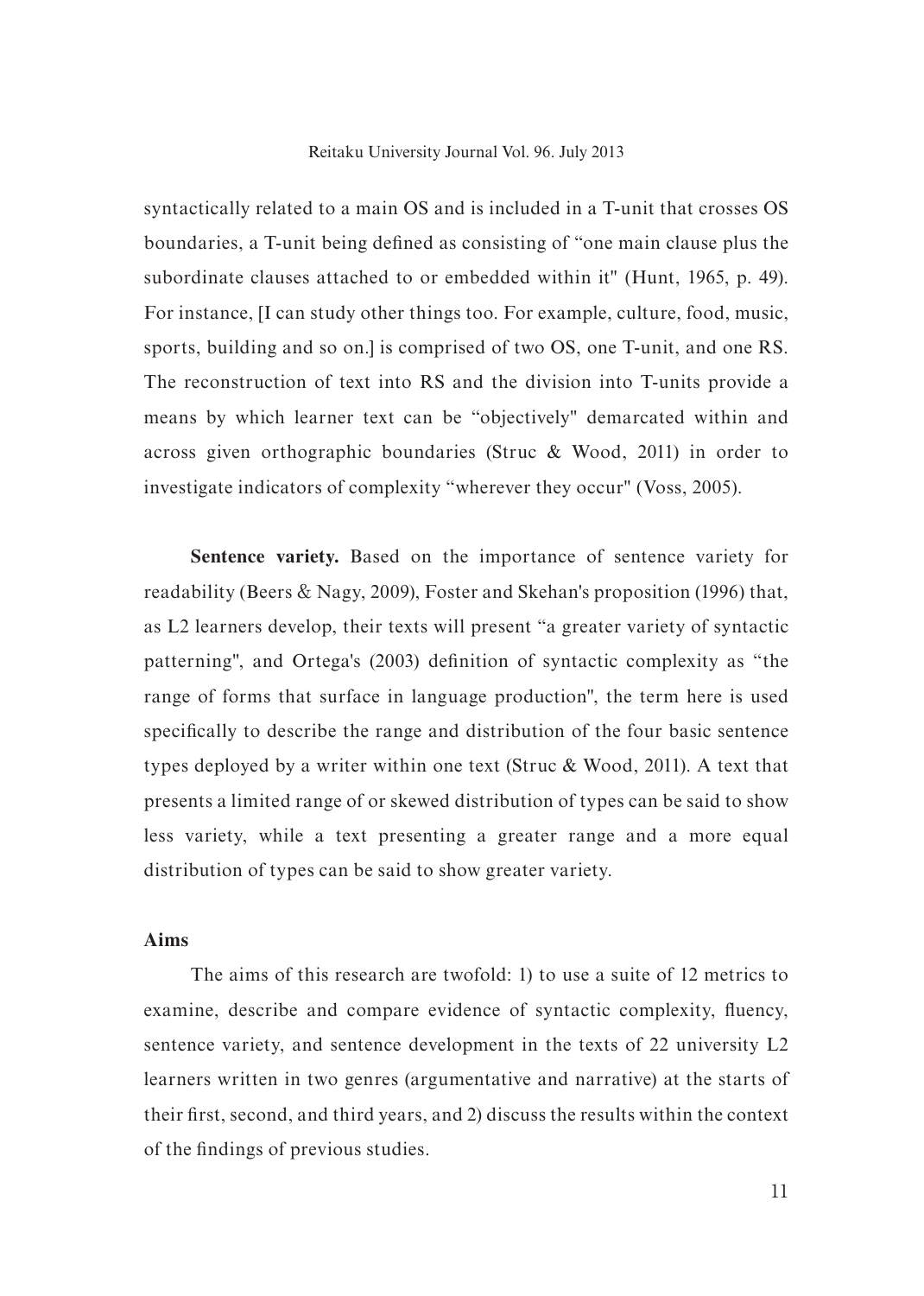#### **Corpus and annotation**

This study interrogates a longitudinal corpus compiled by Struc and Wood (2009, 2010) with data from the same 170 English Writing Program (EWP) students in first and second years (56,382 words), with additional data from 22 of these students at the start of their third year (5,856 words), providing a corpus comprised of writing samples in two genres (narrative and argumentative) from each of the 22 students at three points in time over two years ( $\Sigma = 14,761$  words). The samples were produced by the learners in the same controlled, time-limited conditions (20 minutes per task), with the same instructions and writing prompts presented in L1 (Japanese) on all three occasions (see Struc & Wood, 2011).

The digitized corpus was manually annotated and proofread. Tags were used to indicate sentence type, clause function, and whether a sentence was syntactically complete or a fragment. Sentence types consisted of simple, compound, complex, and compound-complex. Clause functions included two types of main or superordinate clause: independent clause and framing clause, the latter being an independent clause that frames direct speech; and three types of dependent clause: subordinate (or adverbial) clause, relative (or adjectival) clause, and nominal (or noun) clause.

## **Population and Educational Environment**

The 22 L2 learners were enrolled in the EWP at a private university in Japan. The EWP specifically aims to foster academic writing skills but a range of approaches and variety of texts can be used by instructors delivering the course once a week over two 15-week semesters (amounting to 45 hours of tuition). All the learners also received instruction in English language communication skills in two classes a week, with higher level instruction delivered by English native speakers (NS), lower levels delivered by both NS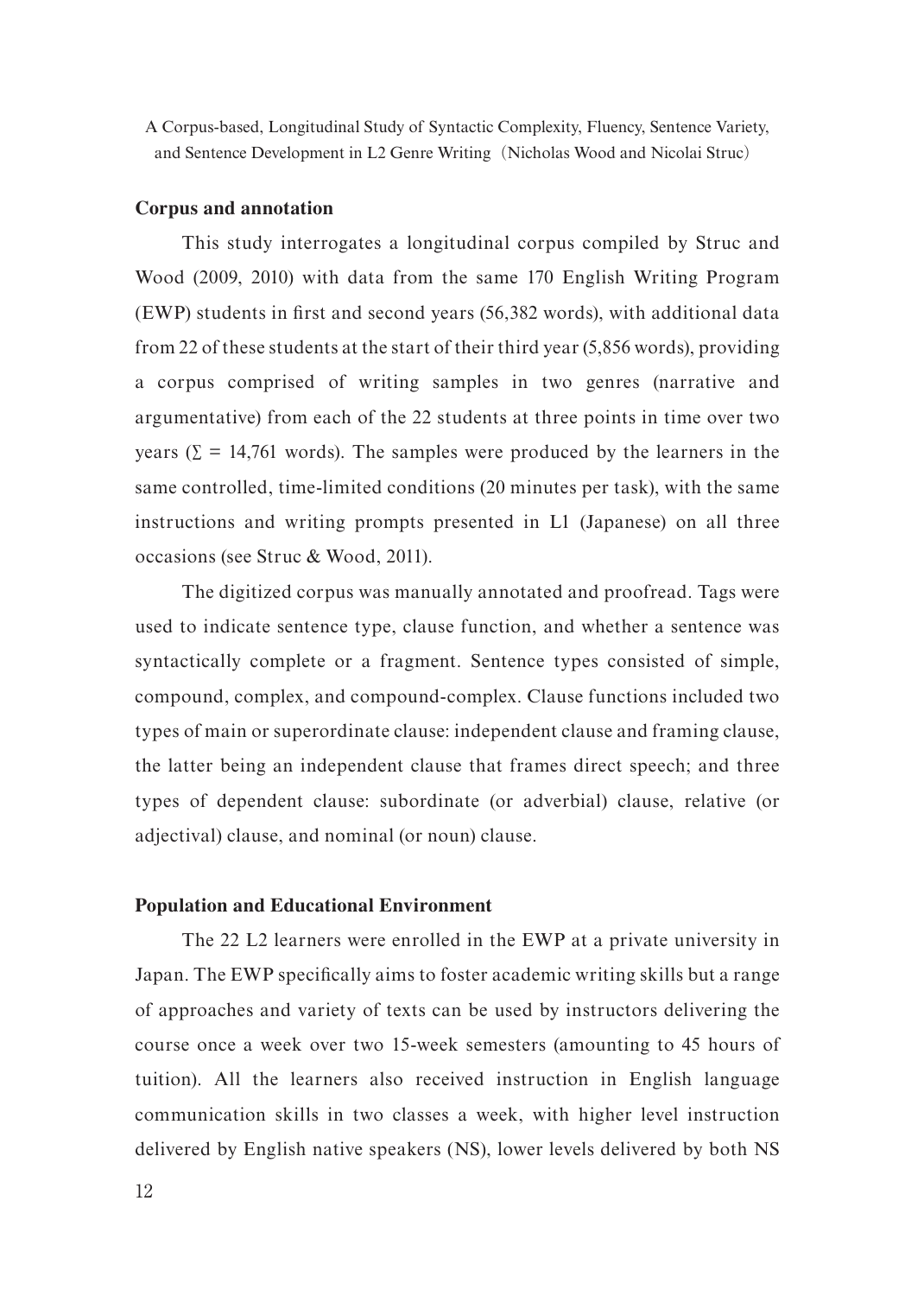#### Reitaku University Journal Vol. 96. July 2013

and Japanese English speakers. Learners' experience of English variously included living and studying in English-speaking communities abroad, attendance of private English conversation classes, contact with NS assistant language teachers in secondary education, English language classes at junior and senior high schools, and experience of English language cultural artefacts (films, songs, websites, etc.). The educational environment, and to a lesser degree the language experiences of the population, can, thus, be characterized as one of diversity.

## **Metrics**

**Syntactic complexity.** Five syntactic complexity ratio metrics were employed: clauses per orthographic sentence (C/OS) as a sentence complexity ratio (Ishikawa, 1995), C/TU as a measure of depth of clauses (Wolfe-Quintero, et al., 1998), DC/T and DC/C as measures of subordination (Wolfe-Quintero, et al., 1998), and T-units per reconstructed sentence (TU/RS), as an adaptation of the conventional measure of coordination reported by Wolfe-Quintero, et al. (1998).

**Fluency.** Five fluency metrics indicate the mean number of words in a production unit: mean length of orthographic sentence (MLOS), mean length of reconstructed sentence (MLRS), MLC, MLTU, and mean length of text (MLT).

**Sentence variety.** A statistically-based Sentence Variety Index (SVI) was devised and used for analysing each text. The index ranges from 0 to 100, 0 indicating no variety (i.e., all sentences of one type) and 100 indicating maximum variety (i.e., all four sentence types equally represented).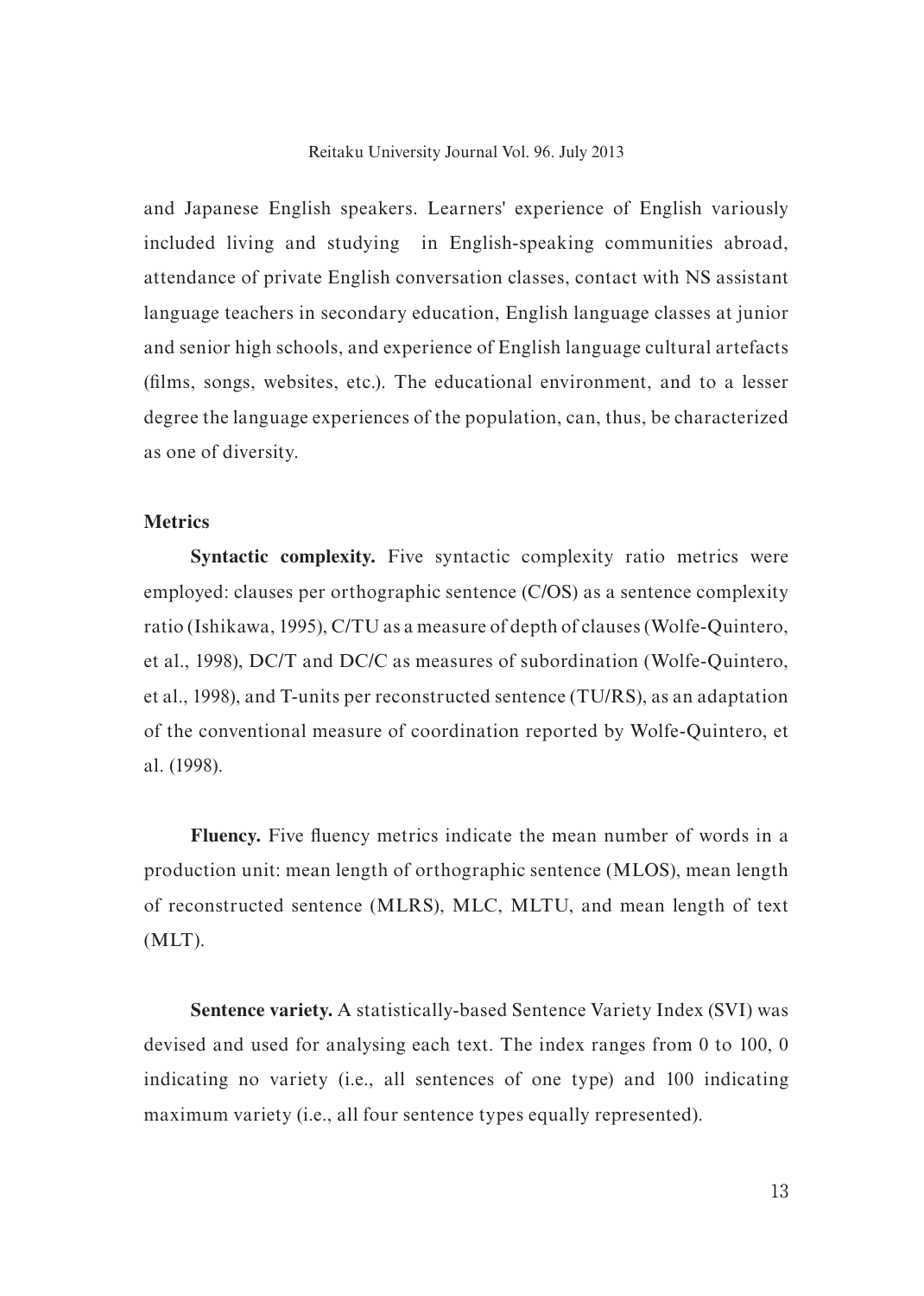## **Expectations**

There are two broad sets of expectations:

- 1. After two years of instruction, the texts of L2 learners will, in general, show evidence of a) increased syntactic complexity as measured by ratios per unit, b) increased fluency in longer production units, c) a decrease in the production of fragments as indicated by a convergence of MLOS and MLRS, and d) increased sentence variety.
- 2. The exposition of genre will be reflected in a) significantly greater MLTU and C/TU in argumentative essays than narratives, b) narrative texts being significantly longer than argumentative texts, c) distinct differences in sentence variety, and d) distinct differences in the types of clauses used.

#### **Results**

The two writing samples collected from each of the 22 learners at the three points in time (T1, T2, and T3, i.e., six samples) were submitted to longitudinal analyses within each genre as well as a comparison between the two genres at each point in time. The analyses and results are presented as follows: 1) longitudinal analyses of syntactic complexity, fluency, sentence development (as indicated by MLOS and MLRS values), sentence variety, and distribution of clause types in narrative and argumentative texts, and 2) comparison of syntactic complexity and fluency, sentence development, sentence variety, and distribution of clause types in the two genres at three points in time.

#### **Longitudinal Analyses**

**Syntactic Complexity.** The first analysis examines the development of complexity longitudinally over two years in the two genres. Table 1 shows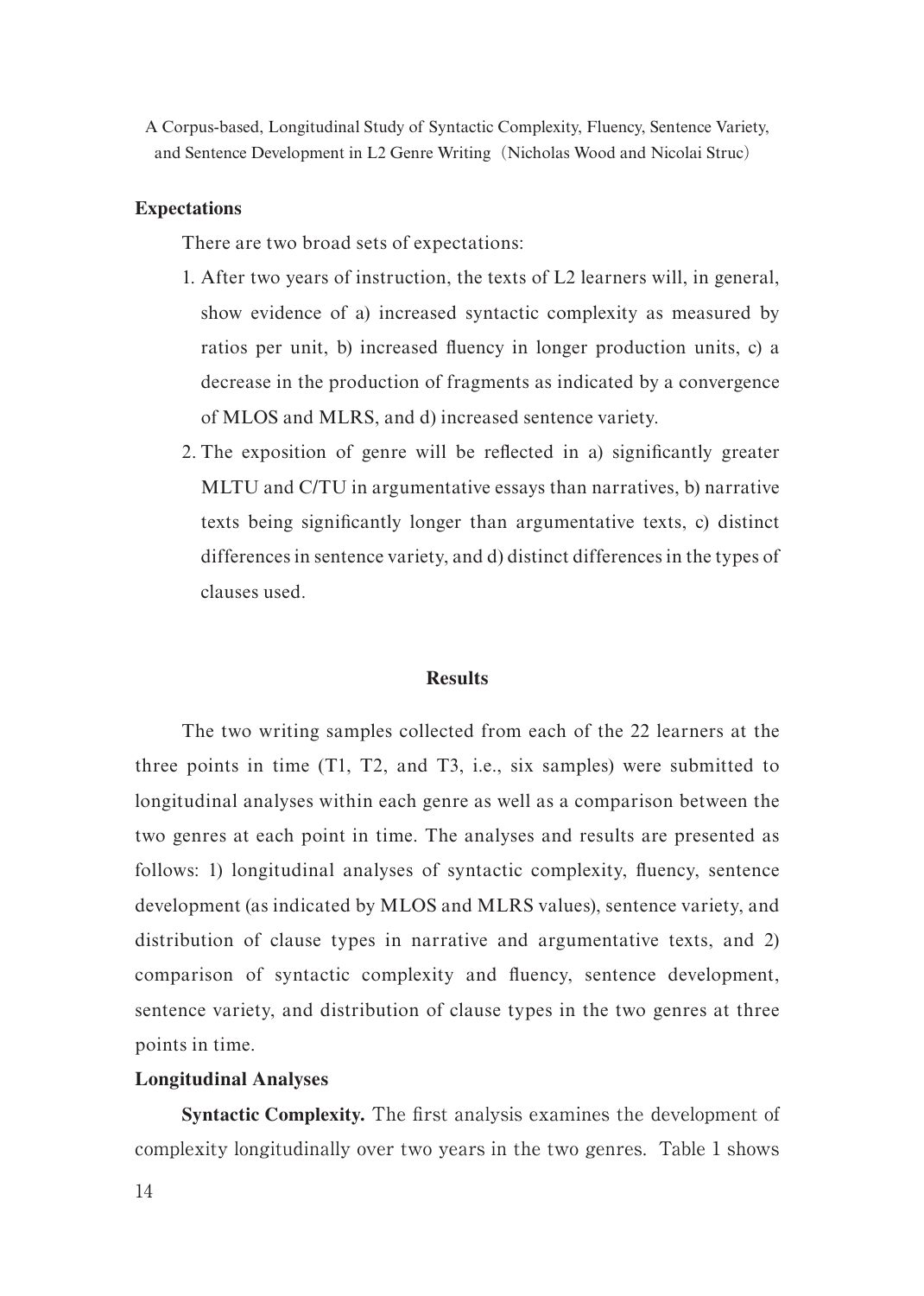the development of complexity in narrative writing at three time points across two years. The mean values for all measures (C/OS, C/TU, TU/S, DC/C, and DC/TU) consistently increase over time suggesting increasing deployment of both conjunction and subordination by writers.

| $\ldots$ | T1    |      | T <sub>2</sub> |           | T <sub>3</sub> |      |  |
|----------|-------|------|----------------|-----------|----------------|------|--|
|          | Mean  | SD.  | Mean           | <b>SD</b> | Mean           | SD.  |  |
| C/OS     | 1.414 | .406 | 1.485          | .326      | 1.659          | .471 |  |
| C/TU     | 1.209 | .171 | 1.231          | .190      | 1.233          | .210 |  |
| TU/S     | 1.206 | .212 | 1.236          | .200      | 1.350          | .236 |  |
| DC/C     | .158  | .113 | .170           | .120      | .170           | .116 |  |
| DC/TU    | .209  | .171 | .231           | .190      | .233           | .210 |  |

Table 1 *Mean Complexity Values in Narrative Writing* 

The development of complexity in argumentative writing is less straightforward. Table 2 shows an increase in all complexity measures after the first year. However, between the second and third point (T2-T3) of data collection, values for C/OS, TU/S, and DC/C decline, while the mean values for C/TU and DC/TU continue to increase. This suggests that subordinating clauses were deployed more and conjunction somewhat less at T3 in comparison to T1.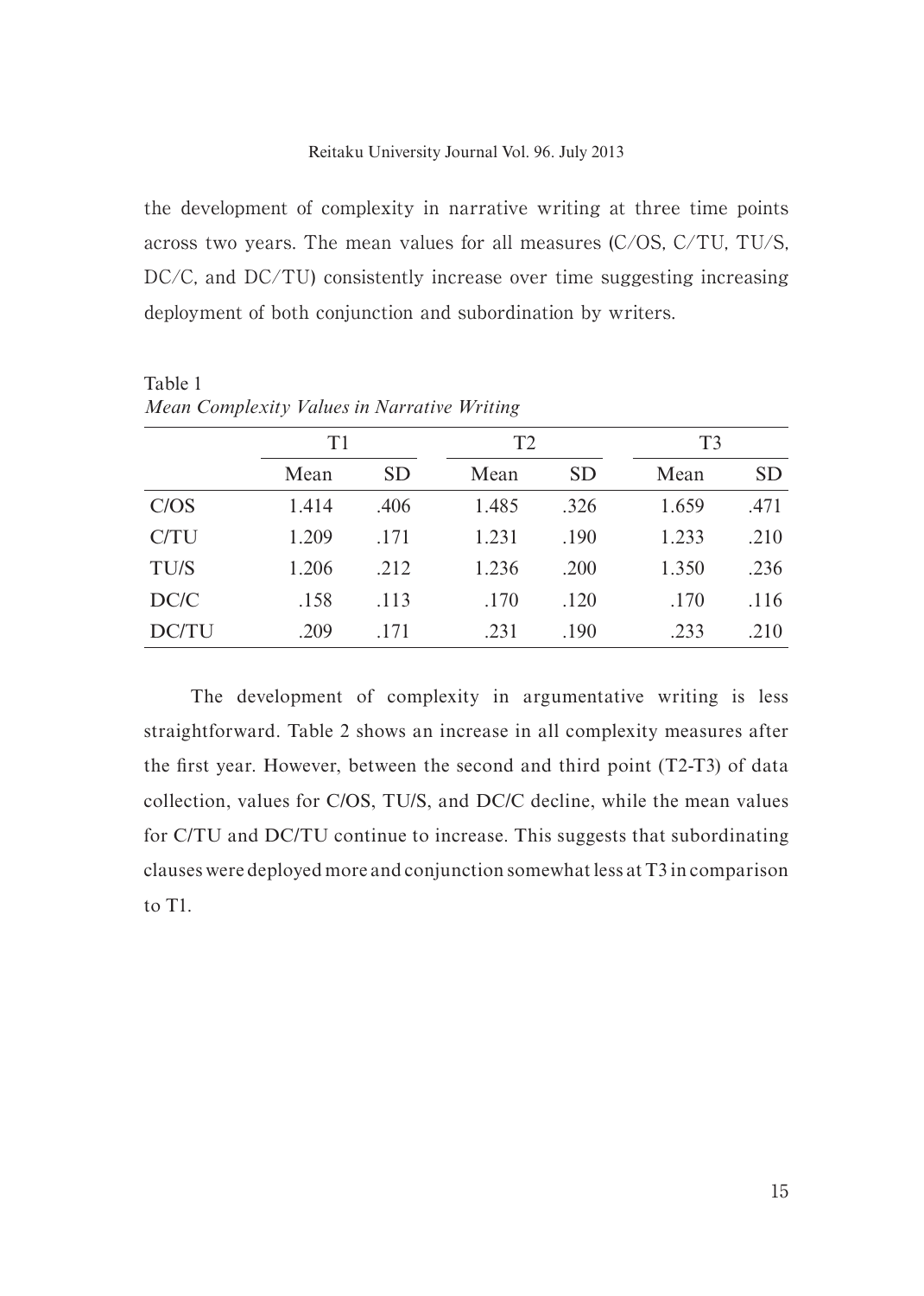|       | T1    |           |       |           | T <sub>3</sub> |      |  |  |
|-------|-------|-----------|-------|-----------|----------------|------|--|--|
|       | Mean  | <b>SD</b> | Mean  | <b>SD</b> | Mean           | SD   |  |  |
| C/OS  | 1.509 | .456      | 1.626 | .384      | 1.611          | .481 |  |  |
| C/TU  | 1.470 | .437      | 1.482 | .276      | 1.485          | .405 |  |  |
| TU/S  | 1.111 | .205      | 1.138 | .157      | 1.095          | .118 |  |  |
| DC/C  | .276  | .168      | .305  | .116      | .292           | .141 |  |  |
| DC/TU | .470  | .437      | .482  | .276      | .485           | .405 |  |  |

Table 2 *Mean Complexity Values in Argumentative Writing* 

Table 3 shows the results of a longitudinal analysis of the complexity values obtained from three samples in each genre from the 22 writers using Repeated Measures ANOVA. Narrative writing exhibits few significant gains. Of all the measures, only TU/S and C/OS in narrative writing show significant gains, which would indicate increased preference for conjunction rather than subordination in narrative writing. The Bonferri post-hoc tests for comparison of pairs of time points suggest that rather than being attributed to one particular time period, it appears that the cumulative gains over two years (T2-T1, T3-T2, T3-T1) have contributed to the significant overall effect of year in program.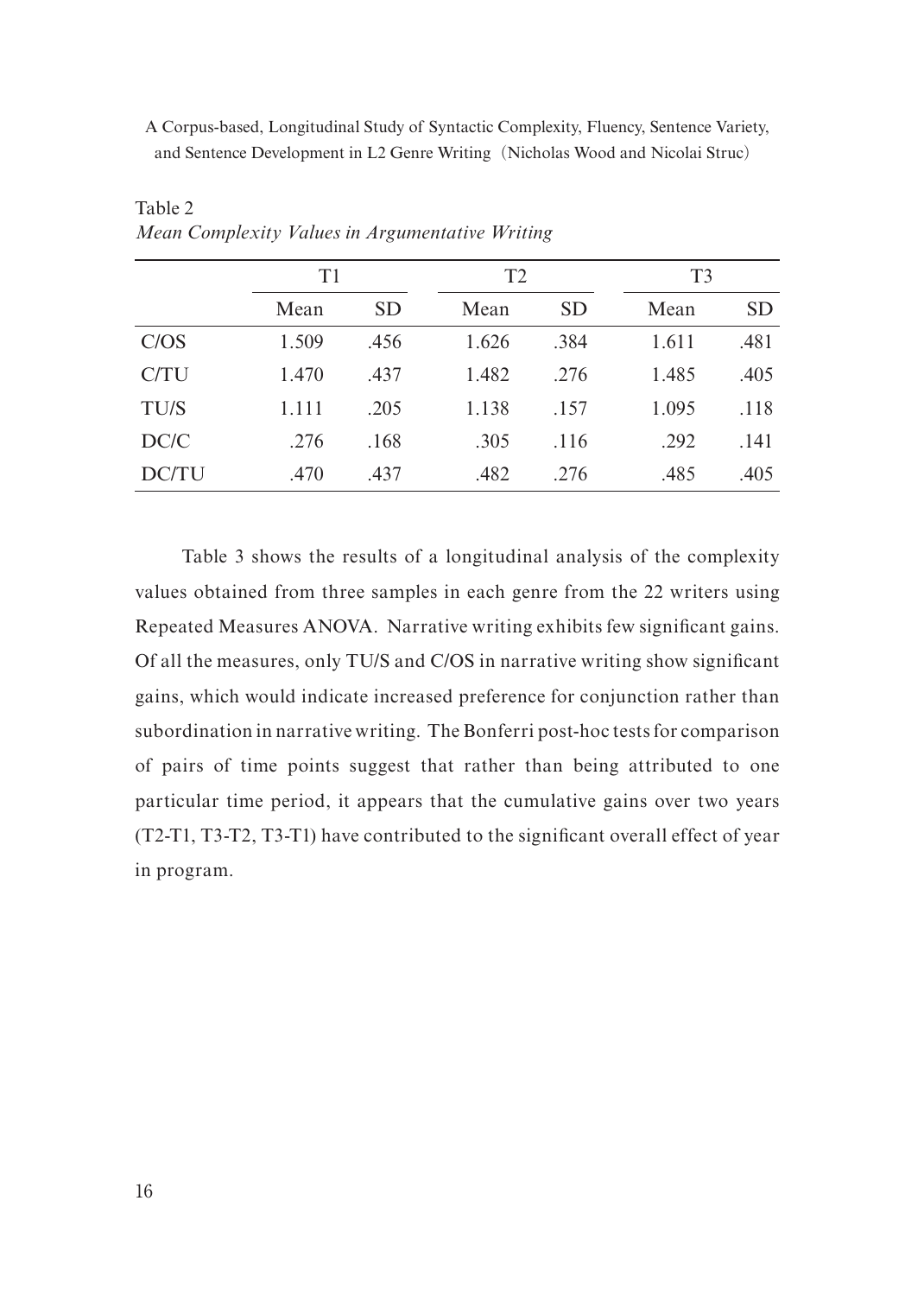|              |                 | Narrative / Year |                |          |                 | Argumentative / Year |         |       |  |
|--------------|-----------------|------------------|----------------|----------|-----------------|----------------------|---------|-------|--|
|              | Mean difference |                  | Main<br>effect |          | Mean difference |                      |         |       |  |
|              | $T2-T1$         | $T3-T2$          | T3-T1          | F        | $T2-T1$         | $T3-T2$              | $T3-T1$ | F     |  |
| C/OS         | .071            | .175             | .245           | $3.469*$ | .116            | $-.015$              | .102    | 1.283 |  |
| C/TU         | .022            | .002             | .024           | .149     | .012            | .003                 | .015    | .012  |  |
| TU/S         | .029            | .114             | .143           | $4.174*$ | .027            | $-.042$              | $-.016$ | .440  |  |
| DC/C         | .012            | .000             | .013           | .131     | .030            | $-.014$              | .016    | .316  |  |
| <b>DC/TU</b> | .022            | .002             | .024           | .149     | .012            | .003                 | .015    | .012  |  |

*RM ANOVA on Complexity Measures in Narrative and Argumentative Writing* 

Note. \*=p<.05, \*\*=p<.01, \*\*\*=p<.001

Table 3

In argumentative writing, there was no significant overall effect of year in program for any of the complexity measures. Therefore, the clausal structure of argumentative writing appears to remain mostly unchanged.

**Fluency.** Fluency measures in narrative writing (Table 4) show a continuous increase in most measures (MLT, MLOS, MLRS) with the exception of MLC and MLTU which appear to decline slightly at T2 but increase again at T3.

|             |       | T1        |        | T <sub>2</sub> |        | T <sub>3</sub> |  |  |
|-------------|-------|-----------|--------|----------------|--------|----------------|--|--|
|             | Mean  | <b>SD</b> | Mean   | <b>SD</b>      | Mean   | SD.            |  |  |
| <b>MLT</b>  | 91.95 | 45.14     | 103.18 | 33.99          | 132.86 | 42.02          |  |  |
| <b>MLOS</b> | 8.39  | 2.55      | 8.96   | 3.43           | 11.59  | 5.57           |  |  |
| <b>MLRS</b> | 8.83  | 2.55      | 9.13   | 3.34           | 11.70  | 5.51           |  |  |
| <b>MLTU</b> | 7.46  | 1.56      | 7.42   | 1.86           | 8.56   | 2.69           |  |  |
| <b>MLC</b>  | 6.21  | 1.07      | 6.04   | 1.26           | 6.88   | 1.19           |  |  |

Table 4 *Mean Fluency Values in Narrative Writing*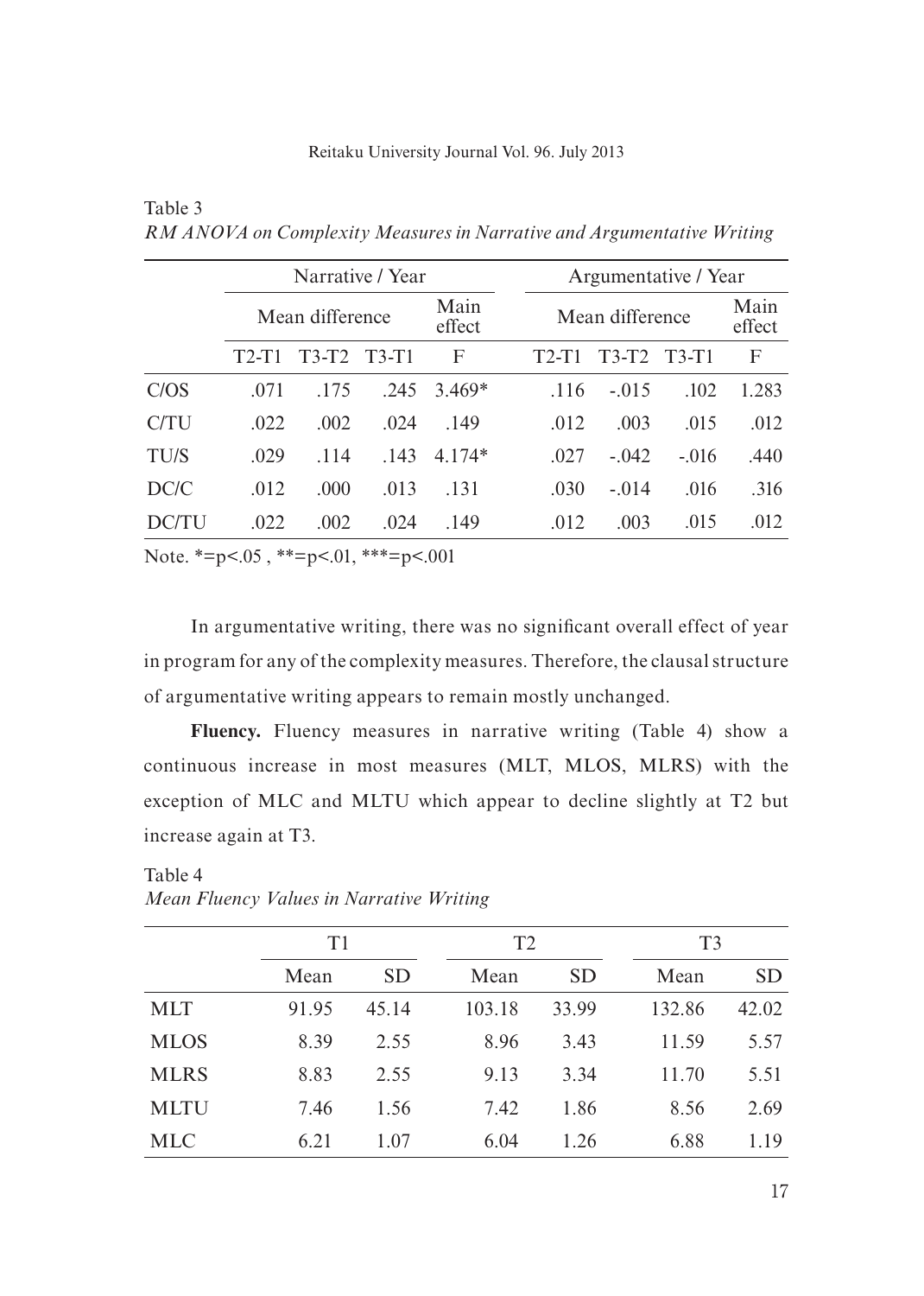Fluency measures in argumentative writing (Table 5) show an overall increase in all measures between the first and third points of data collection. However, as with narrative writing, MLTU and MLC measures show a slight decline at T2 after which they increase again at T3.

|             | T1    |           | T2     |           |        | T <sub>3</sub> |  |  |
|-------------|-------|-----------|--------|-----------|--------|----------------|--|--|
|             | Mean  | <b>SD</b> | Mean   | <b>SD</b> | Mean   | SD             |  |  |
| <b>MLT</b>  | 97.68 | 57.65     | 108.82 | 36.73     | 136.45 | 43.91          |  |  |
| <b>MLOS</b> | 10.26 | 3.59      | 11.01  | 3.21      | 11.91  | 3.40           |  |  |
| <b>MLRS</b> | 11.30 | 4.07      | 11.51  | 3.14      | 12.17  | 3.25           |  |  |
| <b>MLTU</b> | 10.52 | 3.26      | 10.31  | 2.03      | 11.18  | 2.68           |  |  |
| MLC         | 7.18  | 1.11      | 7.01   | 1.09      | 7.63   | 1.23           |  |  |

Table 5 *Mean Fluency Values in Argumentative Writing*

Table 6 shows the results of a longitudinal analysis of the fluency values derived from three samples in each genre from the 22 writers using Repeated Measures ANOVA. For narrative writing, the year in program appears to have a significant overall effect for MLT, MLOS, MLC and MLRS but not for MLTU. It should be noted that for all the overall significant gains observed, the significant gains are made in the second year (T3-T2). The gains made in MLTU between T2 and T3 were not enough to counteract the initial decline in after the first year (T2-T1). On the other hand, the MLC values, while initially declining after the first year, increase enough in the second year for an overall significant effect of year in program t be observed.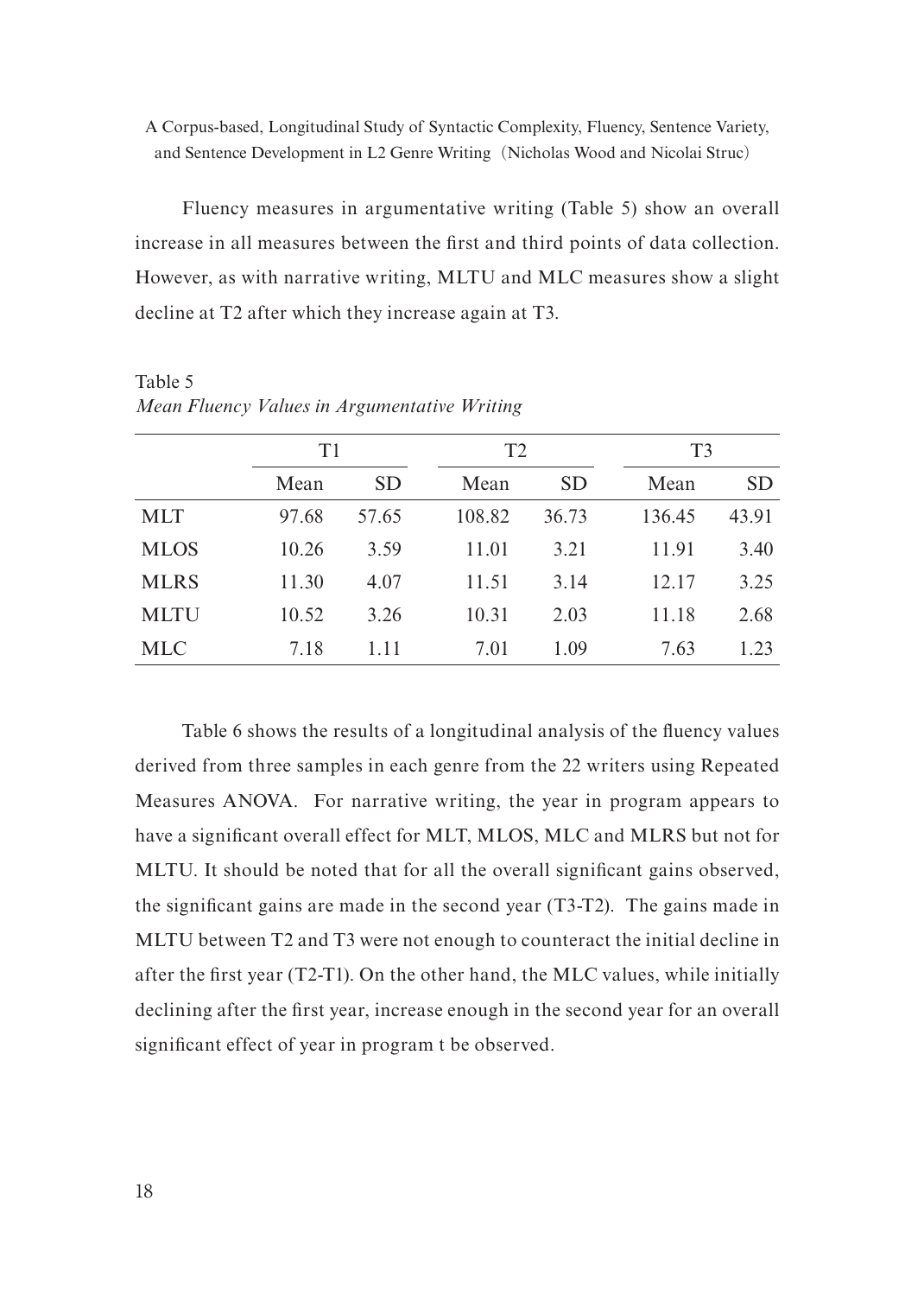|             |                 | Narrative / Year        |                |                                   |                 | Argumentative / Year |                              |                |           |
|-------------|-----------------|-------------------------|----------------|-----------------------------------|-----------------|----------------------|------------------------------|----------------|-----------|
|             | Mean difference |                         | Main<br>effect |                                   | Mean difference |                      |                              | Main<br>effect |           |
|             | $T2-T1$         | T3-T2 T3-T1             |                | F                                 |                 | $T2-T1$              | $T3-T2 T3-T1$                |                | F         |
| <b>MLT</b>  |                 |                         |                | $11.227$ 29.682* 40.909** 9.583** |                 |                      | $11.136$ 27.636 <sup>*</sup> | 38.773*        | $6.546**$ |
| <b>MLOS</b> |                 |                         |                | $.582$ 2.261* 3.203* 7.167**      |                 | .747                 | .903                         | $1.650*$       | $5.205*$  |
| <b>MLTU</b> |                 | $-045$ 1.145            | 1.100          | 3.522                             |                 | $-204$               | .864                         | .660           | .791      |
| MLC.        | $-170$          | 842*                    | .672.          | $4.536*$                          |                 | $-177$               | .621                         | .444           | 2.700     |
| <b>MLRS</b> |                 | $.294$ $.2576*$ $.2870$ |                | $6.774*$                          |                 | .209                 | .661                         | .870           | .907      |

*RM ANOVA on Fluency Measures in Narrative and Argumentative Writing* 

Note.  $*=p<.05$ ,  $*=p<.01$ ,  $**=p<.001$ 

Table 6

For argumentative writing, fluency gains are only observed for MLT and MLOS but not for MLTU, MLC or MLRS. This suggests that while fluency increases for the overall text length and sentences, the writers continue to use independent and subordinate clauses of similar length over the three time points.

**Sentence Convergence – MLOS and MLRS.** One expectation of the study is that as control and accuracy of syntactic structuring increases fewer fragments would be produced and, as a result, the length of orthographic sentences (MLOS) and reconstructed sentences (MLRS) would converge. Table 7 shows the mean differences between MLOS and MLRS in the six writing samples obtained and the results of paired samples t-tests. The mean differences all indicate equal or larger MLRS values than MLOS due to sentence fragments being associated with an adjacent sentence containing an independent clause.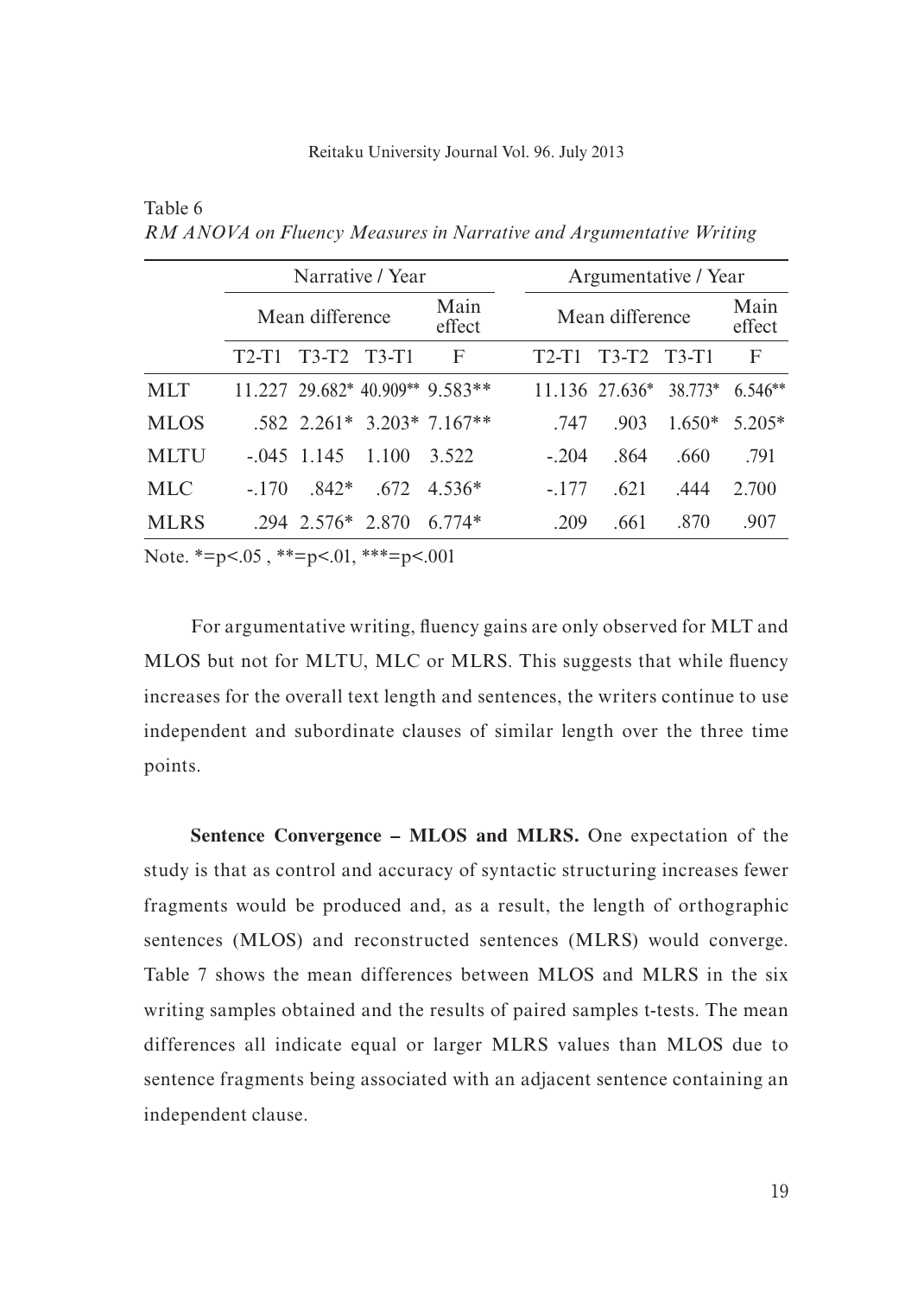| Genre/Time                   | Mean Difference | SD    | t         |
|------------------------------|-----------------|-------|-----------|
| Narrative T1                 | .450            | .726  | $2.908**$ |
| Narrative T <sub>2</sub>     | .163            | .451  | 1.689     |
| Narrative T3                 | .117            | .271  | 2.025     |
| Argumentative T1             | 1.036           | 2.409 | 2.017     |
| Argumentative T <sub>2</sub> | .498            | .894  | $2.613*$  |
| Argumentative T3             | .257            | .688  | 1.749     |

*MLOS/MLRS Convergence in Narrative and Argumentative Writing* 

Note. \*=p<.05, \*\*=p<.01, \*\*\*=p<.001

Table 7

The mean differences between MLOS and MLRS in both narrative and argumentative writing appear to diminish steadily across the three time points. The non-significant differences in both genres at T3 indicate that the values converge. Significant differences were observed for narrative writing only at T1 and for argumentative writing only at T2. It appears that there is a trend toward convergence with both narrative and argumentative writing exhibiting diminishing mean differences across two years and non-significant differences after two years.

**Sentence Variety.** Figure 1 shows the distribution of four sentence types as a mean percentage of total sentences in the writing samples in each genre at the three time points. This graph provides a visual representation from which the increase and decrease of certain sentence types is apparent. In both narrative and argumentative writing at T1, simple sentences comprise the majority of sentences in texts with values exceeding 50% (65.8% and 59.5% respectively). In narrative writing, the composition of the four sentence types moves toward a more balanced distribution, whereas in argumentative writing,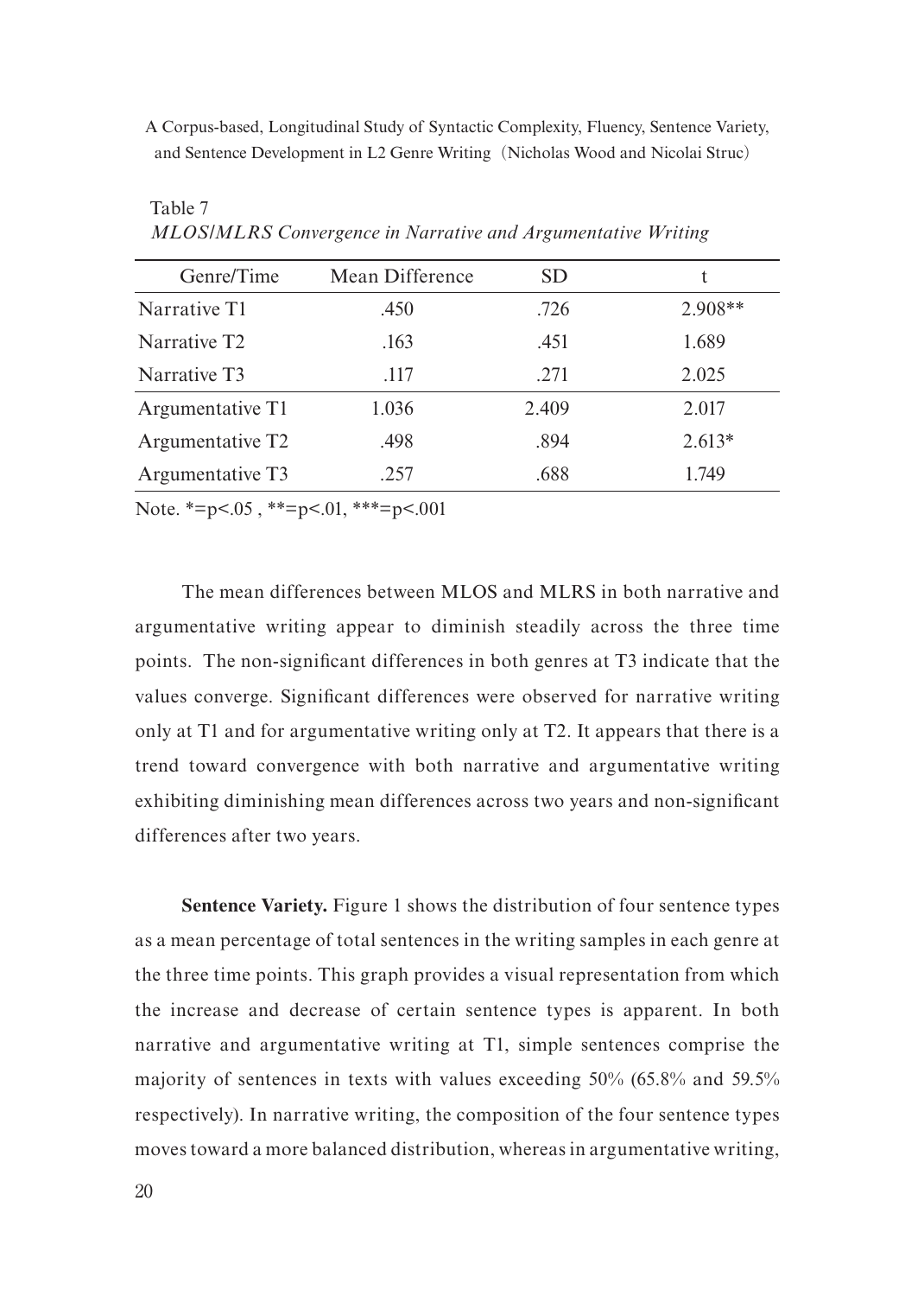the same trend is only observed until T2 after which it appears to revert to a distribution similar to that observed at T1.



Figure 1



Table 8 shows the mean Sentence Variety Index (SVI) values and standard deviations for each genre at each time point. The distributions seen in Figure 1 are reflected in increasing SVI values across the three time points for narrative writing but, for argumentative writing, an increase only at T2 followed by a slight decrease at T3.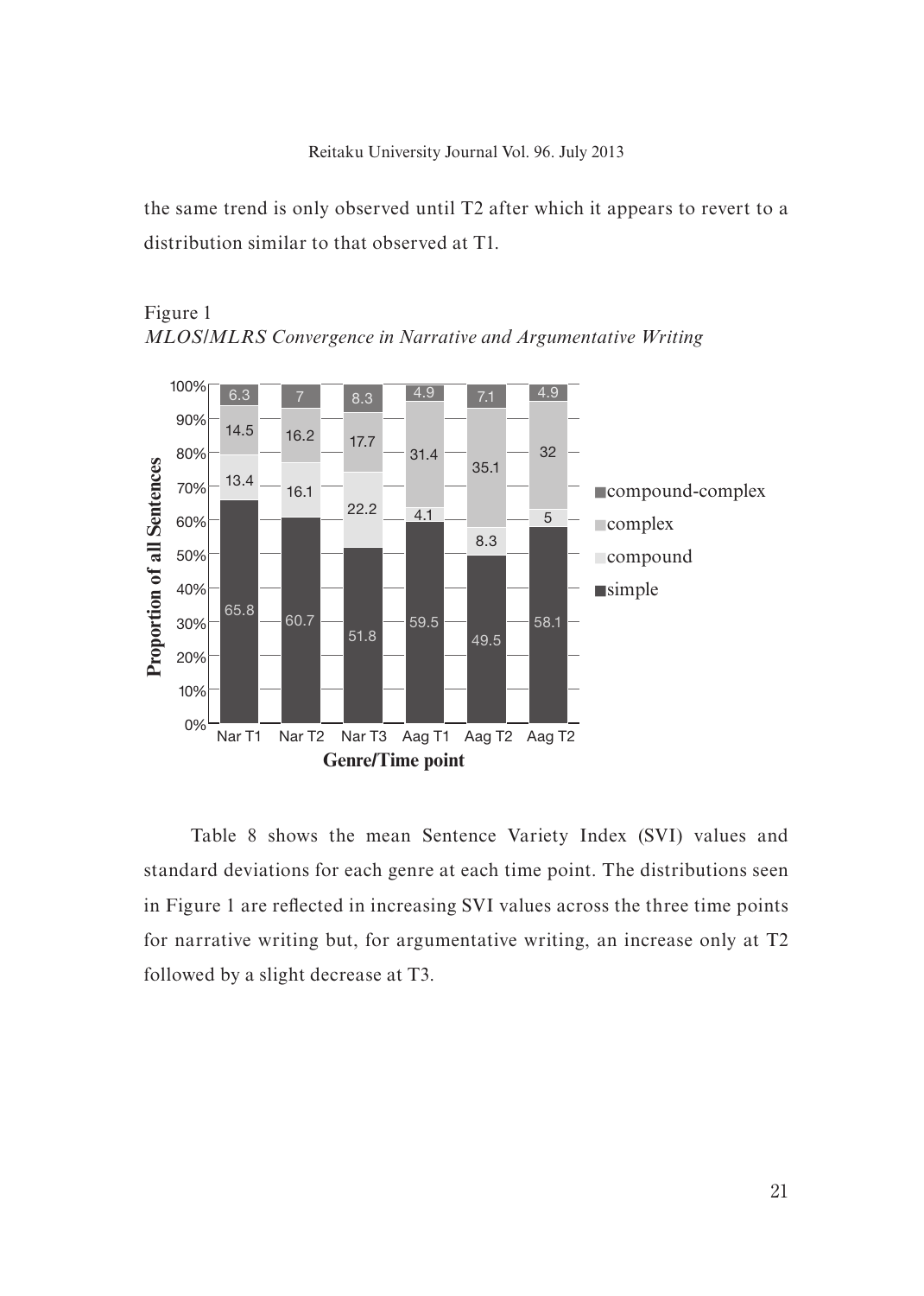|      |      | T1          |      | T <sup>2</sup> | T3    |             |  |
|------|------|-------------|------|----------------|-------|-------------|--|
|      | Mean | SD.         | Mean | SD.            | Mean  | SD.         |  |
| Nar. |      | 36.44 23.49 |      | 43.39 21.52    | 52.38 | 19.21       |  |
| Arg. |      | 33.73 20.59 |      | 41.34 21.23    |       | 38.38 15.48 |  |

*Mean Sentence Variety Index Values in Narrative and Argumentative Writing* 

Table 9 shows the results of a Repeated Measures ANOVA conducted on the SVI values for the 22 samples across 3 three points in time in both genres. A significant overall effect was observed for narrative writing but not for argumentative writing. The post-hoc pairwise comparison shows that the difference between T1 and T3 contributed most strongly to this result. Because the analysis of DC/TU and C/TU in narrative writing did not show any significant gains longitudinally, it appears that the increasing contribution of compound sentences shown in the overall gains in TU/S (See Table 3), have contributed to the observed higher mean SVI value in narrative writing.

Table 9

Table 8

|      | Mean Difference | Main effect |           |        |
|------|-----------------|-------------|-----------|--------|
|      | $T2-T1$         | $T3-T2$     | $T3-T1$   | F      |
| Nar. | 6.593           | 8.990       | $15.943*$ | 4.801* |
| Arg. | 7.610           | $-2.965$    | 4.644     | 1.027  |

*Repeated Measures ANOVA for Mean differences in SVI Values in Narrative and Argumentative Writing* 

Note. \*=p<.05, \*\*=p<.01, \*\*\*=p<.001

**Clause Distribution.** An analysis of the distribution of clause types allows a view of the sentence types distribution in higher definition. Table 10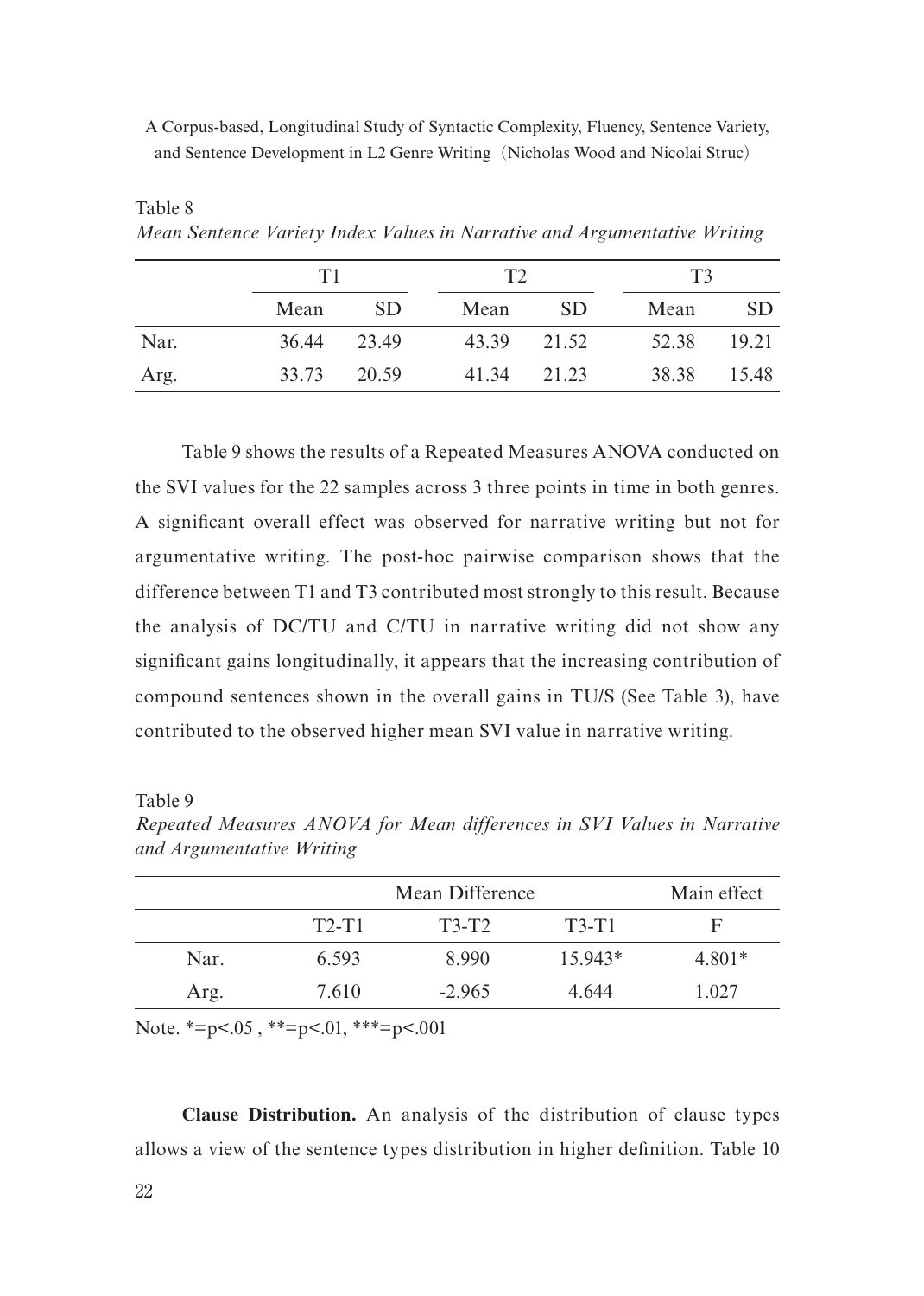and 11 show the classification of independent clause types as further distinguished by Independent Clause (IC) and Framing Clause (FC), and dependent clause types further distinguished as Subordinate clause (SC), Relative Clause (RC), and Noun Clause (NC) represented as proportions of total clauses in narrative and argumentative writing at three time points. In addition, the text coverage (Texts %) indicates the proportion of all texts in which each clause type appears allowing for a description of how widely each clause type is deployed among the writers at each stage.

|             | T1                  |              | T2                  |                 |                             | T3              |  |  |
|-------------|---------------------|--------------|---------------------|-----------------|-----------------------------|-----------------|--|--|
| Clause type | frequency<br>$(\%)$ | texts<br>(%) | frequency<br>$(\%)$ | texts<br>$(\%)$ | frequency<br>$\binom{0}{0}$ | texts<br>$(\%)$ |  |  |
| IC.         | 77.27               | 100          | 80.49               | 100             | 77.05                       | 100             |  |  |
| FC          | 5.71                | 37           | 2.44                | 23              | 4.77                        | 27              |  |  |
| SC.         | 6.36                | 36           | 5.15                | 55              | 6.59                        | 64              |  |  |
| RC          | 6.97                | 50           | 8.40                | 73              | 6.59                        | 68              |  |  |
| NC          | 3.64                |              | 3.52                | 41              | 5.00                        | 55              |  |  |

| Table 10                                          |  |  |
|---------------------------------------------------|--|--|
| Distribution of Clause Types in Narrative Writing |  |  |

The clause construction of narrative writing appears to follow a consistent pattern at all three time points. Independent clauses predominate comprising between 77-81% of all clauses. The dependent clause distributions, while cumulatively contributing between 13-18% of all clause types, show greater preference for SCs and RCs than NCs. The text coverage values show wider deployment of dependent clauses of various types after the first time point. On the other hand, use of FC appear to decline somewhat from the first time point suggesting that alternative syntactic structures are chosen for narrative writing across time. The distributions at T1 and T3 appear to be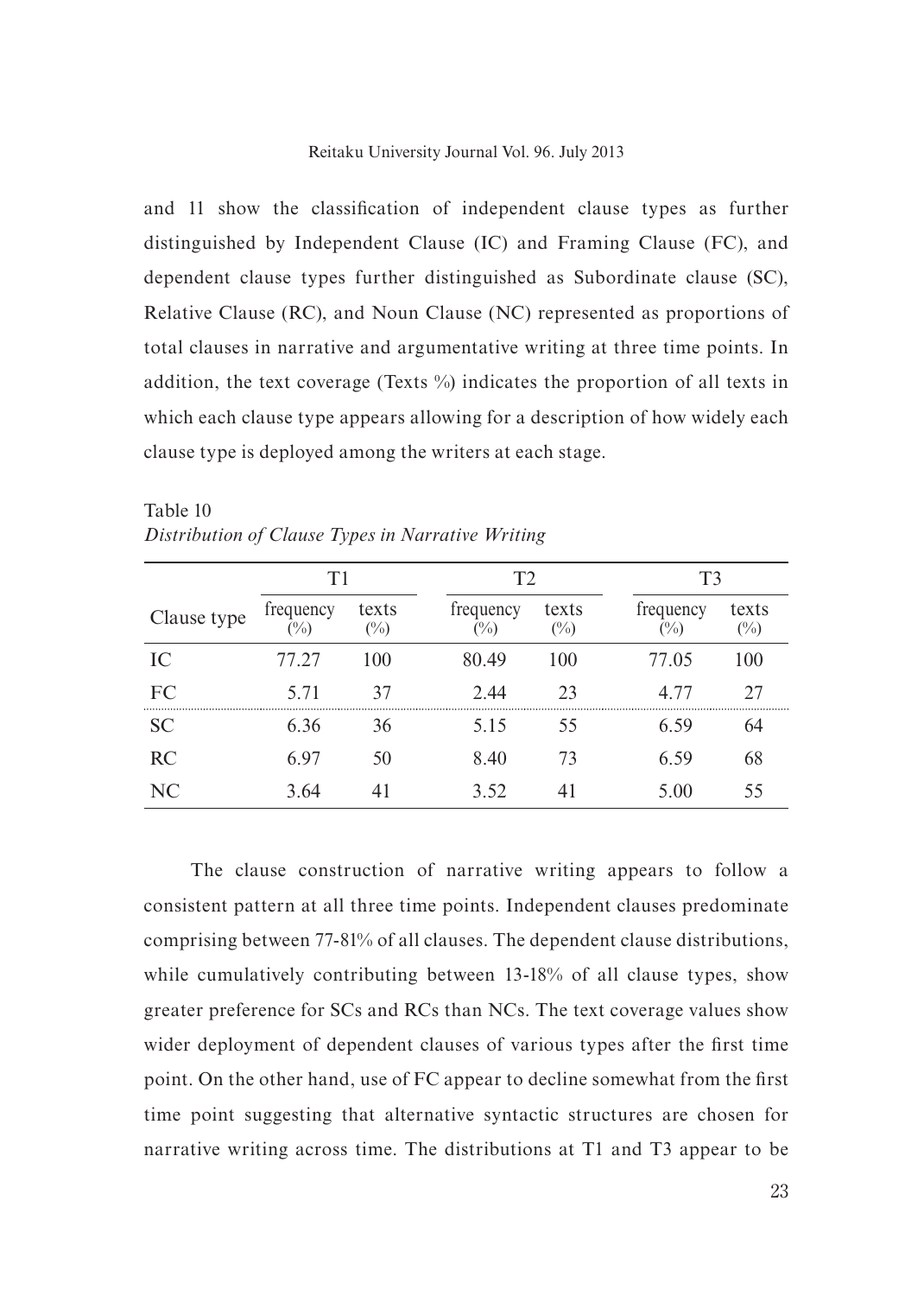fairly similar but the range of writers deploying these clauses appears to have increased.

Table 11 shows the clause distribution and text coverage for argumentative writing at three time points. Here, again, there is very little difference in the relative composition of clause types across the three time points except for a doubling of RCs between T2 and T3. As with narrative writing, the text coverage shows that more writers are deploying various sentence types over the 3 time points. Deployment of SCs increases from 77% to 100% between T1 and T3. RCs, while only evident in 32% of texts at T1 and T2, are present in 64% of texts at T3. NCs while initially present in 60% of texts, appear in 82% of texts by T3. Notable is the minimal use of FCs.

|             | T1               |                 | T2 |                             |                 | T3 |                             |                        |
|-------------|------------------|-----------------|----|-----------------------------|-----------------|----|-----------------------------|------------------------|
| Clause type | frequency<br>(%) | texts<br>$(\%)$ |    | frequency<br>$\binom{0}{0}$ | texts<br>$(\%)$ |    | frequency<br>$\binom{0}{0}$ | texts<br>$(^{0}/_{0})$ |
| IC          | 70.16            | 100             |    | 68.53                       | 100             |    | 69.65                       | 100                    |
| FC          |                  |                 |    | 0.29                        |                 |    |                             |                        |
| <b>SC</b>   | 13.77            | 73              |    | 13.82                       | 86              |    | 12.93                       | 100                    |
| RC          | 2.95             | 32              |    | 3.24                        | 32              |    | 6.72                        | 64                     |
| NC          | 13.11            | 60              |    | 14.11                       | 91              |    | 10.69                       | 82                     |

Table 11 *Distribution of Clause Types in Argumentative Writing*

## **Genre differences**

**Complexity and Fluency.** The observed complexity and fluency values in argumentative and narrative writing were compared to determine whether the writers responded to the different requirements posed by the argumentative and narrative genres. Table 12 shows the mean differences in fluency and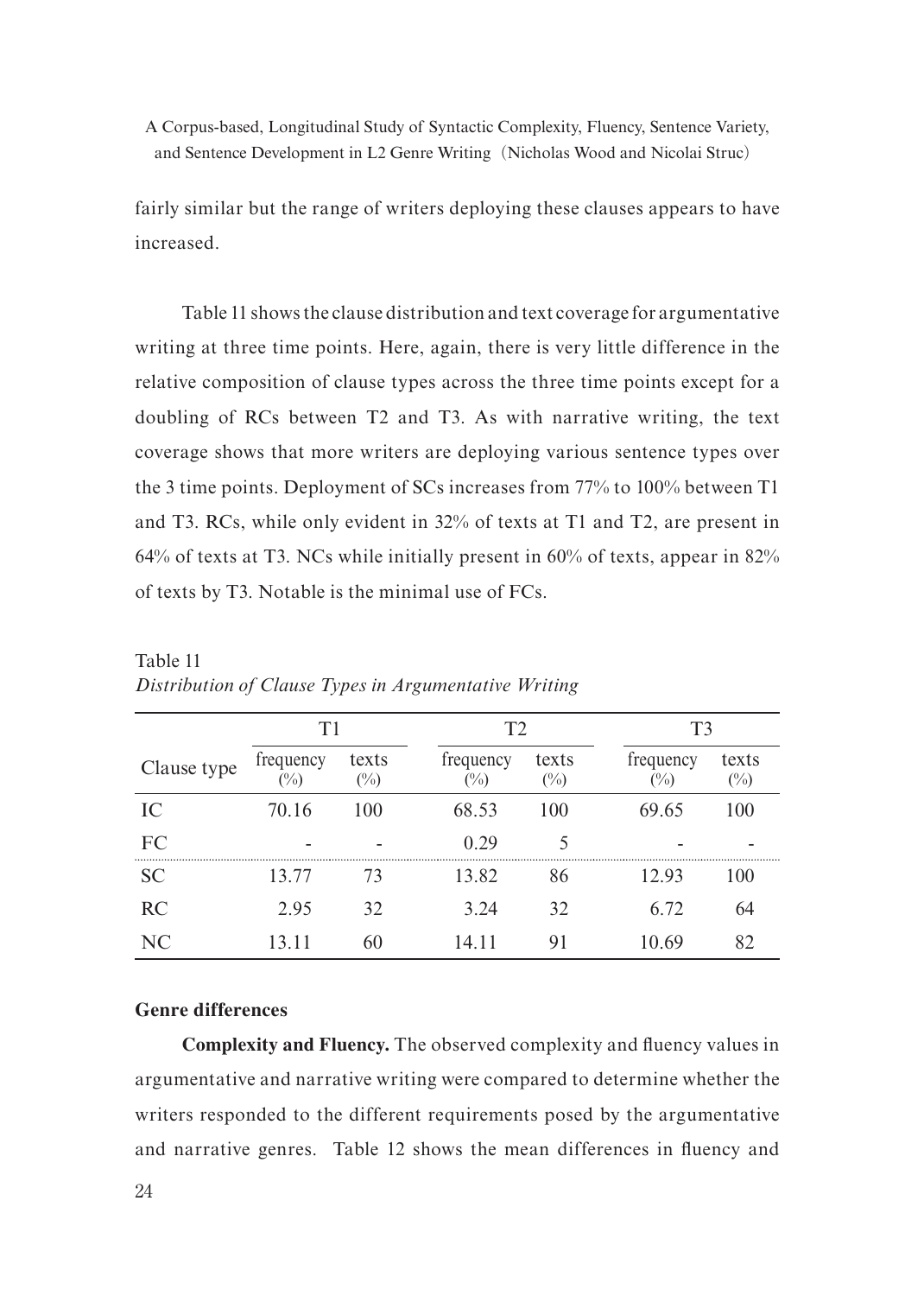complexity values in both genres at the 3 three time points. These pairs were submitted to paired samples t-test.

Table 12

*Comparison of Fluency and Complexity Mean Differences between Narrative and Argumentative Writing*

|             | Fluency    |                               |            |             | Complexity |                               |           |
|-------------|------------|-------------------------------|------------|-------------|------------|-------------------------------|-----------|
|             |            | $T1(A-N)$ $T2(A-N)$ $T3(A-N)$ |            |             |            | $T1(A-N)$ $T2(A-N)$ $T3(A-N)$ |           |
| <b>MLT</b>  | 5.73       | 5.64                          | 3.591      | C/OS        | .096       | $141*$                        | $-.048$   |
| <b>MLOS</b> | $1.878**$  | $2.043**$                     | .325       | C/TU        | $.261*$    | $252***$                      | $252***$  |
| <b>MLRS</b> | $2.464**$  | $2.379***$                    | .464       | <b>TU/S</b> | $-.096*$   | $-.098**$                     | $-255***$ |
| <b>MLTU</b> | $3.053***$ | $2.894***$                    | $2.613***$ | DC/C        | $118**$    | $135***$                      | $.121***$ |
| <b>MLC</b>  | $.977**$   | $.970**$                      | .749       | DC/TU       | $.261*$    | $252***$                      | $.252***$ |

Note.  $*=p<.05$ ,  $*=p<.01$ ,  $**=p<.001$ 

Fluency values were consistently higher in argumentative writing at all three time points. All measures show significantly greater values in argumentative writing at T1 and T2 with the exception of MLT, which shows no significant differences at any of the three time points. However, the mean differences for MLOS, MLRS, and MLC diminish and fail to reach significance at T3 after two years of writing instruction.

The complexity values comparison between narrative and argumentative writing at the three time points show consistent significant differences at all three time points for C/TU, TU/S, DC/C and DC/TU. However, for C/OS, significant difference is only observed at T2. The observed differences show higher values in argumentative values for C/TU, DC/C and DC/TU, but consistently lower values for TU/S. Referring to the sentence distribution presented in Figure 1, this pattern can be attributed to the higher incidence of compound sentences in narrative writing and more frequent deployment of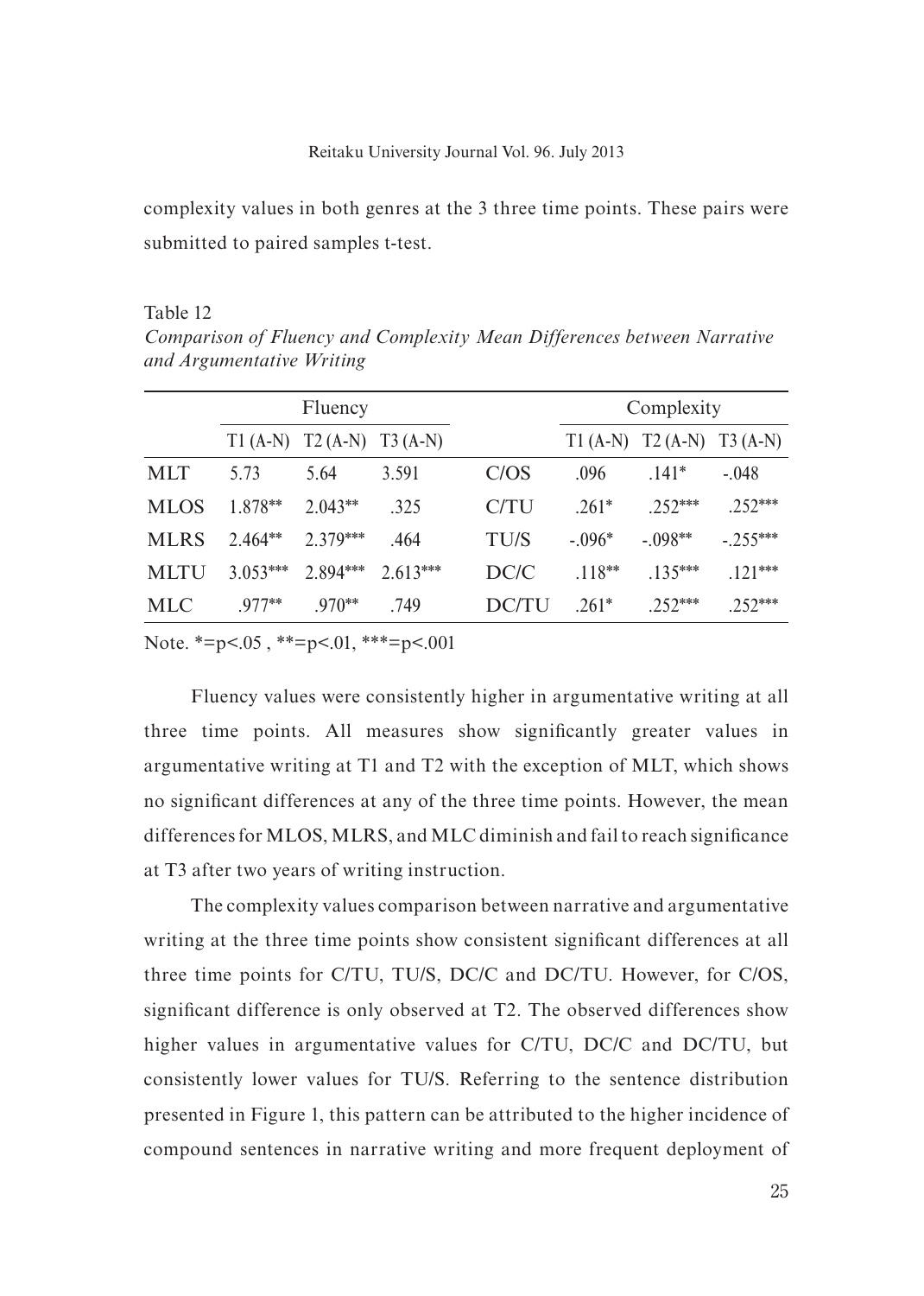complex sentences in argumentative writing.

**Genre and Sentence Variety.** Figure 1 showed the contrast between narrative and argumentative writing in the distribution of sentence types. The SVI values in narrative and argumentative writing were compared to determine whether writers used greater or less variety in sentences in response to these respective genres. Table 13 shows the results of paired samples t-tests of SVI values between the two genres at each time point.

Table 8 showed that both narrative and argumentative SVI means increase between T1 and T2. The SVI means at these two points are not significantly different; however, as the narrative writing SVI continues to increase at T3, it decreases for argumentative writing. This divergence results in a significant difference observed in the mean SVI values at T3 (See Table 13).

| Mean Differences between SVI Values of Narrative and Argumentative Writing |     |           |     |           |     |  |  |  |  |  |  |
|----------------------------------------------------------------------------|-----|-----------|-----|-----------|-----|--|--|--|--|--|--|
| $T1(A-N)$                                                                  |     | $T2(A-N)$ |     | $T3(A-N)$ |     |  |  |  |  |  |  |
| Mean                                                                       | SD. | Mean      | SD. | Mean      | SD. |  |  |  |  |  |  |

2.71 23.56 2.05 26.76 14.01\*\* 22.82

Table  $13 \, \text{C}$ *Mean Differences between SVI Values of Narrative and Argumentative Writing*

Note.  $*=p<.05$ ,  $*=p<.01$ ,  $**=p<.001$ 

**Genre and Clause distribution.** Table 14 shows a side-by-side comparison of clause distribution patterns in narrative and argumentative writing at three time points. Some consistent differences are immediately apparent. At all three time points, narrative writing shows a higher proportion of ICs including FCs, which are mostly absent in argumentative writing. Argumentative writing exhibits proportionally twice as many SCs and NCs at all three time points. RCs, on the other hand, are deployed more frequently in narrative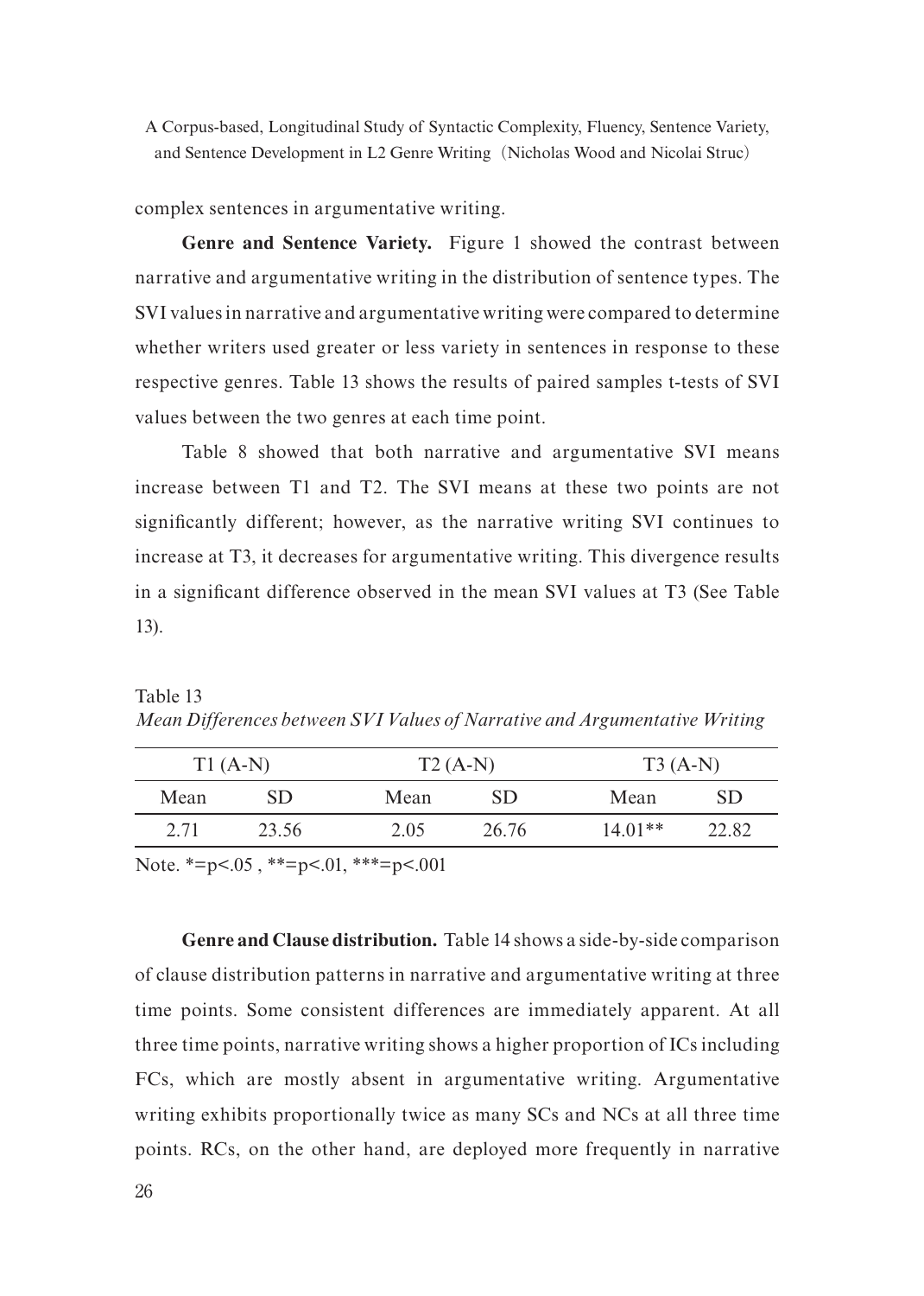writing at T1 and T2 but increase at T3 argumentative writing to leave very little difference between the genres at T3.

T1 T2 T3 Clause type Nar. Arg. Nar. Arg. Nar. Arg. Arg. IC 77.27 70.16 80.49 68.53 77.05 69.65 FC 5.71 - 2.44 0.29 4.77 -SC 6.36 13.77 5.15 13.82 6.59 12.93 RC 6.97 2.95 8.40 3.24 6.59 6.72 NC 3.64 13.11 3.52 14.11 5.00 10.69

Table 14 *Distribution of Clause Types in Argumentative and Narrative Writing*

## **Discussion**

The scope of this research is inevitably limited. A comprehensive investigation of the corpus texts would require not only a complete appraisal of accuracy, lexis, morphology, syntax, semantics, pragmatics, and discourse (Lu, 2011) but also an examination of the relationships, if any, between syntactic complexity, fluency, and the subjective quality of texts (see Crowhurst, 1983; Hillocks, 1986; Polio, 2001; Rimmer, 2009). However, despite its limitations, corpus-derived quantitative data can be used to examine assumptions about what is typical of certain language varieties and actual language usage (Oostdijk & de Haan, 1994), and provide a basis for testing explanatory hypotheses in second language acquisition (Houssen, 2002). Furthermore, a corpus-based study that specifically addresses syntactic complexity "has the potential to reconcile the tension in theoretical linguistics between grammar as being sentence-bound and grammar as discourse"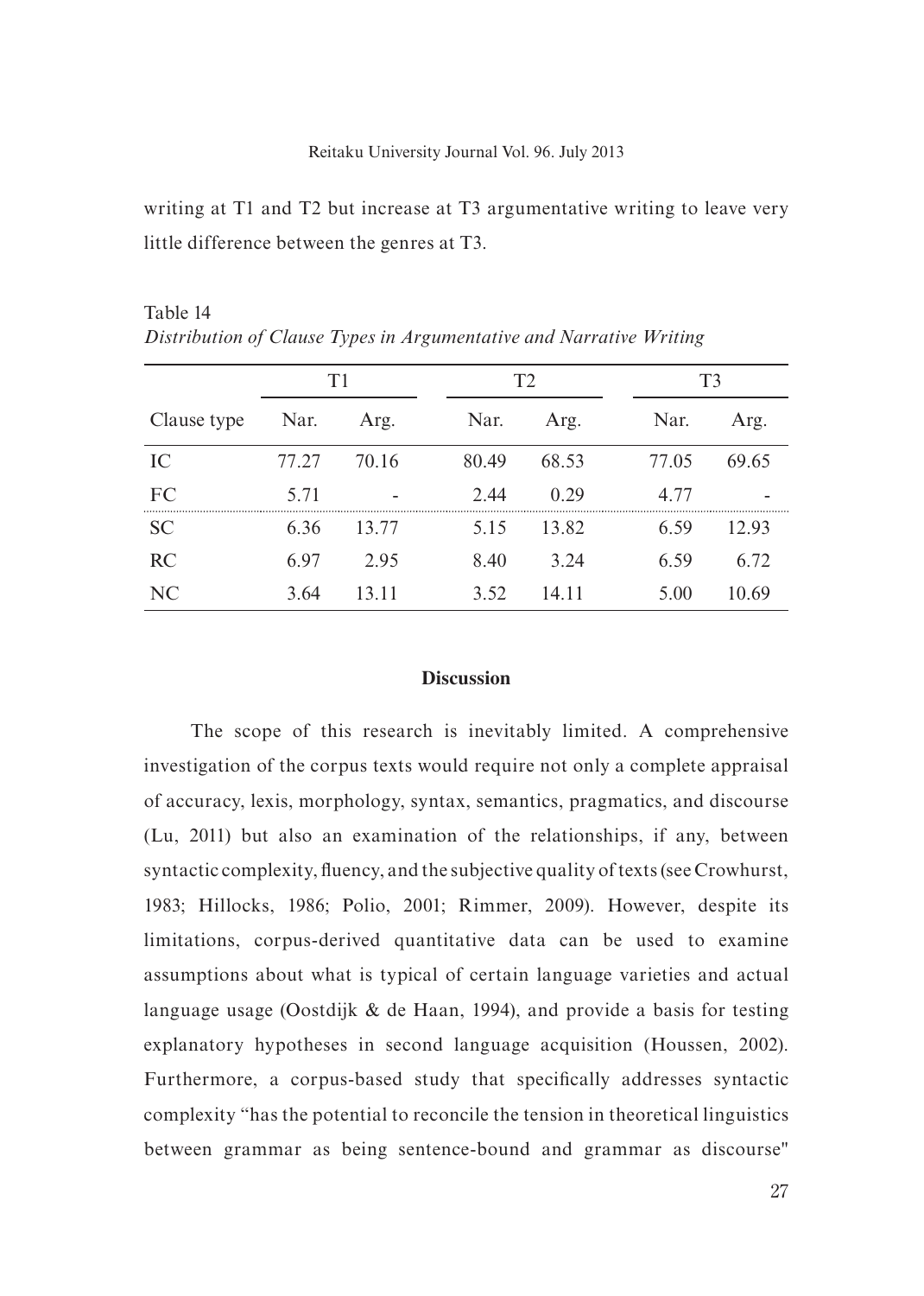(Rimmer, 2006, p. 497). Finally, the results provide usage profiles based on ratios and frequencies which not only reflect the "inherently probabilistic" (Halliday, 1991) character of grammar and the language system but also provide a "common currency" (Ellis, 2002) for researchers of language acquisition from different disciplines.

Of our two broad areas of concern the results for longitudinal changes are a departure from previous findings. There was no significant increase in the syntactic complexity of argumentative texts as measured by the five complexity ratios. The only significant gains were in the narrative genre. These were limited to TU/S and C/OS, indicating a significantly greater use of coordination. This is confirmed by the increase in the proportion of compound sentences in text at the three points of time (13.4%, 16.1%, and 22.2%), whilst increases in the proportions of all non-simple sentence types in text are reflected in a significant overall SVI gain.

At first glance, the significant decrease in the production of fragments (indicated by the convergence of MLOS and MLRS values), the decrease in the proportion of single-clause sentences and the greater use of coordination in narrative texts appear to support the developmental stages proposed by Wolfe-Quintero, et al. (1998). However, there are two problems with this interpretation. First, the longitudinal pattern is not typologically restricted but universal, that is to say, there is a steady increase in the use of all nonsimple sentence types rather than an increase over time in first, compound sentences, then complex sentences, and so on. Learners used coordination significantly more often in narratives, but not, it would appear, because they were unwilling or unable to use subordination. This leads to the second point: as no similar or significant pattern of change is apparent in the argumentative writing, the implication is that longitudinal changes in the syntactic construction of text are as strongly influenced by the constraints and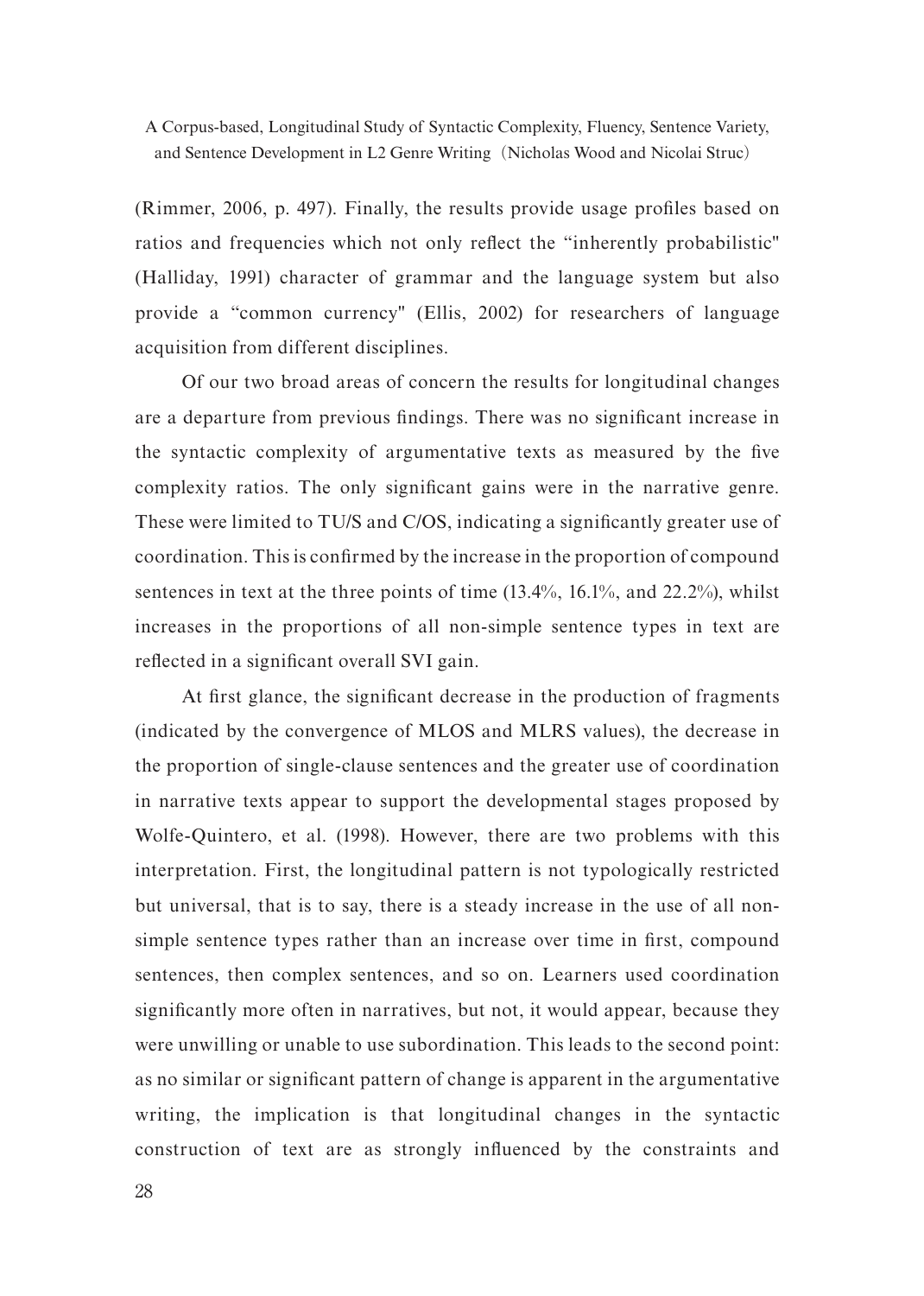#### Reitaku University Journal Vol. 96. July 2013

affordances of usage-derived genre as they are by writing proficiencies. The production and development of argumentative writing in this particular environment, it would seem, was subject to greater constraints and fewer affordances, with the result that the syntactic and sentential structuring of text remained roughly the same over the two years.

The constraints of genre are less apparent in the longitudinal results for fluency, as the affordance is to produce more whether the same forms of textual construction are used or not. Both narrative and argumentative texts increased significantly in length, and there were significant gains in the length of orthographic sentences in both genres. However, only narrative texts had significantly longer clauses, and this is perhaps a further reflection of the relatively greater use of independent rather than dependent clauses.

As to whether individual trajectories in complexity or fluency over the two years were linear or not, little can be said. However, standard deviations (SD) do provide an indication of the degree of within-group variation. If we consider length of text as an example, the means and SDs for narratives over two years are: T1: 91.95, 45.14; T2: 103.18, 33.99; and T3: 132.86, 42.02; and for argumentative: T1: 97.68, 57.65; T2: 108.82, 36.73; and T3: 136.45, 43.91. Deviations from the mean are substantial. So, whilst the overall trend (the aggregate behaviour) is a linear increase in both complexity and fluency values, this may well obscure the variability of individual developmental paths suggested by emergentism (e.g. Larsen-Freeman, 2006).

Differences between the two genres appear to confirm the functional demands on text construction. In the argumentative genre, with its demand for the propositional and supportive content of sentences, there was a relatively higher proportion of complex sentences used over the two years, and consequently, not only was C/TU (as expected) higher than in narrative texts but also DC/C and DC/TU. In contrast, in narrative texts, TU/S was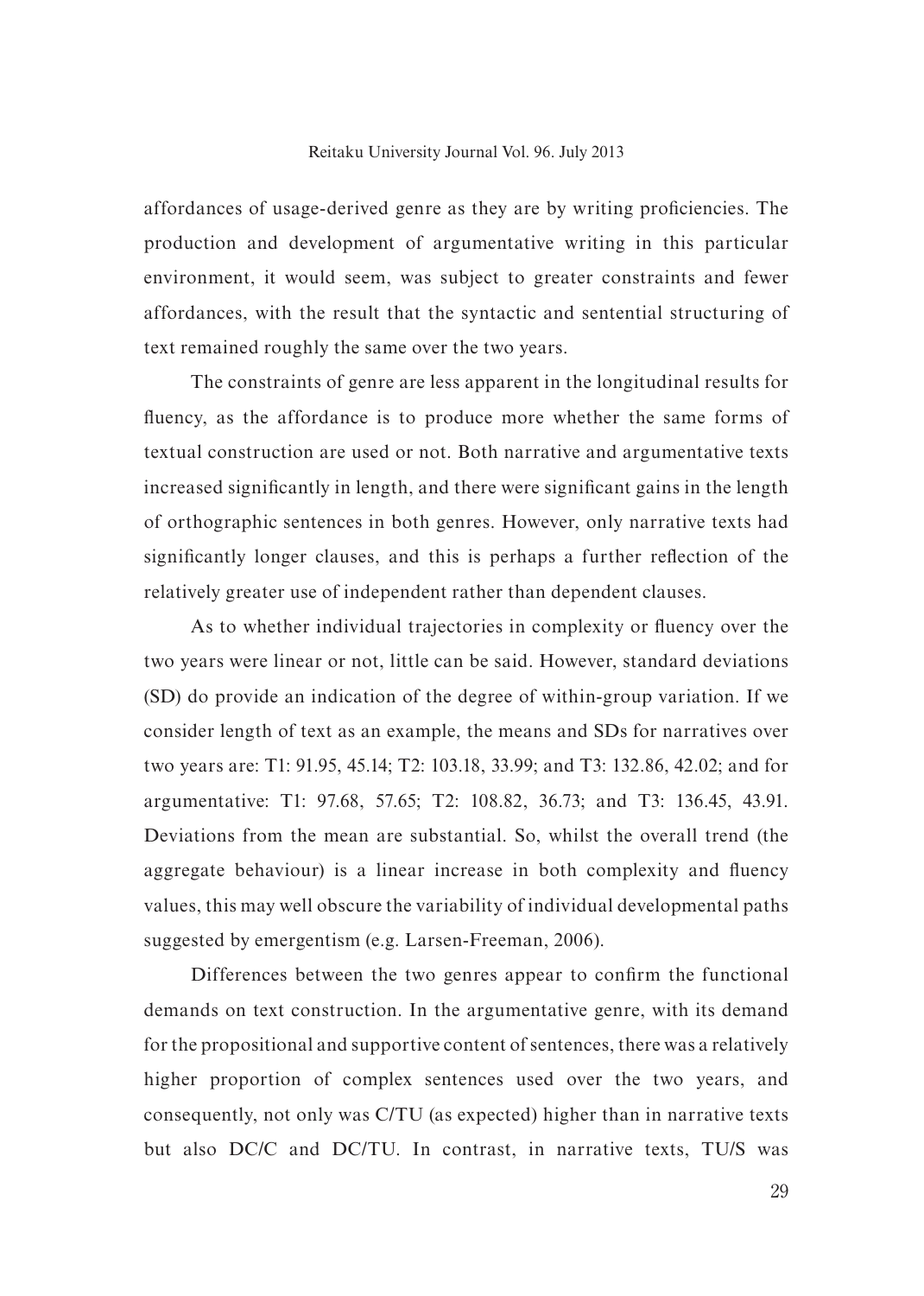significantly higher, indicating the greater use of coordination in the creation of descriptive writing, and to a lesser but significant degree, the inclusion of direct speech. The profile of specific clause usage for each genre also suggest clear functional differences; the relatively higher percentages of independent and relative clauses in narrative texts pertaining to descriptive and referential writing, the higher percentages of subordinate and nominal clauses in argumentative texts pertaining to its propositional content. These significant differences in the construction of genre are reflected in distinct differences in sentence variety, significantly so after two years.

In addition to argumentative texts being more syntactically complex, they also had consistently higher fluency values than narrative texts, with MLTU, as expected, significantly higher across the two years. Unexpected was any lack of difference in text length. Based on previous studies, narratives were anticipated to be significantly longer, but the MLT of argumentative texts over the two years was consistently higher, though not significantly so. This surprising result poses a question: If, premised on a cognitive/structural expectation, simpler syntactic constructions are easier to process, compute, and produce (thus leading to longer production units), why is it that narratives, with a far higher proportion of simple and compound sentences, were not, as a consequence, significantly longer than argumentative texts, with their higher frequencies of subordination? Perhaps the simplest explanation is that the degree of syntactic complexity in texts of both genres is too low to have any impact on text length. Over half the sentences in both are single-clause, and the majority of clauses used in both are independent. There are no strictly comparable studies against which to match our results, but the findings of Beers and Nagy (2009) strongly suggest an inverse correlation between complexity and text length. For argumentative essays, they found C/TU was 2.0, MLT 141.5, while for narratives C/T was 1.5, MLT 192.0. Our T3 data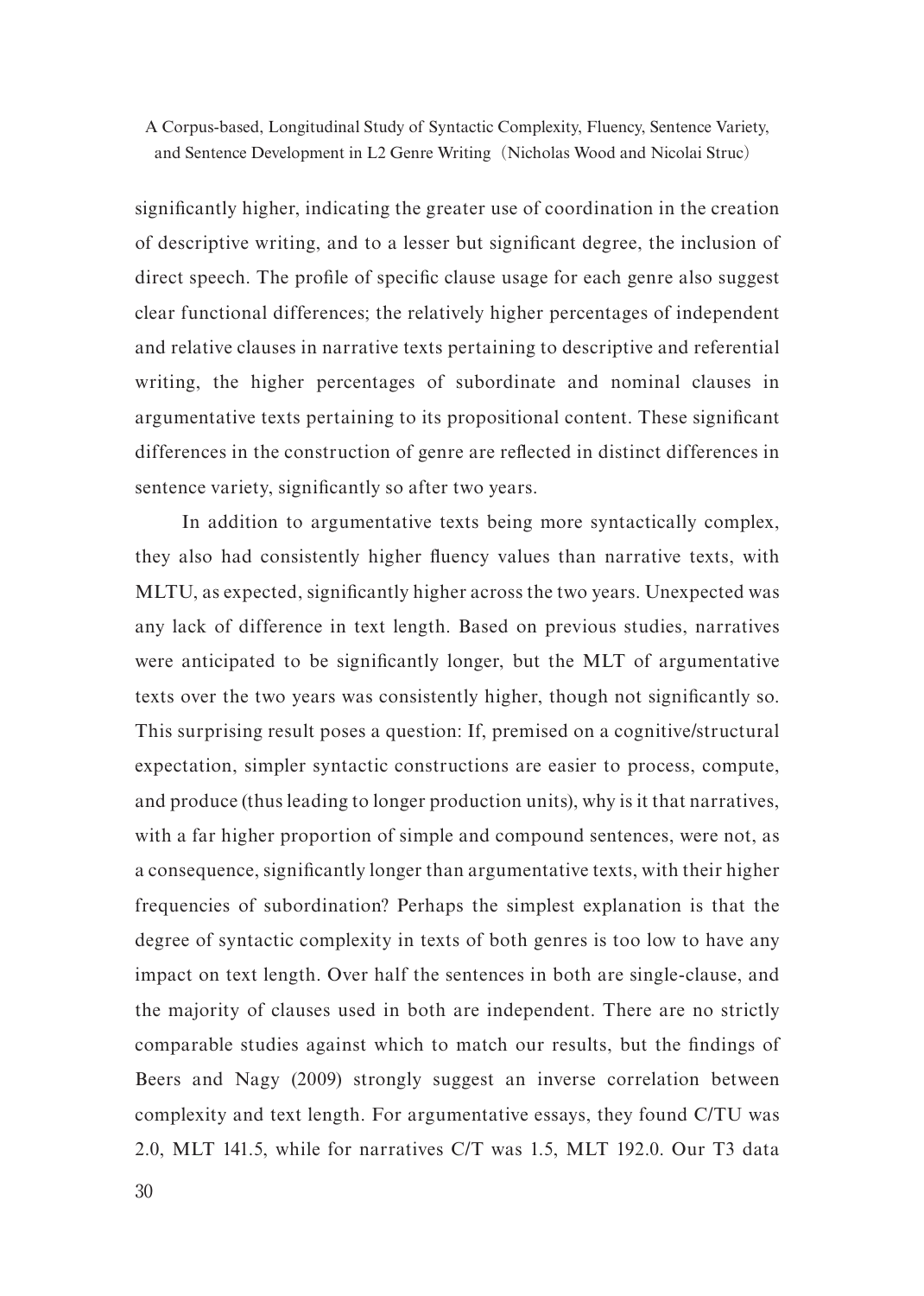present argumentative C/TU as 1.49, MLT 136.45, narrative C/TU 1.23, MLT 132.86, indicating lower levels of complexity (and overall fluency), and less difference between the genre values for both C/TU and MLT.

An alternative explanation is suggested by a qualitative issue with argumentative essays found by Beers and Nagy (2009): "many of the essays started with a sentence of the form 'I think X because Y', and many repeated this formula a number of times" (p. 197). The issue here is not simply stylistic. Language acquisition, as noted above, is argued to be associative and probabilistic, with formulaic construction intrinsic to learning and usage. In argumentative writing, these constructions may also have a compensatory function, the economy of repetition facilitating the ordering of conceptually demanding text. Hawkins (2009) suggests that, though there is an assumption that increases in the frequency of units, rules, and representations indicate greater complexity, there can be trade-offs so that simplicity in one part of text results in complexity in another. The textual patterning of argumentative texts over two years may represent a trade-off between complexity and fluency – a limited set of structures is repeated (with the practice effect possibly reinforcing the use of established formulaic constructions), the degree of cognitive complexity is reduced, and writers are able to produce a greater number of units in a limited time. This possibility clearly points to the need for a detailed investigation of formulaic language usage in the corpus, be it in the form of syntactic templates or multi-word chunks.

The investigation of genre differences is further complicated by the necessity to draw on findings from both L1 and L2 research. Silva (1993) notes that there are "salient and important differences" between L1 and L2 writing processes, and studies contrasting L1 and L2 texts by the same writers reveal unique structuring of their L2 compositions (Kohro, 2009). Hinkel (2011) points out that rhetorical and textual features may be subject to distinct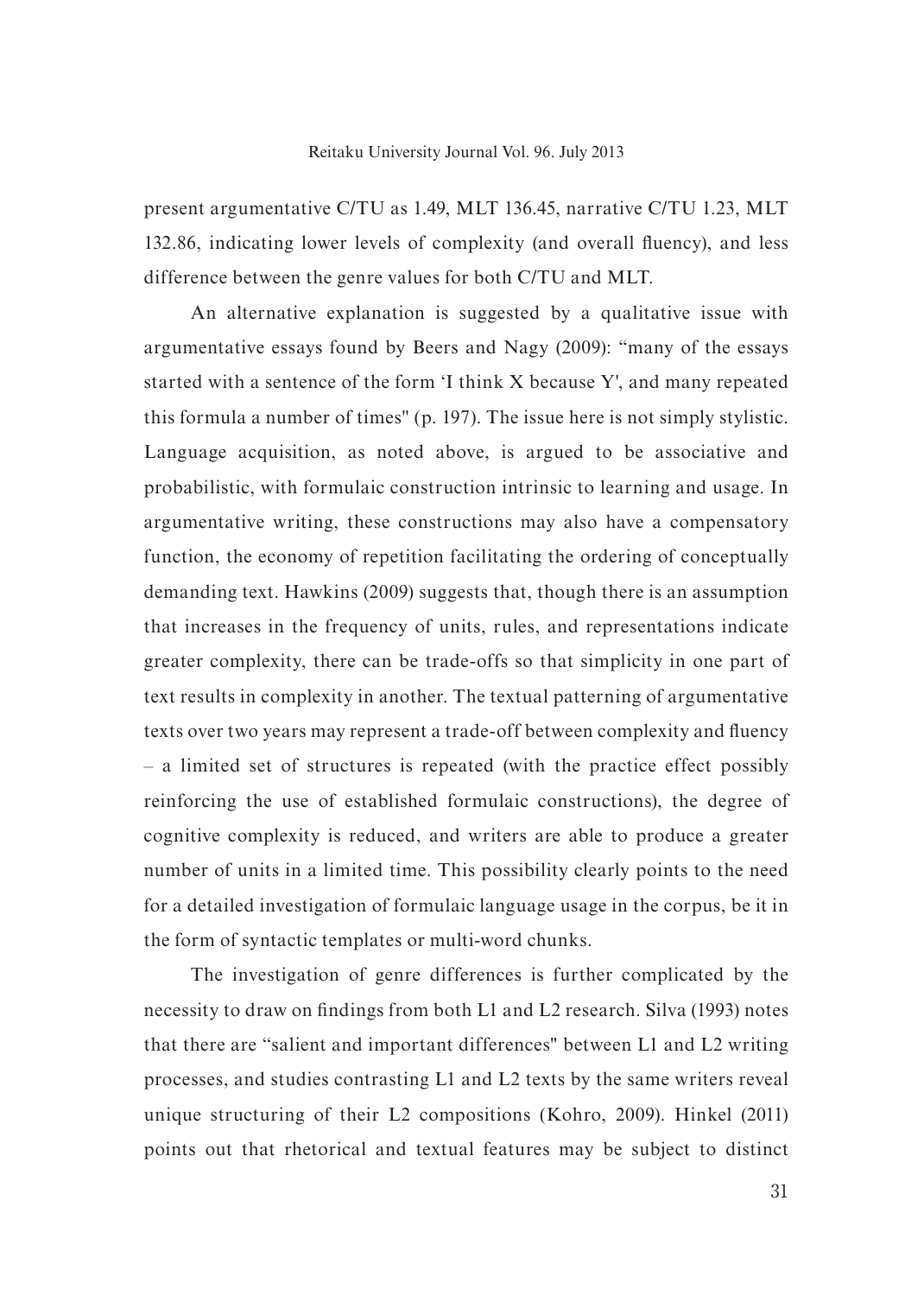linguistic and cultural norms, and "it is crucially important that comparative analyses of discourse and language features employed in L1 and L2 prose be carried out on the basis of similar or proximate written genres" (p. 526). This, too, suggests a direction for further research.

## **Conclusion**

Our findings show very different patterns of longitudinal change in the production of L2 argumentative and narrative texts, with significant gains in the former limited to two measures of fluency, but significant gains in the latter reflected in seven complexity, fluency, and sentence variety metrics. These differences suggest greater constraints on the conceptual and syntactic structuring of argumentative writing at this level and the repetitive use of textual forms to achieve fluency. The findings argue for developmental models of language acquisition to not only take into account learners' syntactic proficiencies at the sentence level but also the efficacy of those proficiencies to enable successful engagement in genres at the level of discourse.

Significant differences between argumentative and narrative genres were highlighted in complexity ratios, and specific clause and sentence type usage. The unexpected similarity in text lengths of the two genres may be accounted for by the greater use of formulaic language in argumentative writing. This, and the need for comparisons with L1 texts of similar or proximate written genres, offers directions for future interrogation of the corpus.

Finally, the size of the corpus, the particular research design, the specificities of the pedagogic programs and the institutional environment which the learners experienced, and the dimensions of their individual L2 language experiences will inevitably limit the degree to which generalizations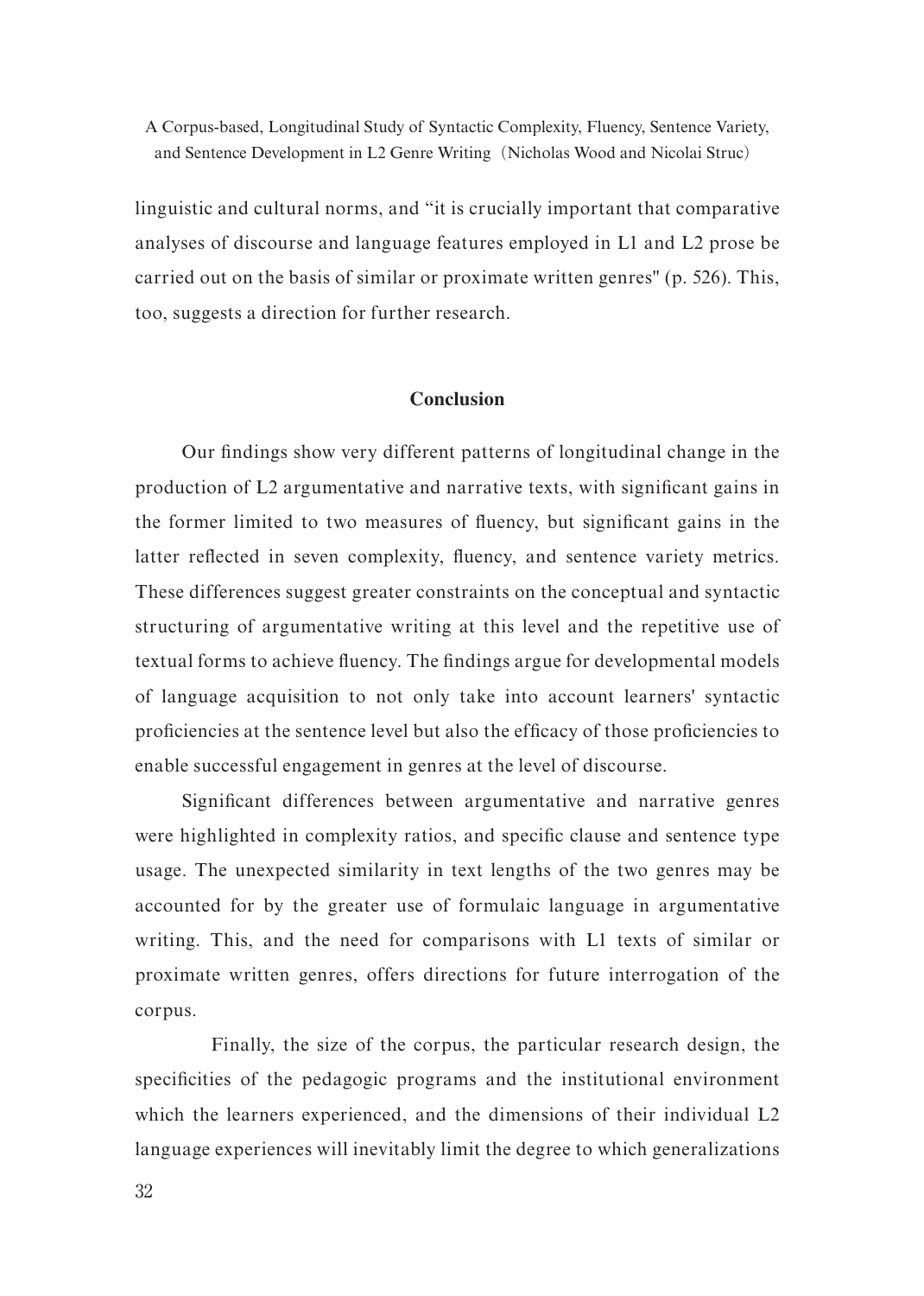#### Reitaku University Journal Vol. 96. July 2013

can be drawn from the data. However, the observed relationships between syntactic complexity, fluency, and genres may be indicators of commonalties in text creation. Syntactic complexity can be viewed formally as a structural feature of language, yet the specific clause functions we have seen used and the sentence types created in the construction of text can be convincingly interpreted as a realization of Halliday's (1969) "fourth option": the logical structuring of functional text. Thus the construction of a complex sentence, for example, is not simply an arrangement of proposition and qualification that exists in isolation but a vital element in the purposeful creation of text, the probability of its creation contingent upon the writer's experiences, proficiencies, and active engagement with the expectations of genre.

We framed this research within four broadly-drawn approaches and our findings, as a whole, highlight the need to incorporate understandings of cognition, structure, function, and patterns of acquisition and usage into a coherent paradigm in order to fully appreciate L2 writing and its development.

#### **References**

- Abbot-Smith, K. & Tomacello, M. (2006). Exemplar-learning and schematization in a usage-based account of syntactic acquisition. *The Linguistic Review, 23,* 275–290. doi:10.1515/TLR.2006.011
- Babyonyshev, M. & Gibson, E. (1999). The complexity of nested structures in Japanese. *Language, 75,* 423-450.
- Bader, M. & Häussler, J. (2012, March). *Constraints on center-embedding as revealed by corpus-data.* Paper presented at the Workshop on Formal Linguistics and the Measurement of Grammatical Complexity, University of Washington, Seattle, WA. Abstract retrieved from https:// depts.washington.edu/lingconf/abstracts/Bader&Haussler.pdf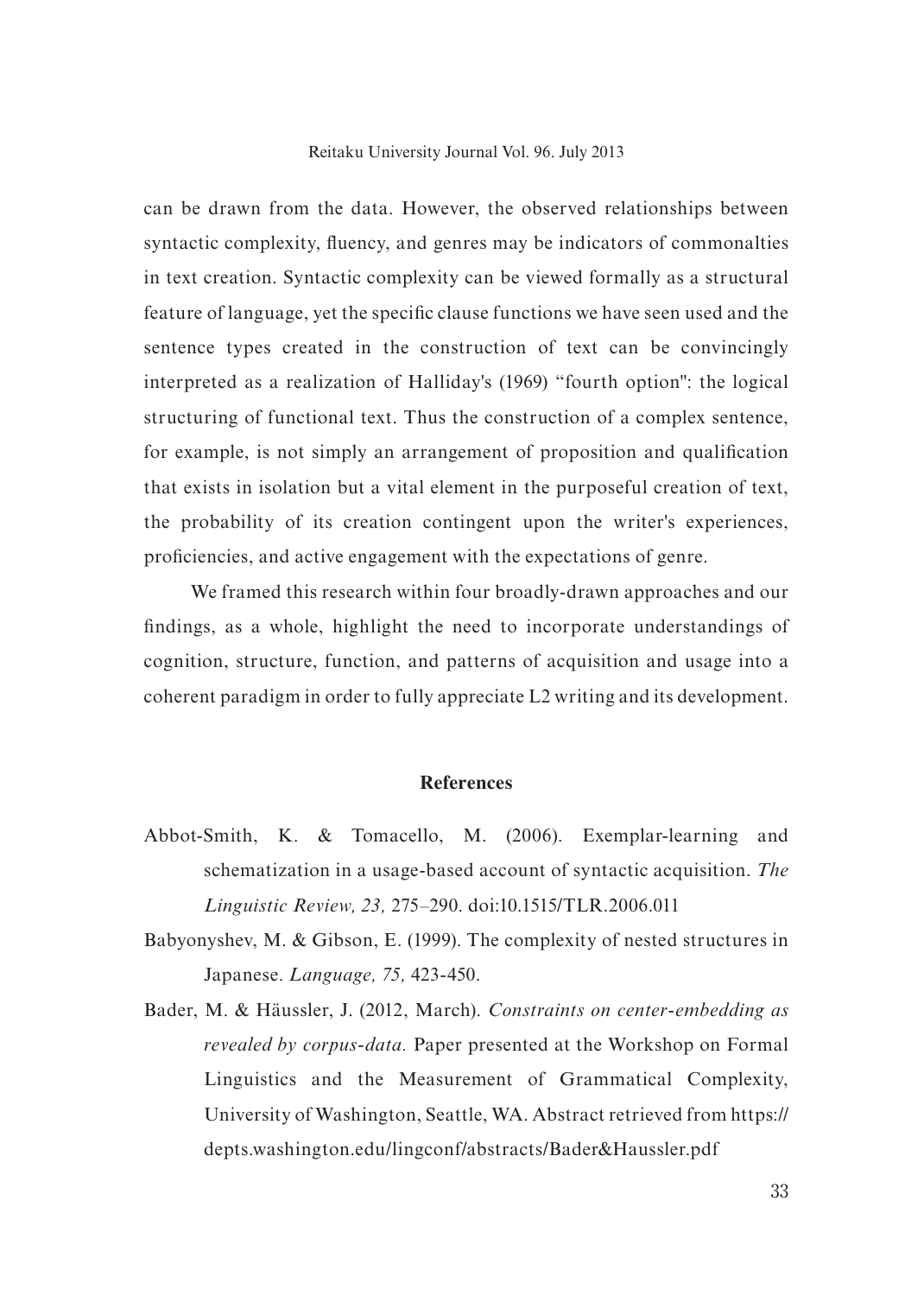- Bardovi-Harlig, K., & Bofman, T. (1989). Attainment of syntactic and morphological accuracy by advanced language learners. *Studies in Second Language Acquisition, 11,* 17-34.
- Bazerman, C. (1988). *Shaping written knowledge: The genre and activity of the experimental article in science.* Madison, WI: University of Wisconsin Press.
- Beers, S. F. & Nagy, W. E. (2009). Syntactic complexity as a predictor of adolescent writing quality: Which measures? Which genre? *Reading and Writing, 22,* 185–200. doi: 10.1007/s11145-007-9107-5
- Beers, S. F. & Nagy, W. E. (2010). Writing development in four genres from grades three to seven: syntactic complexity and genre differentiation. *Reading and Writing, 24,* 183-202. doi: 10.1007/s11145-010-9264-9
- Berkenkotter, C. & Huckin, T. (1993). Rethinking genre from a sociocognitive perspective. *Written Communication, 10,* 475-509. doi: 10.1177/0741088393010004001
- Bhatia, V. K. (1993). *Analysing genre: Language use in professional settings.* Harlow: Longman.
- Bybee, J. (2008). Usage-based grammar and second language acquisition. In P. Robinson & N. C. Ellis (Eds.), *Handbook of cognitive linguistics and second language acquisition* (pp. 216-236). New York: Routledge.
- Cheung, H. & Kemper, S. (1992). Competing complexity metrics and adults' production of complex sentences. *Applied Psycholinguistics, 13,* 53-76. doi: 10.1017/S0142716400005427
- Chomsky, N. (1965). *Aspects of the theory of syntax.* Cambridge, Mass.: MIT Press.
- Crowhurst, M. (1980). Syntactic complexity in narration and argument at three grade levels. *Canadian Journal of Education, 5,* 6-13.
- Crowhurst, M. (1983). Syntactic complexity and writing quality: A review.

34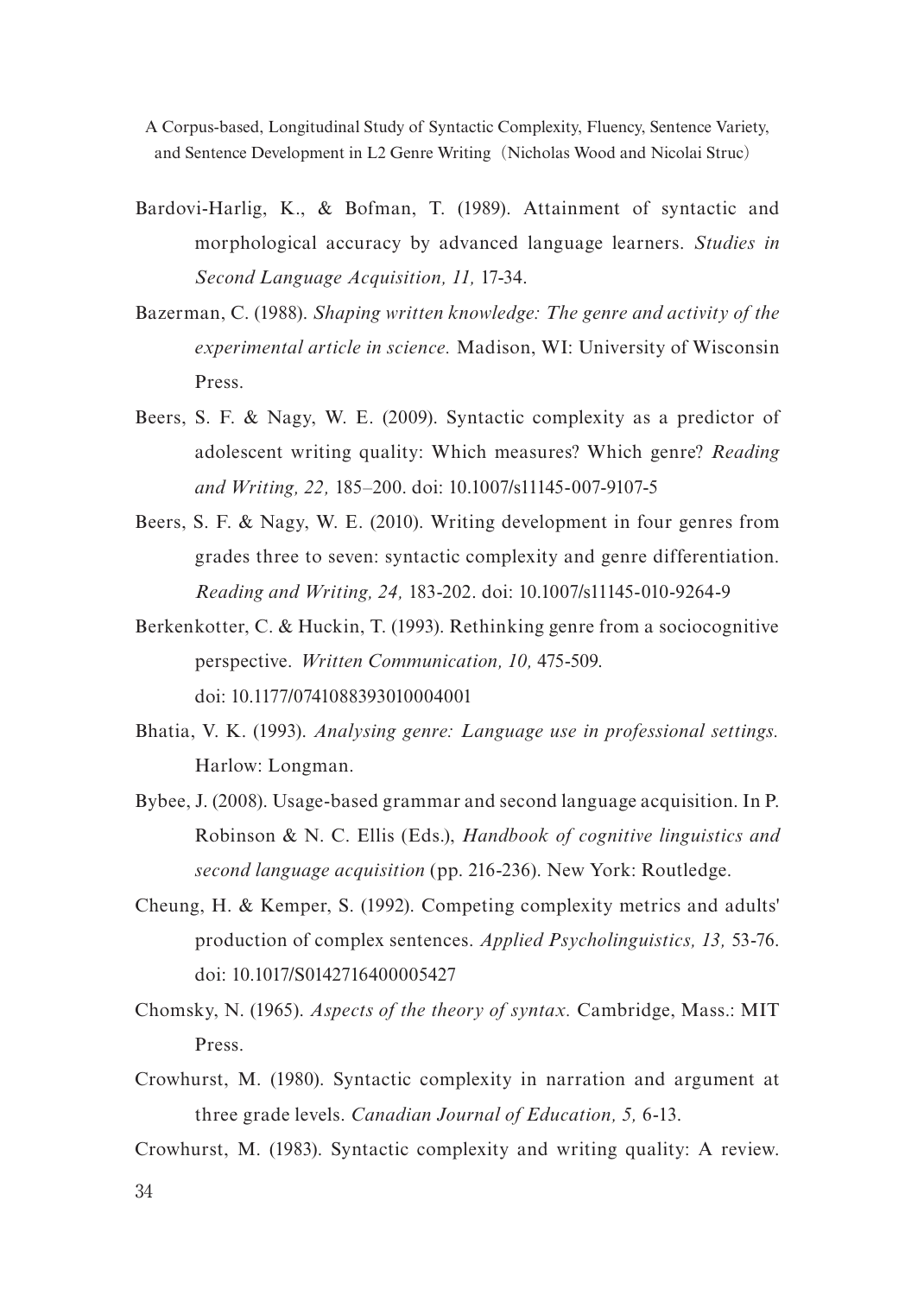*Canadian Journal of Education, 8,* 1-16.

- Crowhurst, M. & Piche, G. L. (1979). Audience and mode of discourse: Effects on syntactic complexity in writing at two grade levels. *Research in the Teaching of English, 13,* 101-109.
- Culicover, P. W. & Nowak, A. (2003). *Dynamical grammar.* Oxford: Oxford University Press.
- Culicover, P. W., Nowak, A., & Borkowski, W. (2003). Linguistic theory, explanation and the dynamics of language. In J. Moore and M. Polinsky (Eds.) *The nature of explanation in linguistic theory.* Stanford, CA: CSLI Publications.
- Deng, X. (2005). A case study of task complexity and individual learner's oral production. *US-China Foreign Language, 3,* 49-54.
- Ellis, N. (2001). Constructions, chunking, and connectionism: The emergence of second language structure. In C. J. Doughty & M. H. Long (Eds.), *Handbook of Second Language Acquisition* (pp. 63-103). Oxford: Blackwell.
- Ellis, N. (2002). Frequency effects in language processing: A review with implications for theories of implicit and explicit language acquisition. *Studies in Second Language Acquisition, 24,* 143–188. doi: 10.1017. S0272263102002024
- Ellis, N. C. (2008). The dynamics of second language emergence: Cycles of language use, language change, and language acquisition. *The Modern Language Journal, 92,* 232-249. doi: 10.1111/j.1540-4781.2008.00716.x
- Ellis, N. C. & Larsen-Freeman, D. (2006). Language emergence: Implications for applied linguistics – Introduction to special issue. *Applied Linguistics, 27,* 558-589. doi: 10.1093/applin/aml028
- Ellis, N., Simpson-Vlach, R., & Maynard, C. (2008). Formulaic language in native and second language speakers: Psycholinguistics, corpus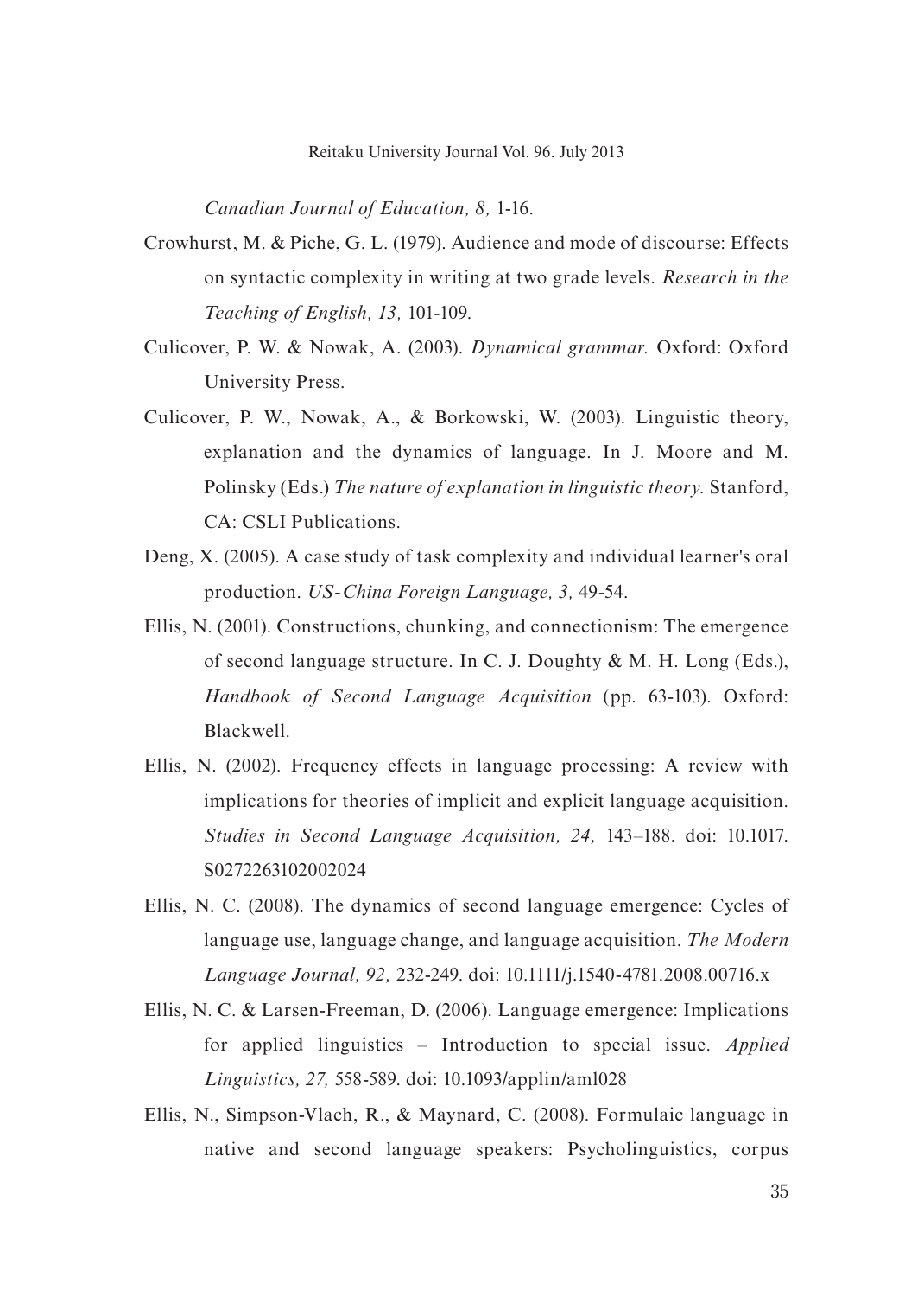linguistics, and TESOL. *TESOL Quarterly, 42,* 375-396.

- Ellis, R., & Yuan, F. (2004). The effects of planning on fluency, complexity, and accuracy in second language narrative writing. *Studies in Second Language Acquisition, 26,* 59-84. doi: 10.1017/S0272263104261034
- Faigley, L. (1980). Names in Search of a Concept: Maturity, Fluency, Complexity, and Growth in Written Syntax. *College Composition and Communication, 31,* 291-300.
- Ferreira F. (1991). Effects of length and syntactic complexity on initiation times for prepared utterances. *Journal of Memory and Language, 30,*  2110-2233. doi: 10.1016/0749-596X(91)90004-4
- Foster, P. & Skehan, P. (1996). The influence of planning and task type on second language *performance. Studies in Second Language Acquisition, 18,* 299-323. doi: 10.1017/S0272263100015047
- Friederici, A. D., Fiebach, C.J., Schlesewsky, M., Bornkessel, I.D., & von Cramon, D. Y. (2006). Processing linguistic complexity and grammaticality in the left frontal cortex. *Cerebral Cortex, 16,* 1709- 1717. doi:10.1093/cercor/bhj106
- Gibson, E. (1998). Linguistic complexity: Locality of syntactic dependencies. *Cognition, 68,* 1-76. doi: 10.1016/S0010-0277(98)00034-1
- Goldberg, A. E. (1995). *Constructions: A construction grammar approach to argument structure.* Chicago: University of Chicago Press.
- Guenther, S. & Knoblauch, H. (1995). Culturally patterned speaking practices: The analysis of communicative genres. *Pragmatics, 5,* 1-32.
- Halliday, M.A.K. (1969). Options and functions in the English clause. *Brno Studies in English, 8,* 81-88.
- Halliday, M. A. K. (1991). Language as system and language as instance: The corpus as a theoretical construct. In J. Svartvik (Ed.) *Directions in corpus linguistics: Proceedings of Nobel Symposium 82,* Stockholm,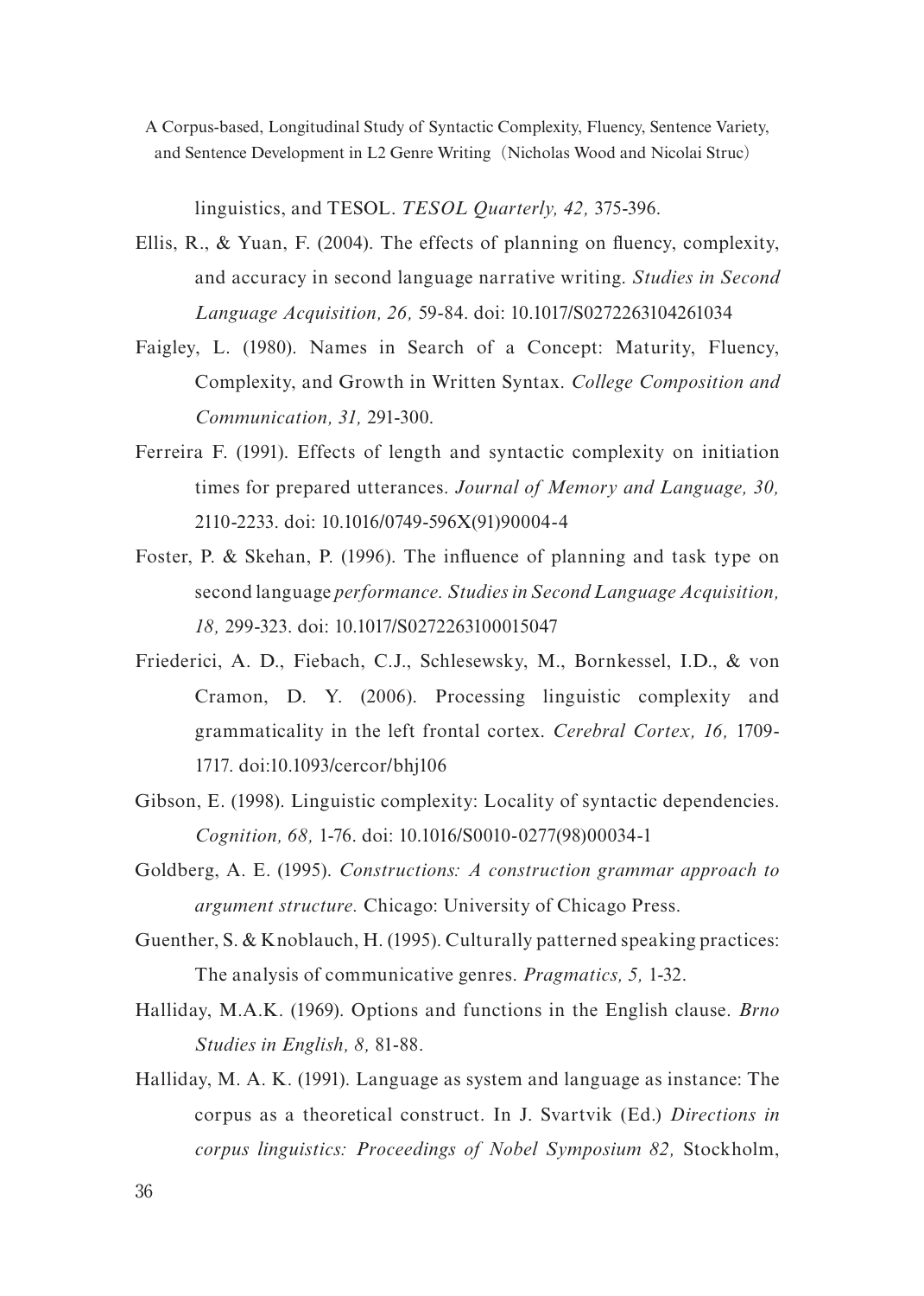4-8 August (pp. 61-78). Berlin: Mouton De Gruyter.

- Halliday, M.A.K., & Hasan, R. (1985). *Language, context and text: Aspects of language in social-semiotic perspective.* Geelong, VIC, Australia: Deakin University Press.
- Hanks, W. (1987). Discourse genres in a theory of praxis. *American Ethnologist, 14,* 668-692.
- Hawkins, J. A. (1994). *A performance theory of order and constituency.*  Cambridge: Cambridge University Press.
- Hawkins, J.A. (2004). *Efficiency and complexity in grammars.* Oxford: Oxford University Press.
- Hawkins, J. A. (2009). An efficiency theory of complexity and related phenomena. In D. Gil, G. Sampson & P. Trudgill (Eds.) *Complexity as an evolving variable* (pp. 252-268). Oxford: Oxford University Press.
- Hawkins, J. A. (2012, March). *Two major contributions from formal linguistics to the complexity debate.* Paper presented at the Workshop on Formal Linguistics and the Measurement of Grammatical Complexity, University of Washington, Seattle, WA. Abstract retrieved from https:// depts.washington.edu/lingconf/abstracts\_hawkins.php
- Hillocks, G. (1986). *Research on written composition: New directions for teaching.* Urbana: ERIC Clearinghouse on Reading and Communication Skills.
- Hinkel, E. (2011). What research on second language writing tells us and what it doesn't. In E. Hinkel (Ed.) *Handbook of Research in Second Language Teaching and Learning, Volume 2* (pp. 523-538). New York: Routledge.
- Holland, J. H. (1992). Complex adaptive systems. *Daedalus,* 121, 17-30. Retrieved from http://www.jstor.org/stable/20025416
- Holland, J. H. (2006). Studying complex adaptive systems. *Journal of Systems Science & Complexity, 19,* 1-8. doi: 10.1007/s11424-006-0001-z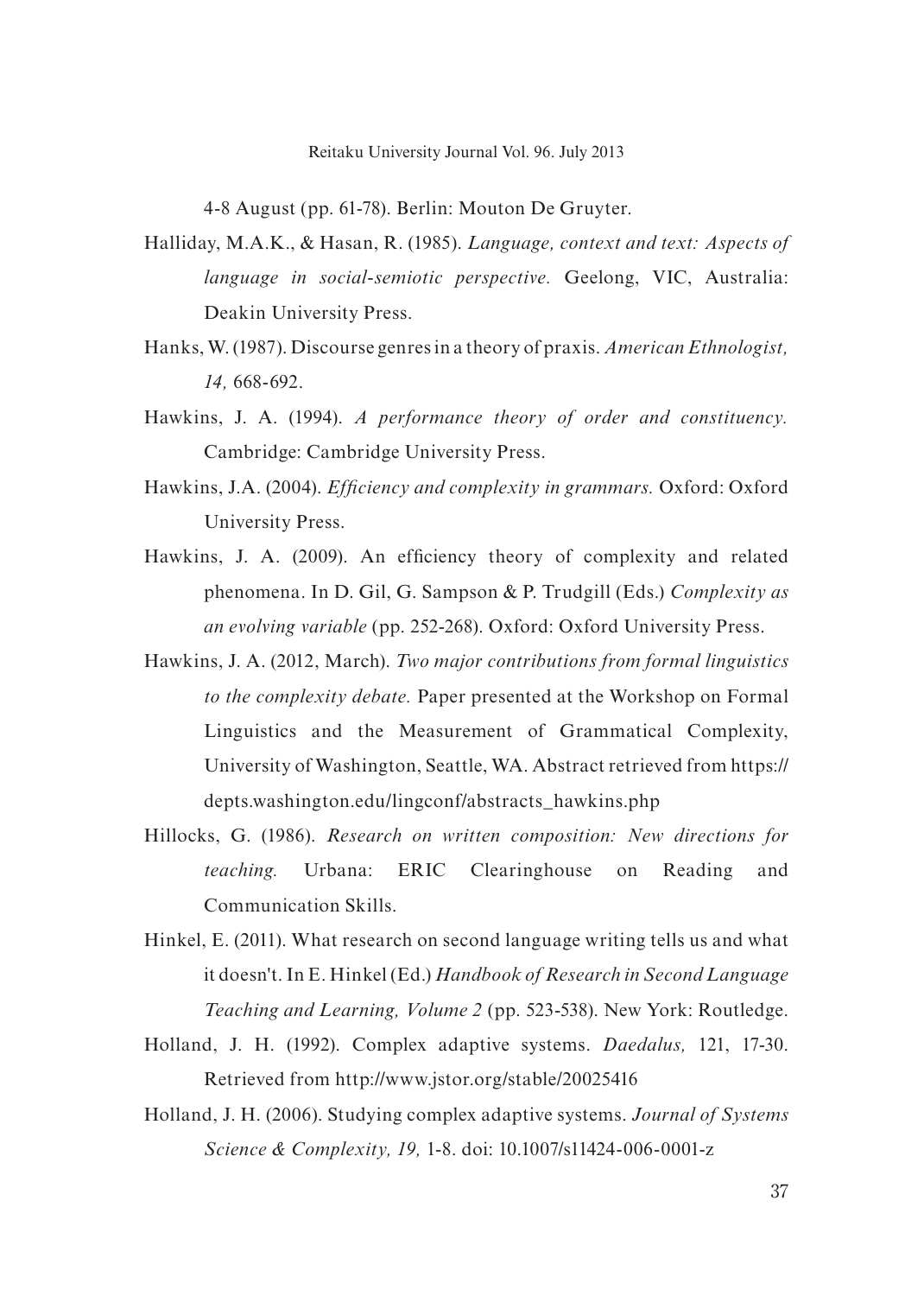- Housen, A. (2002). A corpus-based study of the L2-acquisition of the English verb system. In S. Granger, J. Hung, & S. Petch-Tyson (Eds.), *Computer learner corpora, second language acquisition and foreign language teaching* (pp. 77-116). Amsterdam: John Benjamins.
- Hunt, K. W. (1965). Grammatical structures written at three grade levels. Champaign, IL: The National Council of Teachers of English, Research Report 3.
- Hyland, K. (1990). A genre description of the argumentative Essay. *RELC Journal, 21,* 66-78. doi: 10.1177/003368829002100105
- Hyland, K. (2003). Genre-based pedagogies: A social response to process. *Journal of Second Language Writing, 12,* 17-29. doi:10.1016/S1060- 3743(02)00124-8
- Ishikawa, S. (1995). Objective measurement of low proficiency EFL narrative writing. *Journal of Second Language Writing, 4,* 51-70.
- Ishikawa, T. (2006). The effect of task complexity and language proficiency on task-based language performance. *The Journal of Asia TEFL, 3,* 193- 225.
- Jackendoff, R. & Pinker, S. (2005). The nature of the language faculty and its implications for evolution of language (Reply to Fitch, Hauser, and Chomsky). *Cognition 97,* 211–225. doi:10.1016/j.cognition.2005.04.006
- Jackendoff, R. & Wittenberg, E. (2012, March). *Even simpler syntax: a hierarchy of grammatical complexity.* Paper presented at the Workshop on Formal Linguistics and the Measurement of Grammatical Complexity, University of Washington, Seattle, WA. Abstract retrieved from https://depts.washington.edu/lingconf/abstracts/Jackendoff& Wittenberg.pdf
- Just, M. A., Carpenter, P. A., Keller, T.A., Eddy, W. F., & Thulborn, K. R. (1996). Brain activation modulated by sentence comprehension.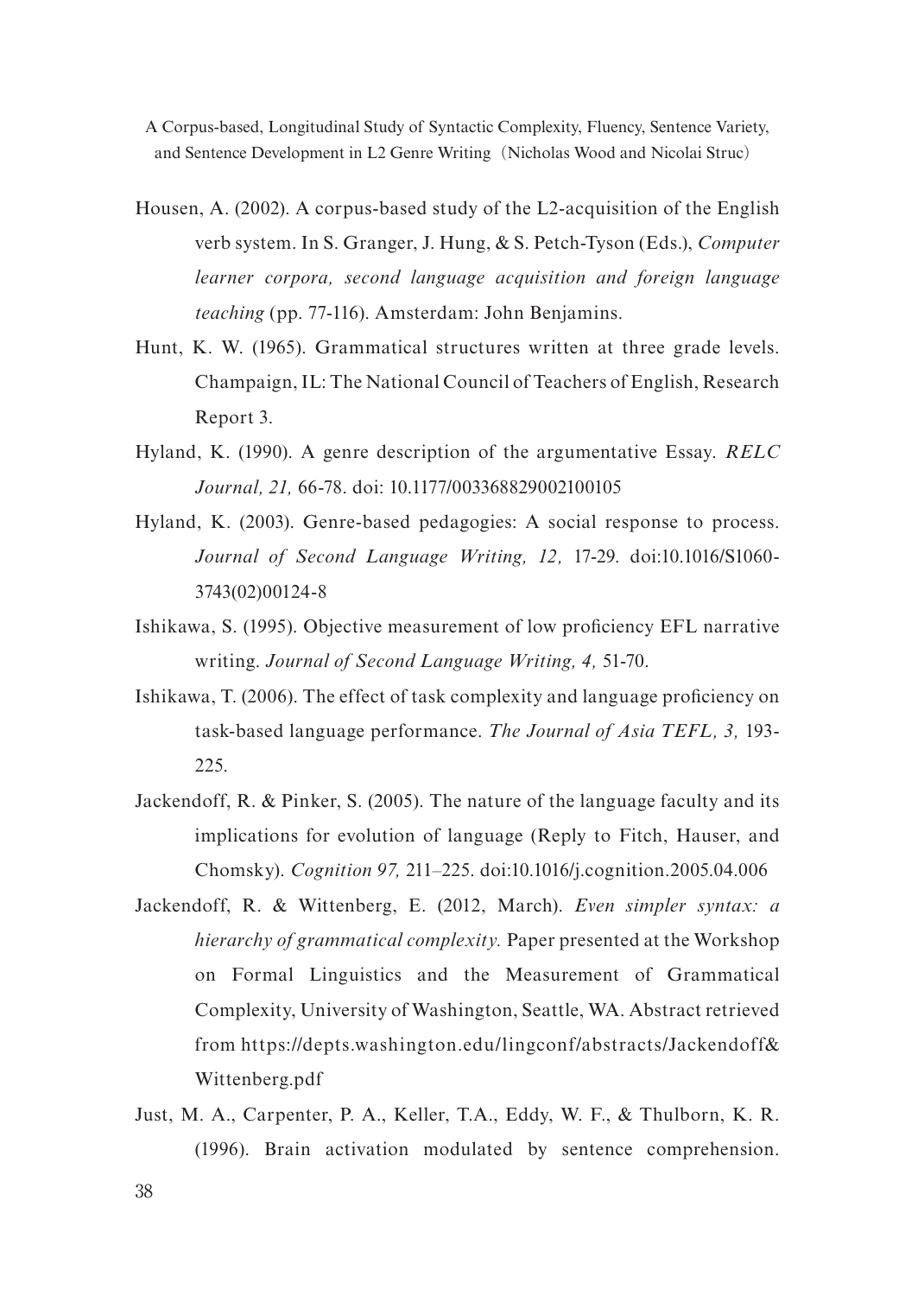*Science, 274,* 114-116.

- Kauffman, S. A. (1991). Antichaos and Adaptation. *Scientific American, August,* 78-84.
- Kohro, Y. (2009). A contrastive study between L1 and L2 compositions: Focussing on global text structure, composition quality, and variables in L2 writing. *Dialogue, 8,* 1-19.
- Kuiken, F., Mos, M., & Vedder, I. (2005). Cognitive task complexity and second language writing performance. *Eurosla Yearbook,* 5, 195-222. Amsterdam: John Benjamin.
- Langacker, R. W. (2008). Cognitive grammar as a basis for language instruction. In P. Robinson & N. C. Ellis (Eds.), *Handbook of cognitive linguistics and second language acquisition* (pp. 66-88). New York: Routledge.
- Larsen-Freeman, D. (1997). Chaos/complexity science and second language acquisition. *Applied Linguistics, 18,* 141–165.
- Larsen-Freeman, D. (2006). The emergence of complexity, fluency, and accuracy in the oral and written production of five Chinese learners of English. *Applied Linguistics, 27,* 590–619. doi: 10.1093/applin/aml029
- Lee, N., & Schumann, J. (2005, August). The interactional instinct: *The evolution and acquisition of language.* Paper presented at the Congress of the International Association for Applied Linguistics, Madison, Wisconsin.
- Lenneberg, E. H. (1967). *Biological foundations of language.* New York: John Wiley & Sons, Inc.
- Lieven, E. & Tomasello, M. (2008). Children's first language acquisition from a usage-based perspective. In P. Robinson & N. C. Ellis (Eds.), *Handbook of cognitive linguistics and second language acquisition* (pp. 168-196). New York: Routledge.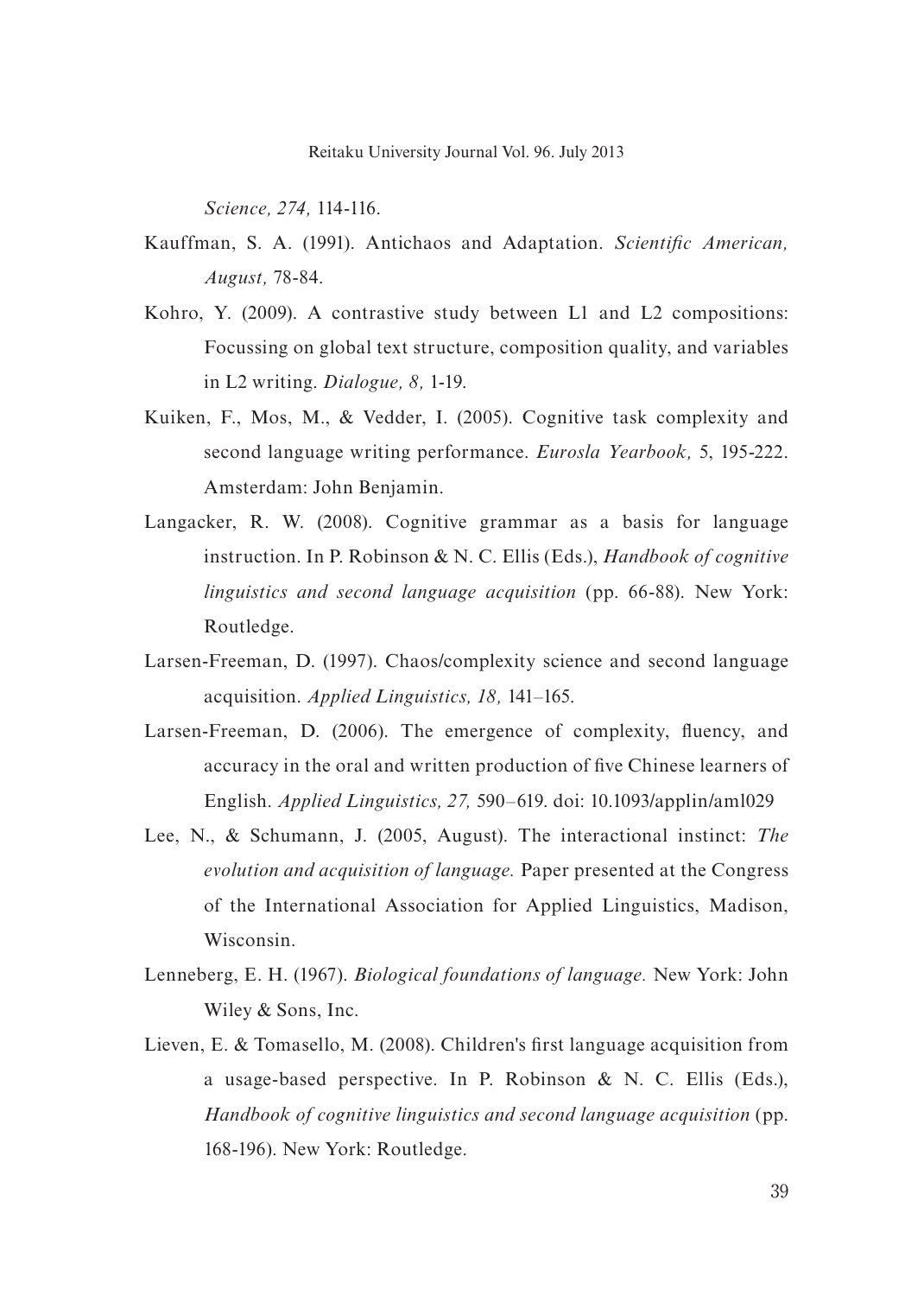- Lu, X. (2011). A corpus-based evaluation of syntactic complexity measures as indices of college-level ESL writers' language development. *TESOL Quarterly, 45,* 36-62. doi: 10.5054/tq.2011.240859
- MacWhinney, B. (1998). Models of the emergence of language. Annual *Review of Psychology, 49,* 199-227.
- MacWhinney, B. (2009). The emergence of linguistic complexity. In T. Givón & M. Shibatani (Eds.), Syntactic complexity: Diachrony, acquisition, neuro-cognition, evolution (pp. 405-432). Philadelphia: John Benjamins Publishing Company.
- Meltzer, J. A., McArdle, J. J., Schafer, R. J., & Braun, A. R. (2009). Neural aspects of sentence comprehension: Syntactic complexity, reversibility, and reanalysis. *Cerebral Cortex, 20,* 1853-1864. doi:10.1093/cercor/ bhp249
- Miller, G. A. & Chomsky, N. (1963). Finitary models of language users. In R. D. Luce, R. R. Bush, and E. Galanter (Eds.) *Handbook of mathematical psychology, Vol. 2* (pp. 419–91). New York: John Wiley.
- Miller, J. H. & Page, S. E. (2007). Complex adaptive systems: *An introduction to computational models of social life.* Princeton, N. J.: Princeton University Press.
- Navés, T., Torras, M. R., & Celaya, M. L. (2003). Long-term effects of an earlier start: An analysis of EFL written production. In S. Foster-Cohen & S. Pekarek (Eds.), *Eurosla Yearbook, 3, 103-130.* Amsterdam: John Benjamin.
- Newman, A.J., Supalla, T., Hauser, P., Newport, E.L., & Bavelier, D. (2010). Dissociating neural subsystems for grammar by contrasting word order and inflection. *Proceedings of the National Academy of Sciences, 107,* 16, 7539-7544. doi: 10.1073/pnas.1003174107

Nunberg, G., Briscoe, T., & Huddleston, R. (2002). Punctuation. In R.

40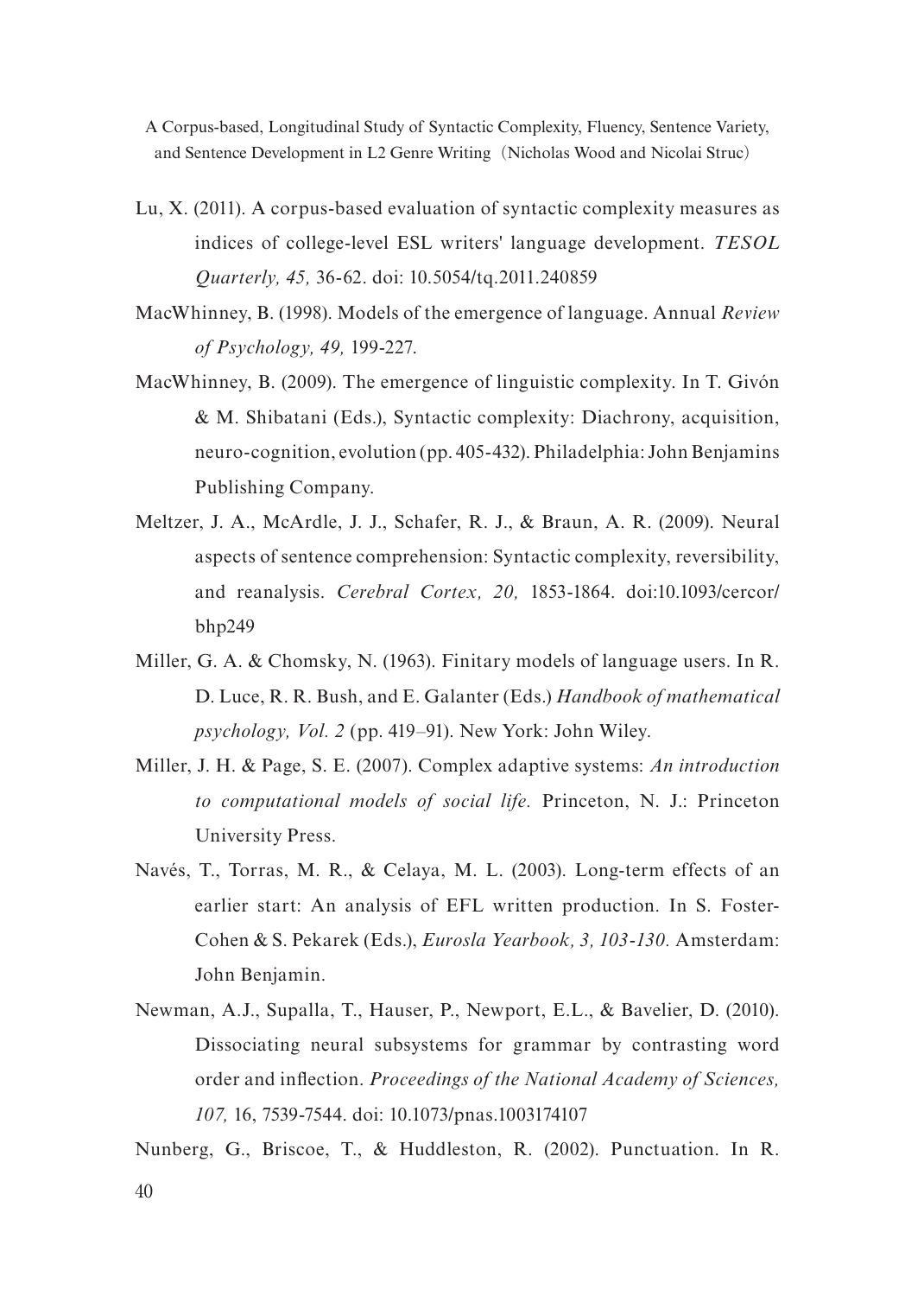Huddleston & G. K. Pullum (Eds.), *The Cambridge Grammar of the English Language* (pp. 1724-1764). Cambridge: Cambridge University Press.

- Oostdijk, N., & de Haan, P. (1994). Clause patterns in modern British English: A corpus-based (quantitative) study. *ICAME Journal 18,* 41-79.
- Ortega, L. (2003). Syntactic complexity measures and their relationship to L2 proficiency: A research synthesis of college-level L2 writing. *Applied Linguistics, 24,* 492-518. doi: 10.1093/applin/24.4.492
- Perron, J. D. (1976). The impact of mode on written complexity: Part I Third grade. Department of Language Education, *Studies in Language Education, Report 24,* 2-32. Athens, Georgia: University of Georgia.
- Perron, J. D. (1977). Written syntactic complexity and modes of discourse. *Annual Meeting of the American Educational Research Association,*  New York, April, 1977.
- Plsek, P. E., & Greenhalgh, T. (2001). The challenge of complexity in health care. British *Medical Journal, 323,* 625-628.
- Polio, C. G. (1997). Measures of linguistic accuracy in second language writing research. *Language Learning, 45,* 101-143.
- Polio, C. (2001). Research methodology in second language writing research: The case of text-based studies. In T. Silva and P. K. Matsuda (Eds.), *On second language writing* (pp. 91-115). Mahwah, NJ: Lawrence Erlbaum.
- Purcell-Gates, V., Duke, N. K., & Martineau, J.A. (2007). Learning to read and write genre-specific text: Roles of authentic experience and explicit teaching. *Reading Research Quarterly, 42,* 8-45. doi:10.1598/RRQ.42.1.1 Retrieved from: http://www.reading.org/
- Ramanathan, V. & Kaplan, R. B. (2000). Genres, authors, discourse communities: Theory and application for (L1 and) L2 writing instructors. *Journal of Second Language Writing, 9,* 171-191.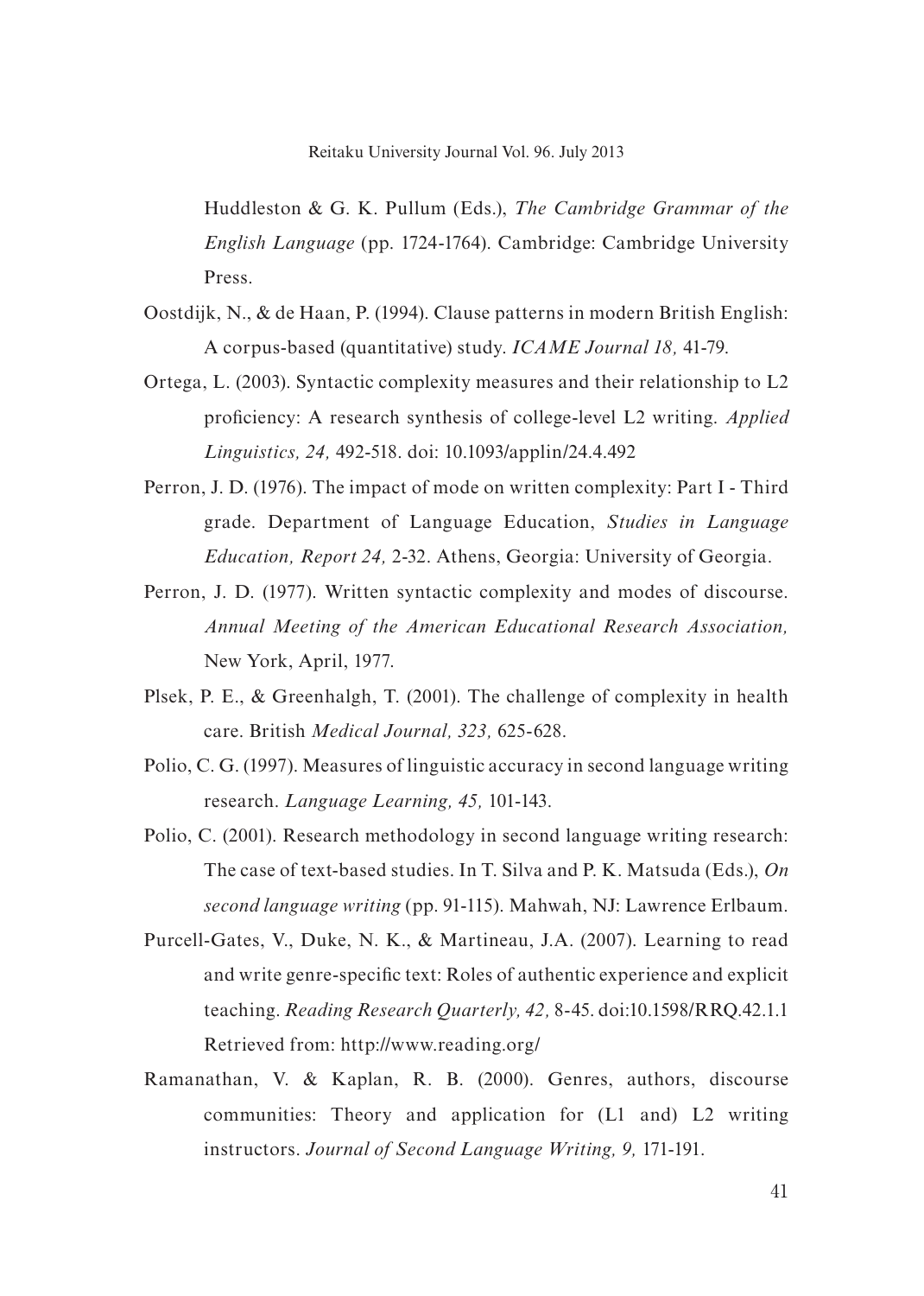- Rimmer, W. (2006). Measuring grammatical complexity: the Gordian knot. Language Testing, 23, 497–519. doi:10.1191/0265532206lt339oa
- Rimmer, W. (2009). Can What Counts in Complexity Be Counted? In L.J. O'Brien & D.S. Giannoni (Eds.), *Language Studies Working Papers, 1,*  25-34. Reading: University of Reading.
- Seegars, J. C. (1933). The form of discourse and sentence structure. Elementary *English, 10,* 51-54.

Sidman, M. (1960). *Tactics of scientific research.* New York: Basic Books, Inc.

- Silva, T. (1993). Toward an understanding of the distinct nature of L2 writing: The ESL research and its implications. TESOL Quarterly, 27, 657-677.
- Sinnemäki, K. (2012, March). *What is complexity?* Paper presented at the Workshop on Formal Linguistics and the Measurement of Grammatical Complexity, University of Washington, Seattle, WA. Abstract retrieved from https://depts.washington.edu/lingconf/abstracts/Sinnemaki.pdf
- Stomberg, L. & Kurth, R. J. (1982). Mode of Discourse Effects on Written Syntactic Complexity. *American Reading Forum, 2,* 113-115. Retrieved from http://www.americanreadingforum.org/Yearbooks/82\_yearbook/ pdf/56\_Stomberg.pdf
- Struc, N., & Wood, N. (2009). Using a learner corpus to develop language profiles. *Reitaku Review, 15*, 53-82.
- Struc, N., & Wood, N. (2010). A corpus-based analysis of Japanese universitylevel learners' L2 writing development over a one-year period. *Reitaku University Journal, 90*, 155-183.
- Struc, N. & Wood, N. (2011). A corpus-based investigation of syntactic complexity, fluency, sentence variety, and sentence development in L2 genre writing. *Reitaku University Journal, 93,* 45-79.

Swales, J. (1990). Genre analysis. Cambridge: Cambridge University Press.

Szmrecsányi, B. M. (2004). On Operationalizing Syntactic Complexity. JADT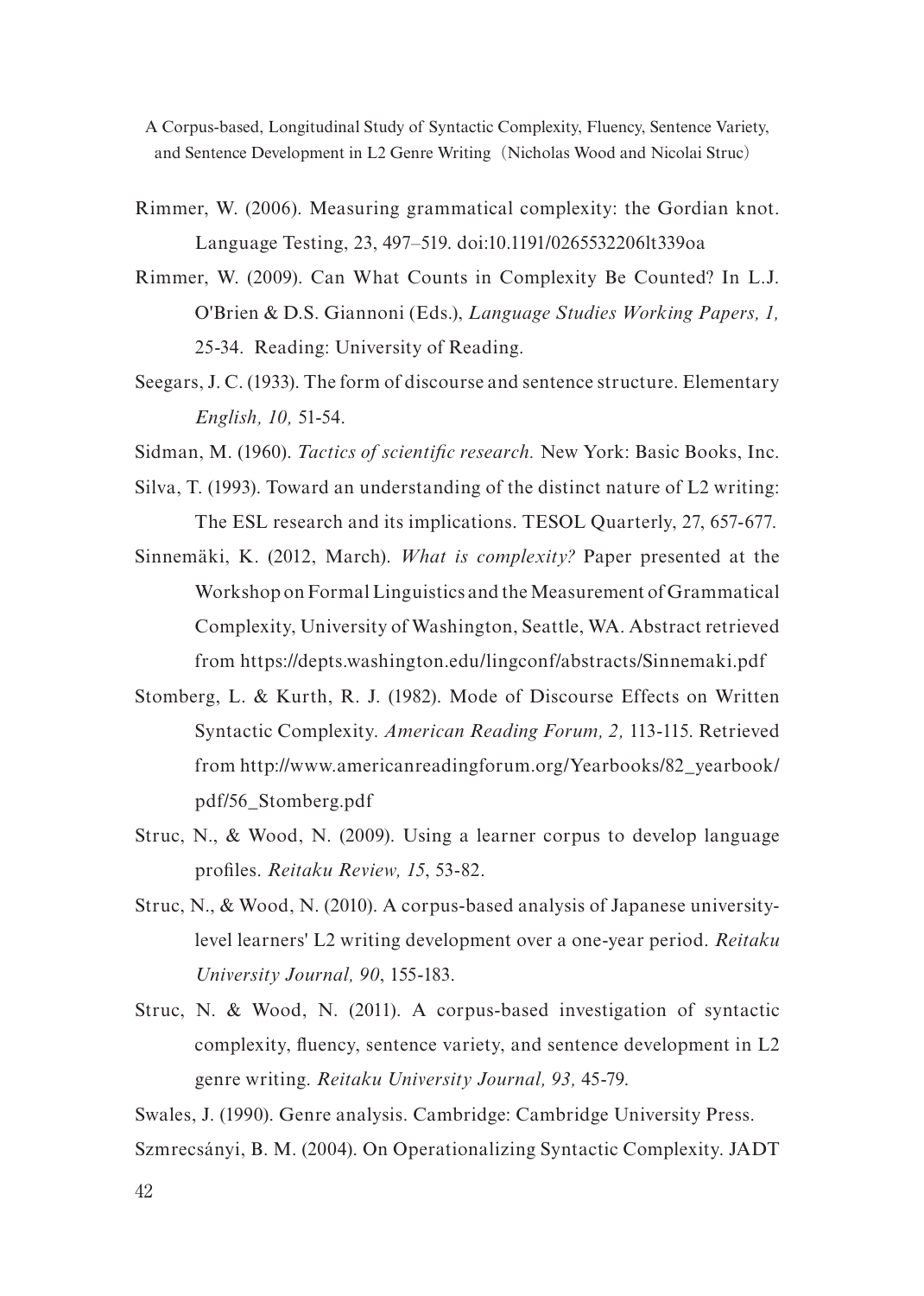2004: Journ´ees internationales d'Analyse statistique des Donn´ees Textuelles, 7, 1031-1038.

- Van Geert, P. & Steenbeck, H. (2008). Understanding mind, brain, and education as a complex, dynamic developing system: Measurement, modelling, and research. In A. M. Battro, K. W. Fischer, and P.J. Léna (Eds.), *The Educated Brain: Essays in Neuroeducation* (pp. 71-94). Cambridge: Cambridge University Press.
- Verspoor, M. H., Lowie, W. M., & de Bot, C. L. J. (2009). Input and second language development from a dynamic perspective. In T. Piske and M. Young-Scholten (Eds.), *Input Matters in SLA* (pp. 62-80). Bristol: Multilingual Matters.
- Voss, M. J. (2005) Determining Syntactic Complexity Using Very Shallow Parsing. CASPR Research Report. Artificial Intelligence Center, The University of Georgia, Athens, Georgia.
- Waldrop, M. M. (1992). Complexity: *The emerging science at the edge of order and chaos.* London: Penguin.
- Warren, T. & Gibson, E. (2002). The influence of referential processing on sentence complexity. *Cognition, 85,* 79-112. doi: 10.1016/S0010- 0277(02)00087-2
- Waskita, D. (2008). Differences in men's and women's ESL academic writing at the University of Melbourne. *Jurnal Sosioteknologi, 14,* 448-463.
- Waugh, L. R. (1995). Reported speech in journalistic discourse: The relation of function and text. *Interdisciplinary Journal for the Study of Discourse, 15,* 129–173. doi:10.1515/text.1.1995.15.1.129
- Wolfe-Quintero, K., Inagaki, S., & Kim, H-Y. (1998). Second language development in writing: Measures of fluency, accuracy & complexity. Honolulu: University of Hawai'i Press.

Xinhua, Z. (2008). Is syntactic maturity a reliable measurement to investigate